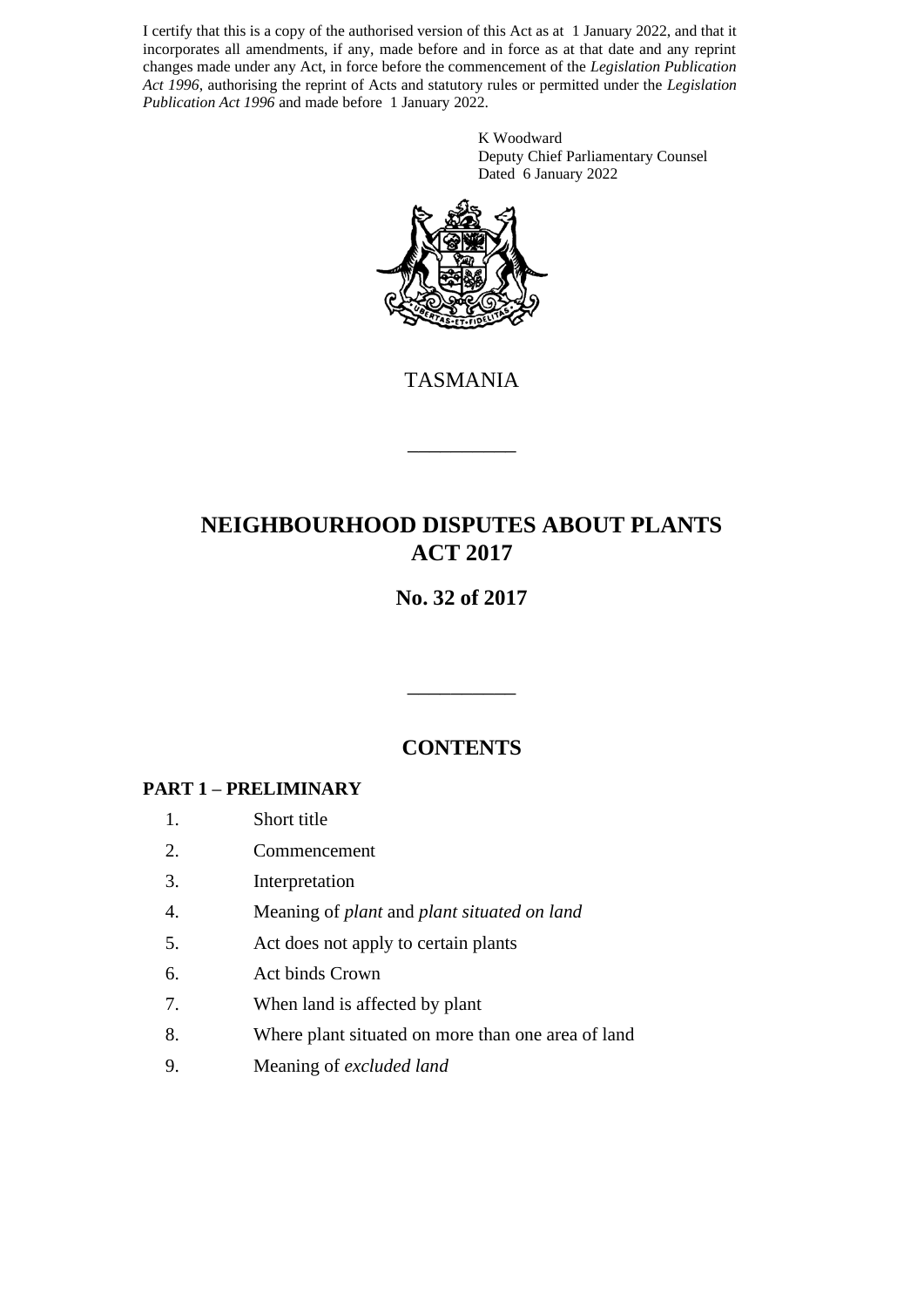### **PART 2 – RIGHTS AND RESPONSIBILITIES IN RELATION TO PLANTS**

#### *Division 1 – Responsibilities generally*

- 10. Responsibilities in relation to plants
- 11. Joint liability of landholders for plants situated on their land
- 12. Common law right of abatement
- 13. Right to enter land
- 14. Requirements under other laws not affected

#### *Division 2 – Responsibilities where sale or proposed sale of land*

- 15. Interpretation of Division 2
- 16. Person selling land to give buyer copy of application or order, &c.
- 17. Consequences before transfer of failure to give copy of application or order to prospective purchaser
- 18. Consequences after transfer of failure to give copy of order to prospective purchaser

### **PART 3 – INFORMAL DISPUTE RESOLUTION**

- 19. Neighbours to attempt to resolve dispute
- 20. Branch removal notice may be given
- 21. Action that may be taken if branch removal notice not complied with
- 22. Notice about land affected by plant

### **PART 4 – APPLICATIONS TO APPEAL TRIBUNAL**

#### *Division 1 – Applications*

- 23. Application to Appeal Tribunal
- 24. Notice of application to be given
- 25. Appeal Tribunal may require further information
- 26. Attempts to resolve dispute to be made before hearing of application
- 27. Interested government bodies may appear in proceedings
- 28. Application of *Tasmanian Civil and Administrative Tribunal Act 2020*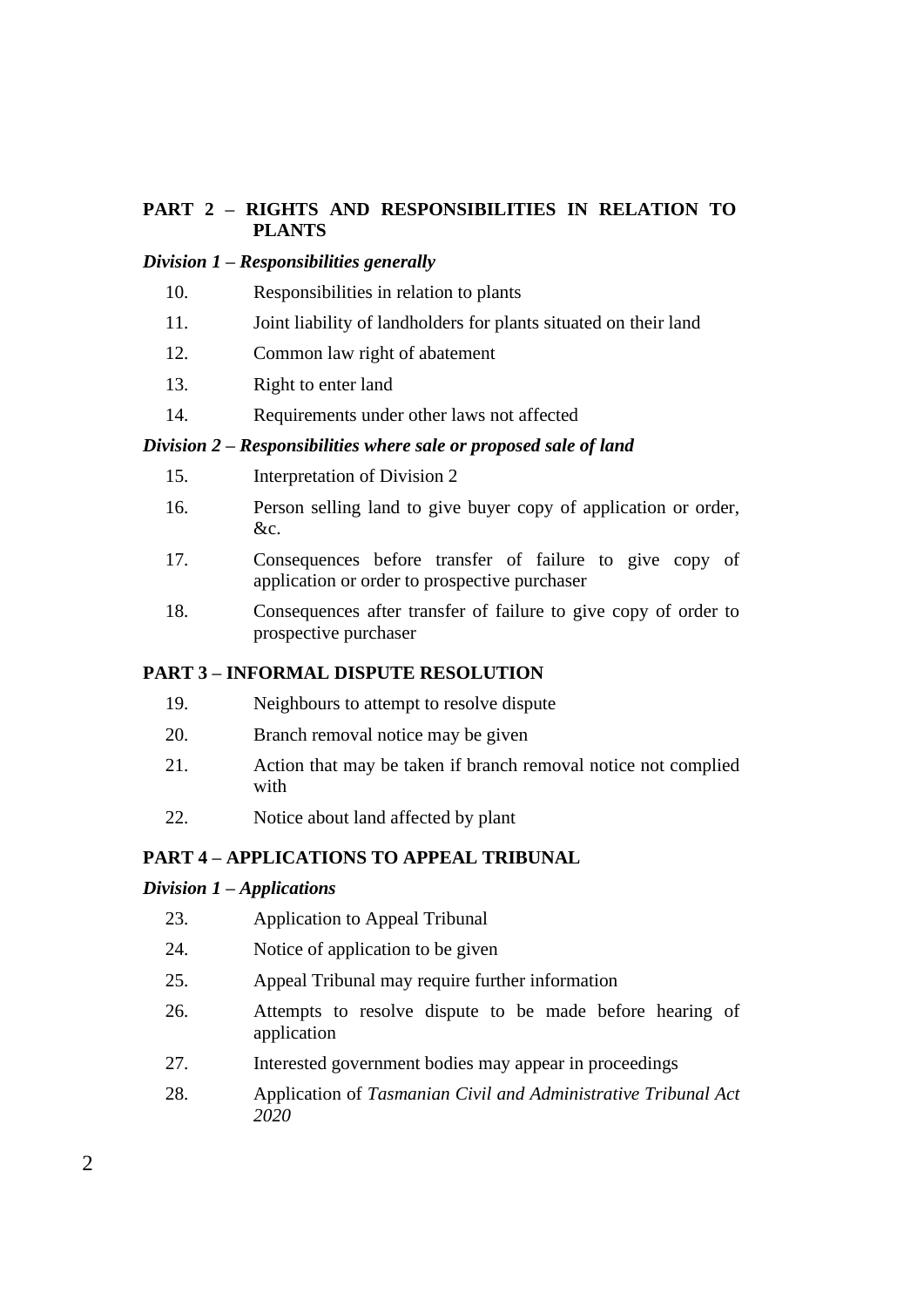29. Parties to applications

#### *Division 2 – Determination of applications*

- 30. Matters generally to be considered by Appeal Tribunal
- 31. Matters to be considered if threat of serious injury or serious damage
- 32. Matters to be considered if unreasonable interference
- 33. Appeal Tribunal to determine application
- 33A. Completion order
- 34. Effect of orders
- 35. Duration of order
- 36. Variation or revocation of order
- 37. Database of orders to be kept

### **PART 5 – MISCELLANEOUS**

| 38. | Regulations |
|-----|-------------|
|-----|-------------|

- 39. Review of Act
- 40. Administration of Act

#### **PART 6 – BOUNDARY FENCES ACT 1908 AMENDED**

 $41 - 42. . . . . . . .$ 

### **PART 7 – LOCAL GOVERNMENT (GENERAL) REGULATIONS 2015 AMENDED**

43 - 44. . . . . . . . .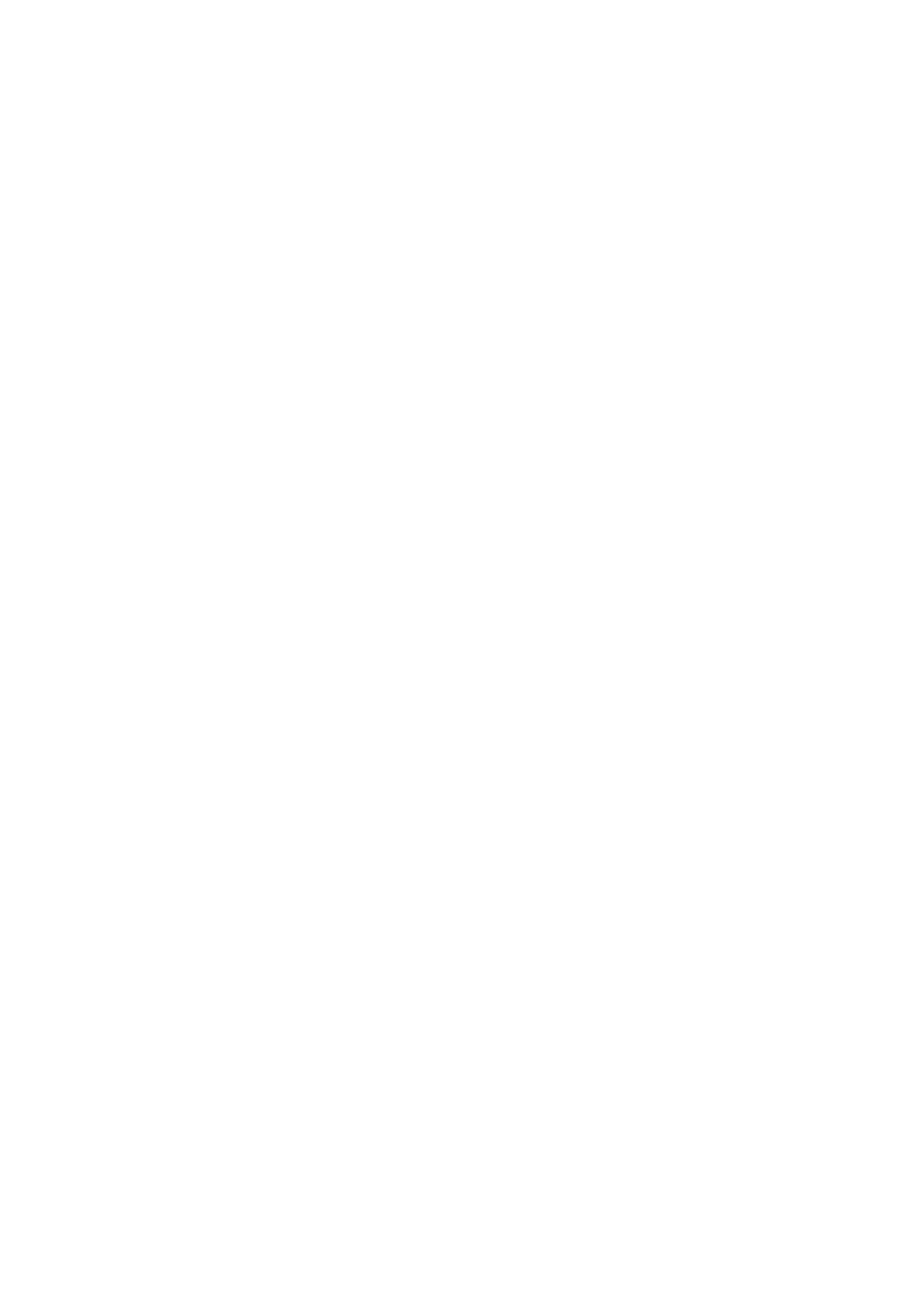

# **NEIGHBOURHOOD DISPUTES ABOUT PLANTS ACT 2017**

**No. 32 of 2017**

**An Act to provide for certain rights and responsibilities, and the resolution of disputes, related to plants, and for related purposes**

**[Royal Assent 19 September 2017]**

Be it enacted by Her Excellency the Governor of Tasmania, by and with the advice and consent of the Legislative Council and House of Assembly, in Parliament assembled, as follows:

## **PART 1 – PRELIMINARY**

## **1. Short title**

This Act may be cited as the *Neighbourhood Disputes About Plants Act 2017*.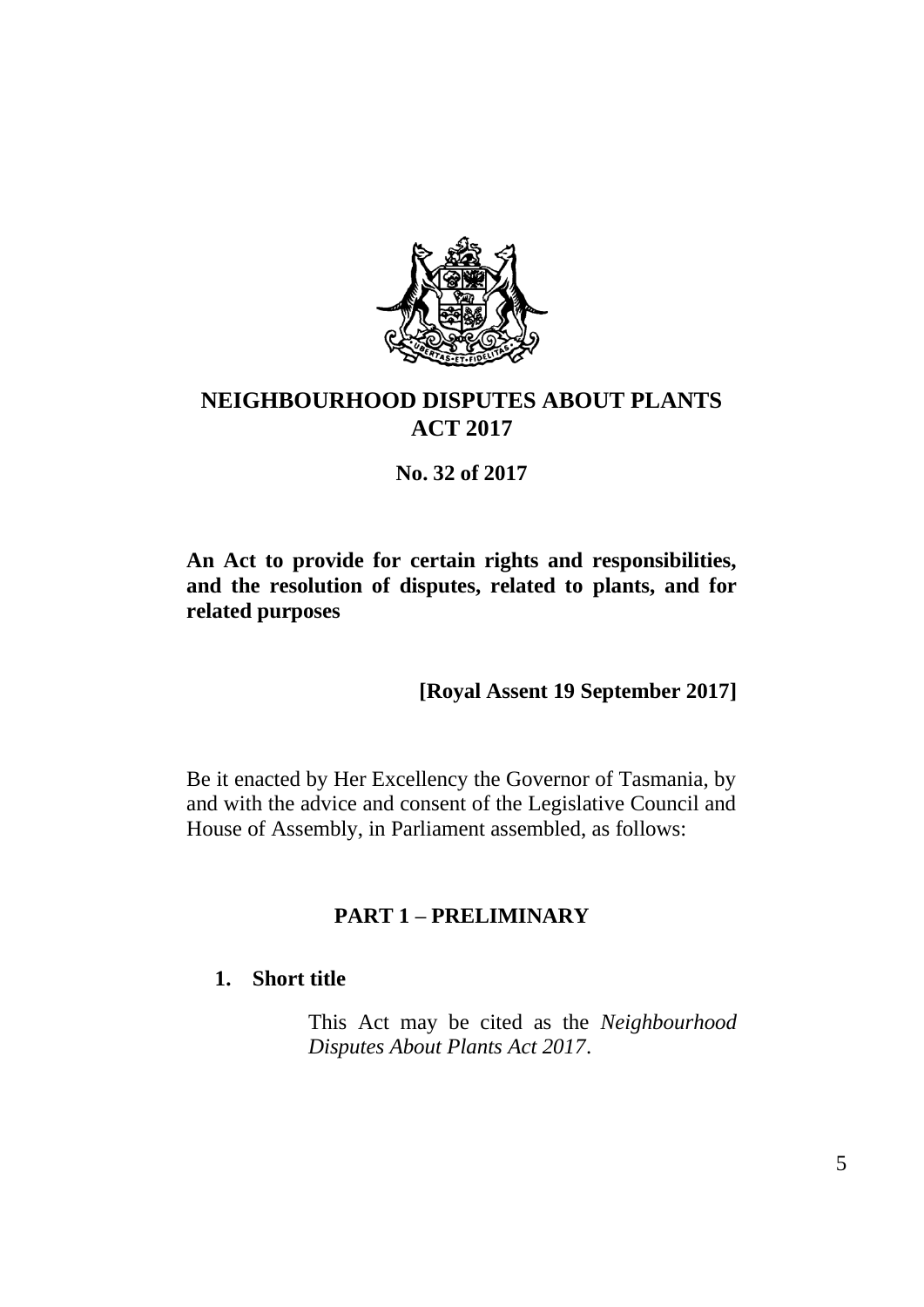**s. 2** Part  $1 -$  Preliminary

#### **2. Commencement**

The provisions of this Act commence on a day or days to be proclaimed.

### **3. Interpretation**

- (1) In this Act, unless the contrary intention appears –
	- *affected land* means an area of land that is, under section 7, affected by a plant situated in whole or in part on another area of land;
	- *affected landholder* means a landholder of land that is affected land;
	- *Appeal Tribunal* means the Tasmanian Civil and Administrative Tribunal;
	- *applicant* means a person who makes an application;
	- *application* means an application under section  $23(1)$ ;
	- *cabling* means the insertion of cables or wire into a plant for the purpose of ensuring the stability of the plant;
	- *Crown land* means land that is vested in the Crown and includes land granted in fee simple which has revested in the Crown by way of purchase or otherwise;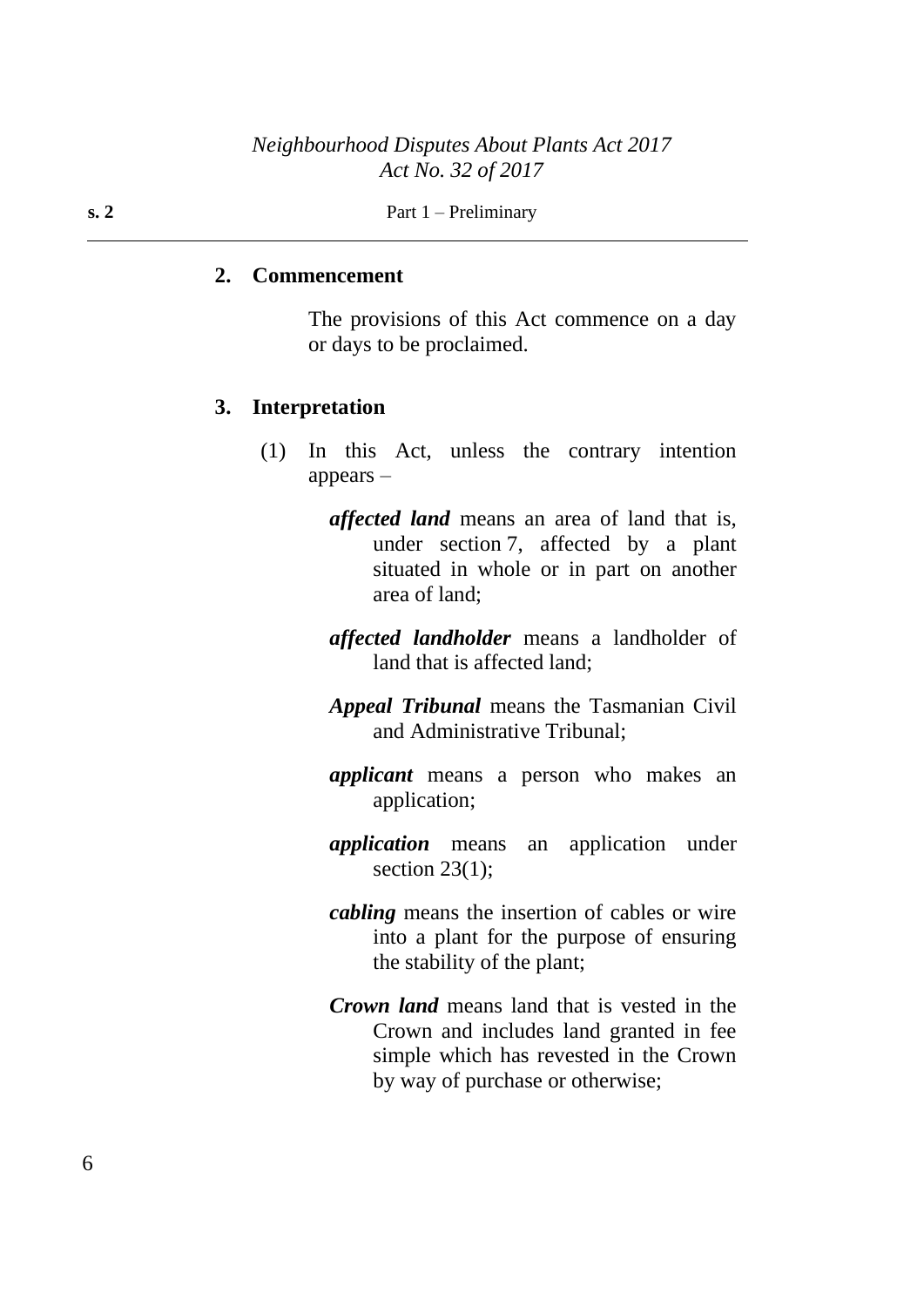*excluded land* means land specified in section 9;

*Forestry corporation* means the Forestry corporation continued by section 6 of the *Forest Management Act 2013*;

#### *government body* means –

- (a) a person who holds an office established under an Act and performs functions, under an Act, that relate to the regulation of plants; or
- (b) a State authority that performs functions, under an Act, that relate to, include or require the regulation of plants; or
- (c) a council;

*landholder*, in relation to land, means –

- (a) an owner of the land; and
- (b) an occupier of the land;
- *occupier*, in relation to land, means a person who is entitled to the immediate possession and occupation of the land;

*owner*, in relation to land, means –

(a) every person who jointly or severally, whether at law or in equity, is entitled to the land for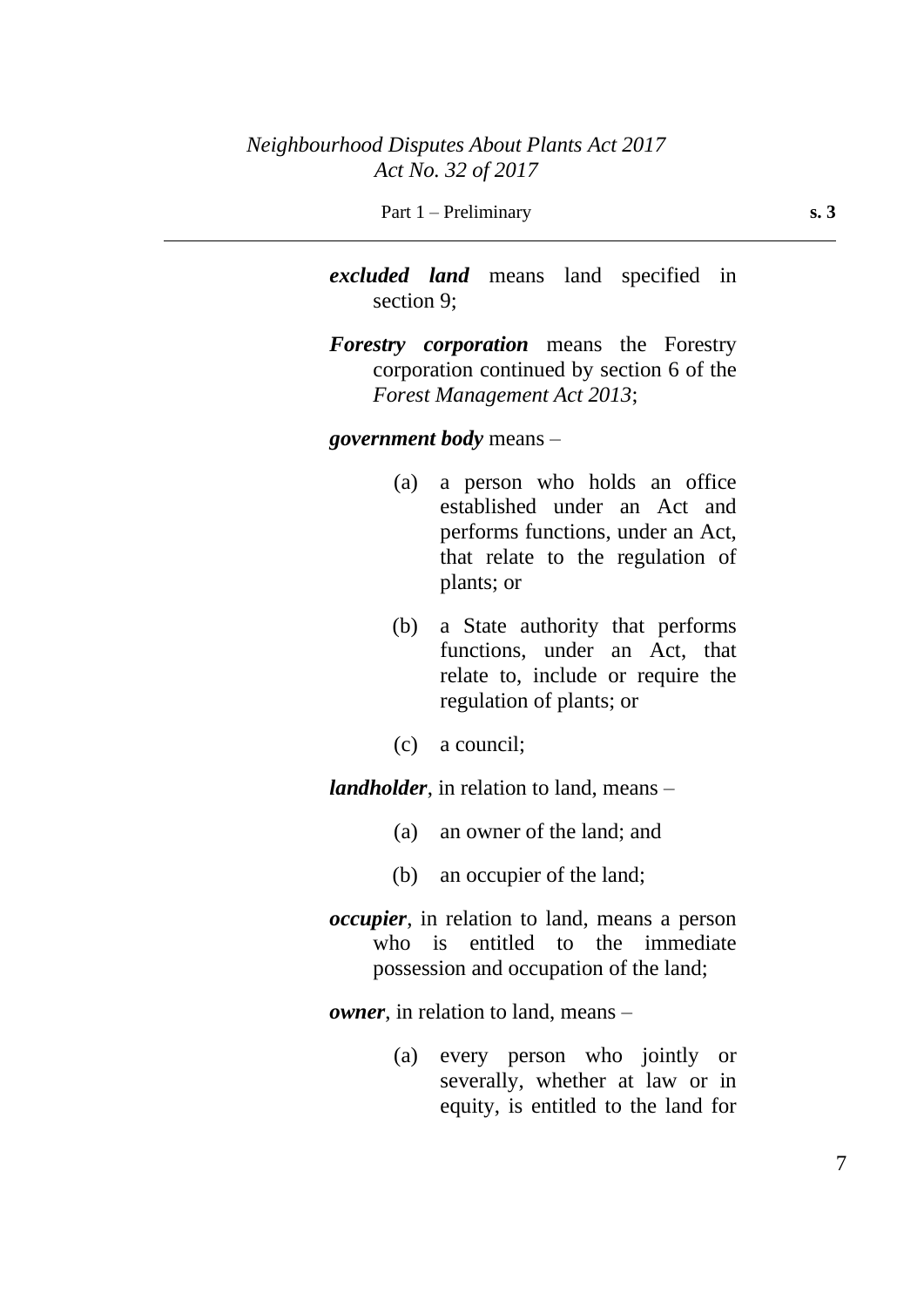| s. 3 |     | Part $1$ – Preliminary                                                                                                                                                                                                                                   |
|------|-----|----------------------------------------------------------------------------------------------------------------------------------------------------------------------------------------------------------------------------------------------------------|
|      |     | freehold<br>in<br>estate<br>in<br>any<br>possession; or                                                                                                                                                                                                  |
|      | (b) | if the land is common property<br>within the meaning of the Strata<br>Titles Act 1998 – the body<br>corporate formed under that Act<br>in relation to the land; or                                                                                       |
|      | (c) | if the land is held under a tenancy<br>for life – the person who is the<br>life tenant; or                                                                                                                                                               |
|      | (d) | if the land is held under a lease<br>for a term of not less than 99<br>years or for a term of not less<br>than a period that is prescribed $-$<br>the person who is the lessee of<br>the land; or                                                        |
|      | (e) | if the land is Crown land and is<br>not land subject to a lease (other<br>than a lease under the Residential<br><i>Tenancy Act 1997</i> ) or a relevant<br>licence – the Minister, authority<br>or other person responsible for<br>managing the land; or |
|      | (f) | if the land is Crown land and is<br>subject to a lease (other than a<br>under the <i>Residential</i><br>lease<br><i>Tenancy Act 1997</i> ) or a relevant<br>licence – the holder of the lease<br>or licence; or                                          |
|      | (g) | any other person who holds a<br>prescribed interest in the land;                                                                                                                                                                                         |

 $\overline{\phantom{0}}$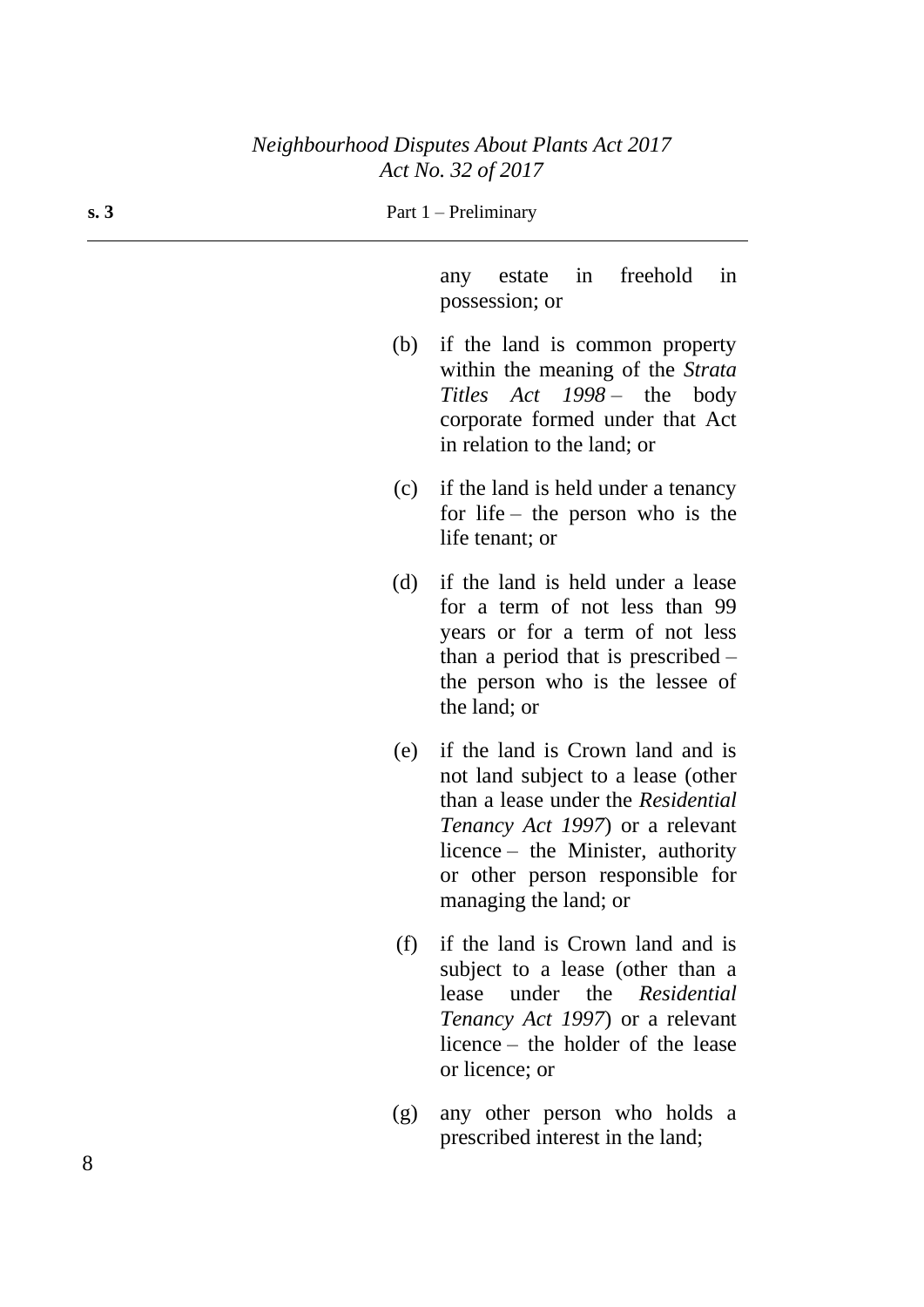*party*, in relation to an application, means –

- (a) the applicant; and
- (b) the owner of the land on which is situated the plant to which the application relates; and
- (c) any other person who is joined under section 29 as a party to the application;

*person* includes the Crown;

*plant* – see section 4;

- *relevant licence* means a licence, in relation to land, that gives to the holder of the licence –
	- (a) an exclusive right to occupy the land; or
	- (b) responsibilities for the management of vegetation on the land;

*State authority* means a body or authority, whether incorporated or not, that –

- (a) is established or constituted under a written law or under the royal prerogative; and
- (b) is a body or authority which, or of which the governing authority, wholly or partly comprises a person or persons appointed by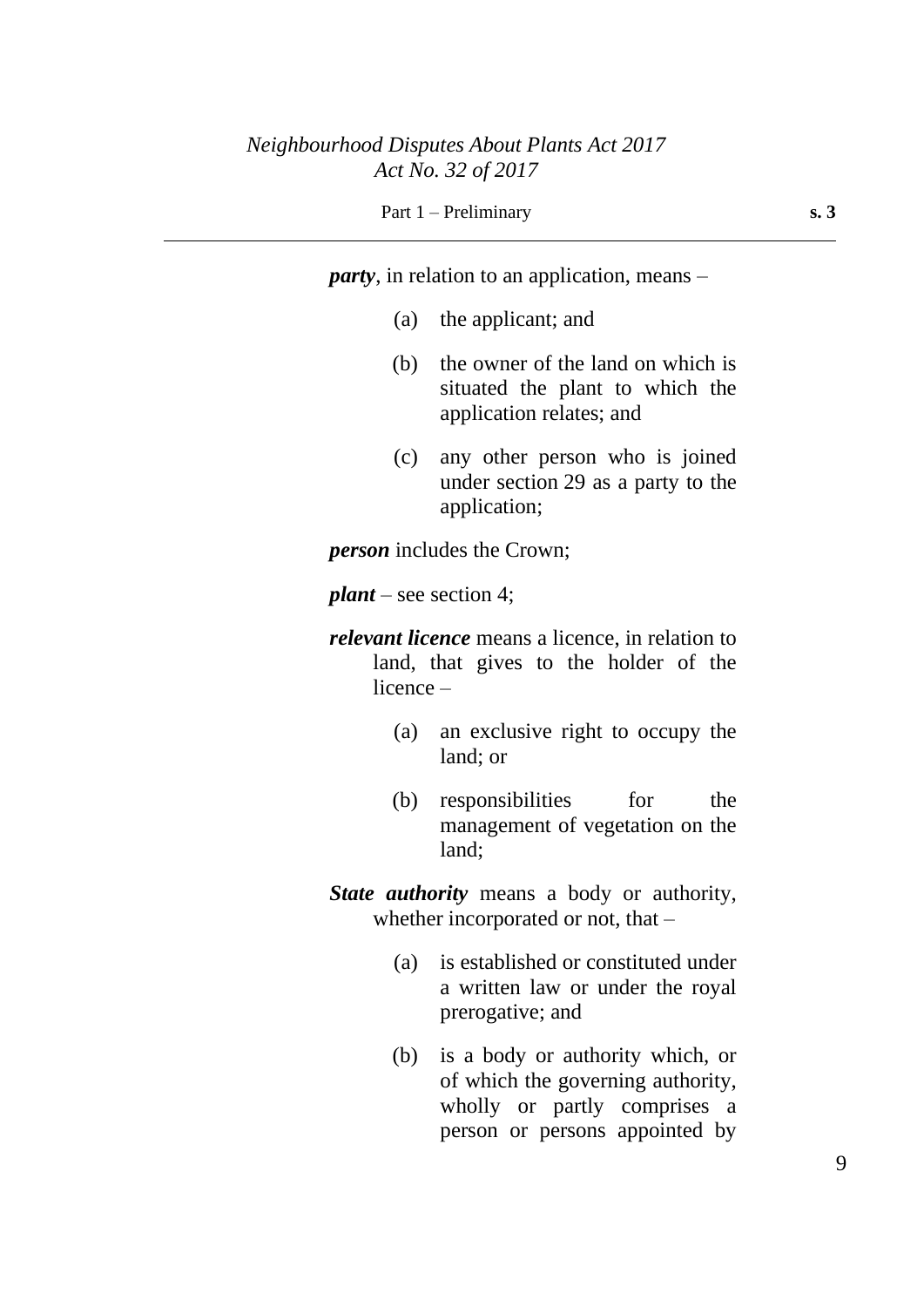**s. 4** Part 1 – Preliminary

the Governor, a Minister or another State authority;

*work*, in relation to a plant, includes –

- (a) severing and removing any part of the plant, including its branches or roots; and
- (b) netting the plant; and
- (c) attaching or removing cabling to a plant or land; and
- (d) destroying the plant in any way (including by poisoning, uprooting, ringbarking or cutting down the plant) and removing the plant and every part of the plant.
- (2) For the purposes of this Act, but subject to section 8, a person who is an owner of land by virtue of paragraph  $(c)$ ,  $(d)$ ,  $(f)$  or  $(g)$  of the definition of *owner* in subsection (1) is only to be taken to be an owner of so much of that land as is land to which any of those paragraphs applies and is not to be taken to be an owner of so much of the area of land as is not land to which any of those paragraphs applies.

### **4. Meaning of** *plant* **and** *plant situated on land*

(1) In this Act –

*plant* means any plant or part of a plant.

(2) In this Act, *plant* includes –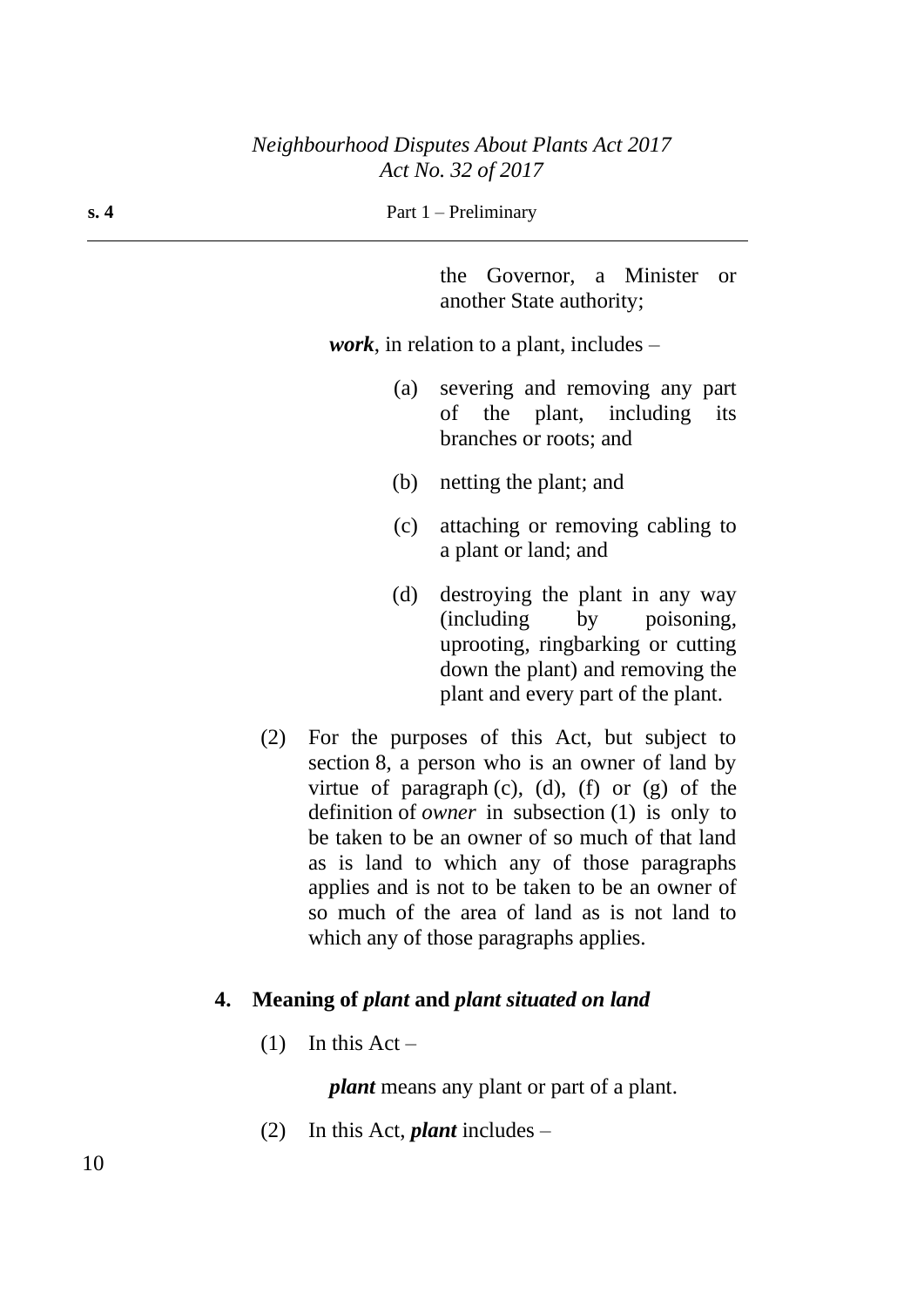|     |                | Part $1$ – Preliminary                                                                                                                                                                  | s. 5 |
|-----|----------------|-----------------------------------------------------------------------------------------------------------------------------------------------------------------------------------------|------|
|     | (a)            | a tree; and                                                                                                                                                                             |      |
|     | (b)            | a hedge or group of plants; and                                                                                                                                                         |      |
|     | (c)            | fruits, seeds, leaves, or flowers, of a<br>plant; and                                                                                                                                   |      |
|     | (d)            | a bare trunk; and                                                                                                                                                                       |      |
|     | (e)            | a stump rooted in land; and                                                                                                                                                             |      |
|     | (f)            | any root of a plant; and                                                                                                                                                                |      |
|     | (g)            | a dead plant.                                                                                                                                                                           |      |
| (3) |                | Despite subsections $(1)$ and $(2)$ , <i>plant</i> does not<br>include a member of a class of plants that is<br>prescribed to be a class of plants to which this<br>Act does not apply. |      |
| (4) | on land if $-$ | For the purposes of this Act, a plant is situated                                                                                                                                       |      |
|     | (a)            | the base of the trunk of the plant; or                                                                                                                                                  |      |
|     | (b)            | a place at which a stem of the plant<br>connects with the roots of the plant –                                                                                                          |      |
|     |                |                                                                                                                                                                                         |      |

is, or was, situated in whole or in part on the land.

## **5. Act does not apply to certain plants**

- (1) This Act does not apply to, or in relation to, a plant that is situated on –
	- (a) excluded land; or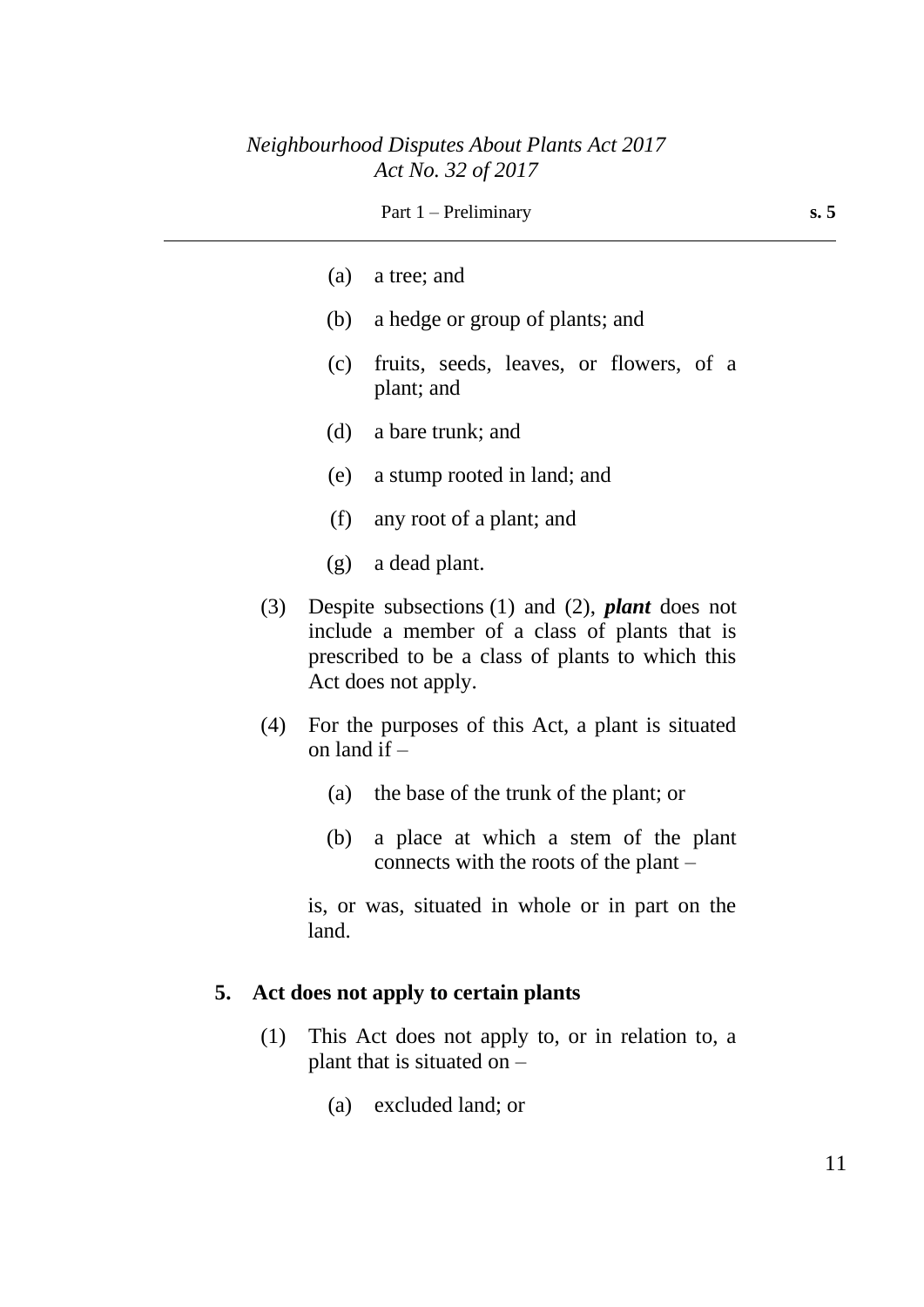#### **s. 6** Part 1 – Preliminary

- (b) a farm within the meaning of the *Primary Industry Activities Protection Act 1995*, if the plant is planted or maintained for a purpose that is necessary or desirable for the management or operation of the farm.
- (2) This Act does not apply to, or in relation to, a plant that forms a fence in relation to which a notice may be issued under section 48 of the *Boundary Fences Act 1908*.
- (3) This Act does not apply to, or in relation to, plants planted or maintained –
	- (a) for the purpose of enabling the sale of the plant; or
	- (b) under an order of a court or tribunal other than an order for the purposes of this Act.

### **6. Act binds Crown**

This Act binds the Crown in right of Tasmania and, so far as the legislative power of the Parliament permits, in all its other capacities.

### **7. When land is affected by plant**

- (1) Subject to this section, for the purposes of this Act, land (*affected land*) is affected by a plant that is situated on another area of land if –
	- (a) branches of the plant overhang the affected land; or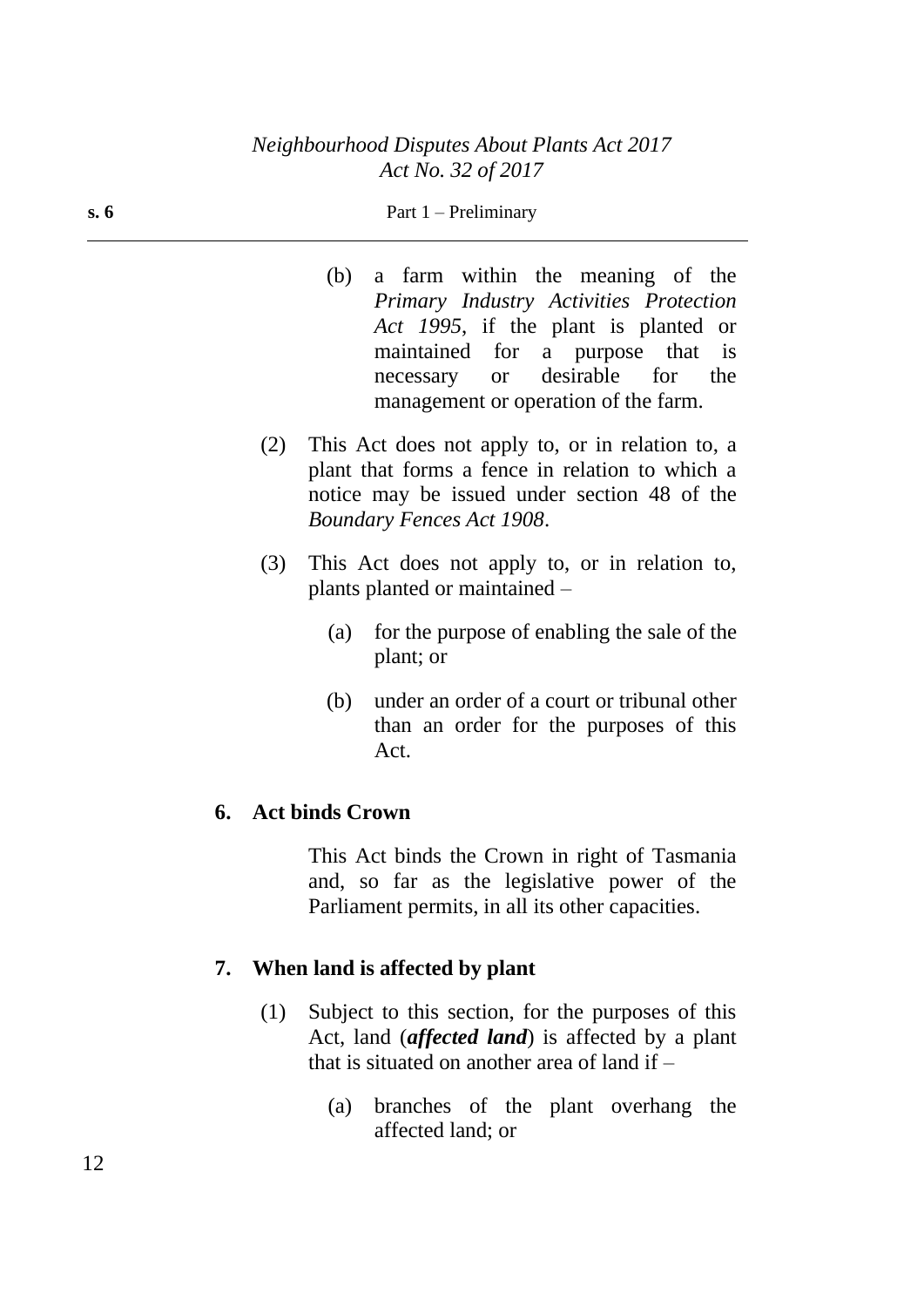#### Part 1 – Preliminary **s. 7**

- (b) the plant has caused, is causing, or is likely within the next 12 months to cause –
	- (i) serious injury to a person on the affected land; or
	- (ii) serious damage to the affected land or any property on the affected land; or
	- (iii) substantial, ongoing and unreasonable interference with the use and enjoyment by a person of the affected land.
- (2) Without limiting the generality of subsection  $(1)(b)(iii)$ , a plant may cause substantial, ongoing and unreasonable interference with the use and enjoyment by a person of affected land by virtue of causing sunlight to be severely obstructed from reaching –
	- (a) a window (including a window in a door) of a building on the affected land; or
	- (b) a solar photovoltaic panel, a solar collector for a solar hot water system, or a skylight, situated on a roof of a building on the affected land.
- (3) Without limiting the generality of subsection  $(1)(b)(iii)$ , a plant may cause substantial, ongoing and unreasonable interference with the use and enjoyment by a person of affected land by virtue of causing a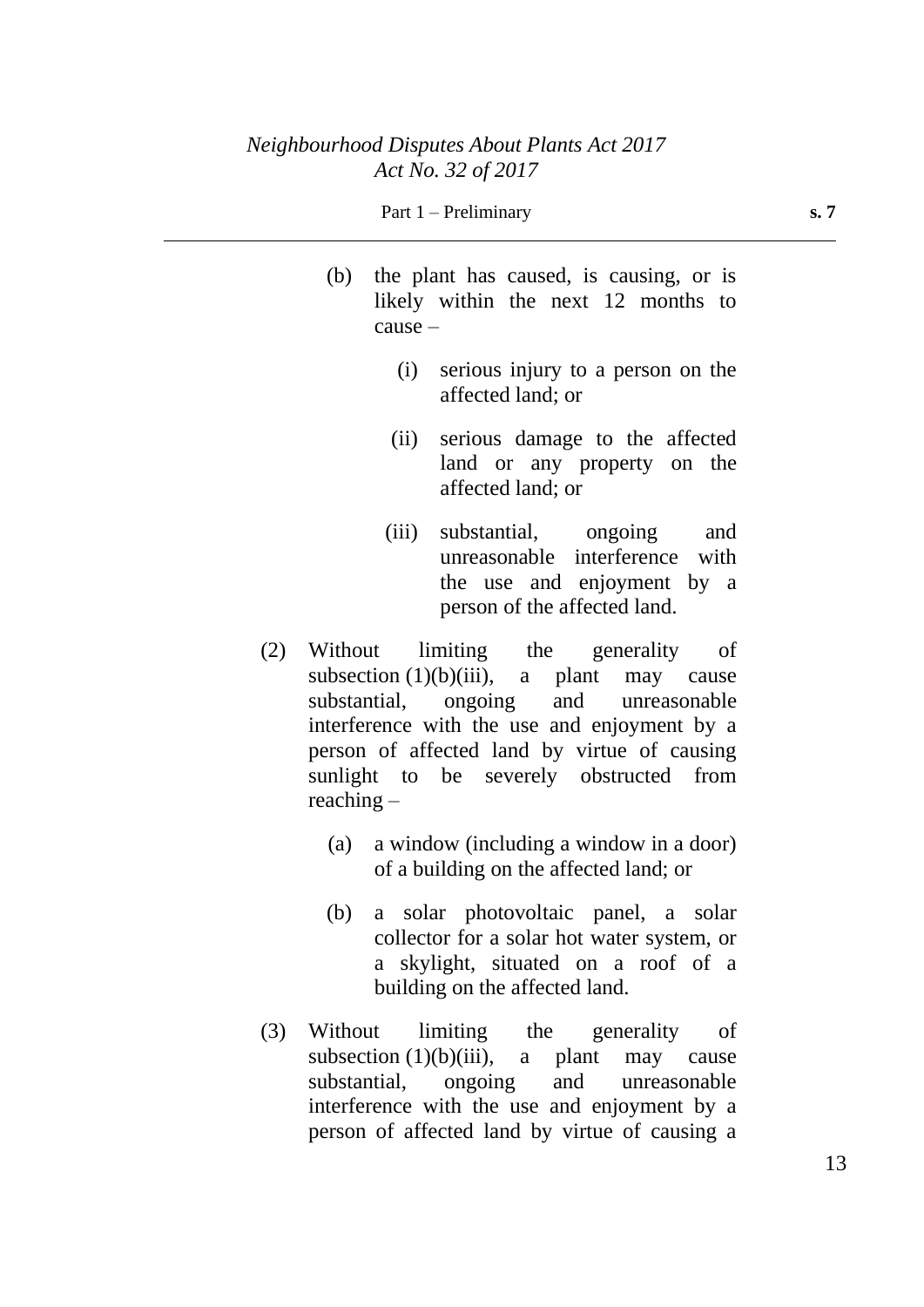| s. 8 |     | Part $1$ – Preliminary                                                                                                                                                                          |  |  |  |
|------|-----|-------------------------------------------------------------------------------------------------------------------------------------------------------------------------------------------------|--|--|--|
|      |     | view from a dwelling on the affected land to be<br>obstructed, but only if $-$                                                                                                                  |  |  |  |
|      |     | the plant is at least 2.5 metres high; and<br>(a)                                                                                                                                               |  |  |  |
|      |     | the plant causes the view to be severely<br>(b)<br>obstructed; and                                                                                                                              |  |  |  |
|      |     | the person is an owner of the land and<br>(c)<br>the view from the dwelling was not so<br>obstructed when the person<br>took<br>possession of the affected land.                                |  |  |  |
|      | (4) | For the purposes of this Act, land is not affected<br>by a plant, other than as referred to in<br>subsection $(2)$ or $(3)$ , if no part of the land is<br>situated within $25$ metres from $-$ |  |  |  |
|      |     | the base of the trunk of the plant; or<br>(a)                                                                                                                                                   |  |  |  |
|      |     | a place at which a stem of the plant<br>(b)<br>connects with the roots of the plant.                                                                                                            |  |  |  |
|      | (5) | For the purposes of this Act, land is not affected<br>by a plant if the land is excluded land.                                                                                                  |  |  |  |
|      | (6) | For the avoidance of doubt, but subject to this<br>section, land may be affected by a plant on other<br>land even if the land does not adjoin the other<br>land.                                |  |  |  |
| 8.   |     | Where plant situated on more than one area of land                                                                                                                                              |  |  |  |
|      |     |                                                                                                                                                                                                 |  |  |  |

(1) If a plant is situated partly on one area of land (the *first area of land*) and also partly on another area of land (the *second area of land*) –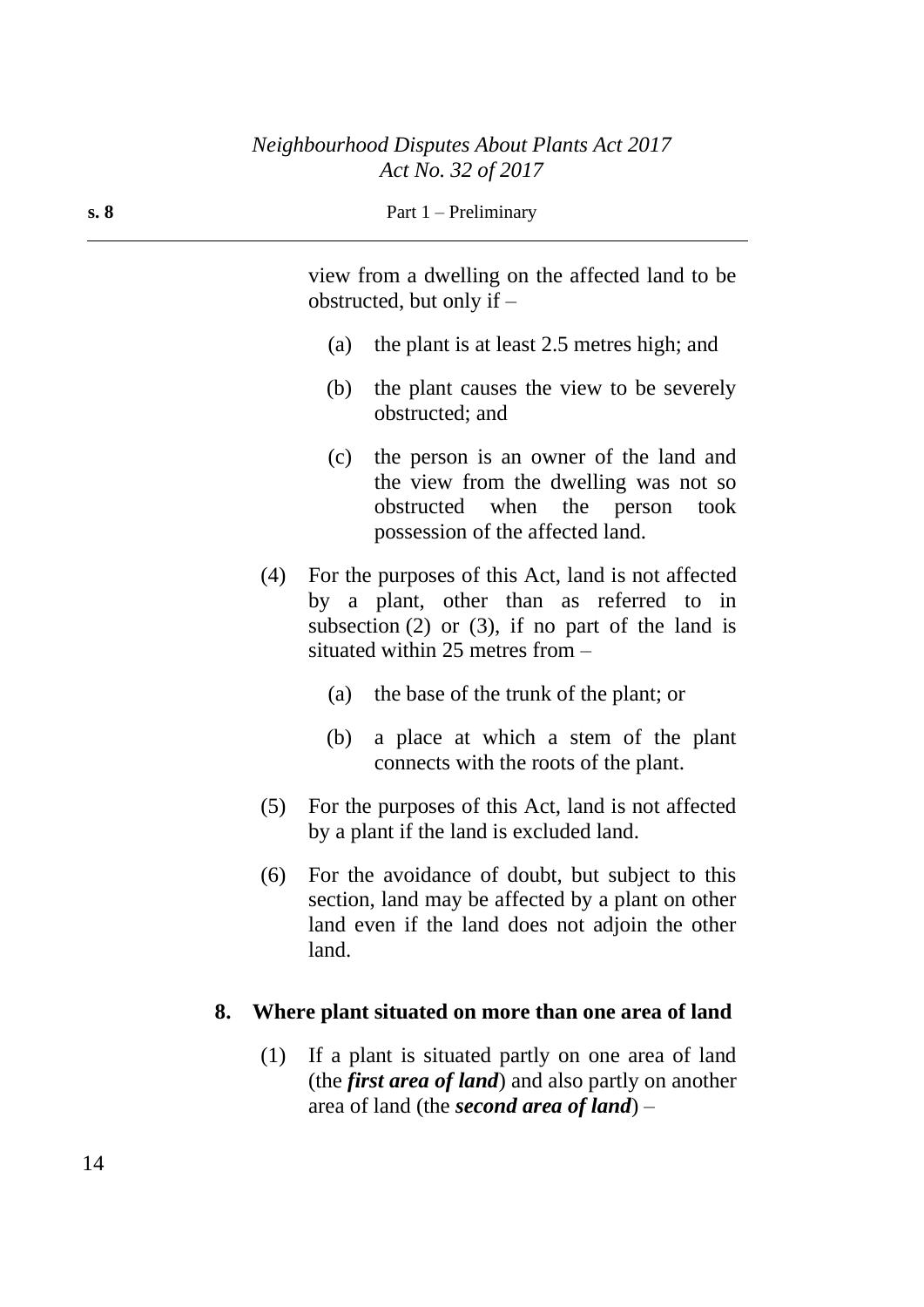### Part 1 – Preliminary **s. 8**

- (a) the first area of land is to be taken to be affected by the plant as if the plant were situated wholly on the second area of land if, were the plant so situated, the first area of land would be taken under section 7 to be land affected by the plant, but is only to be so taken to be affected by the plant to the extent to which the plant is situated on the second area of land; and
- (b) the second area of land is to be taken to be affected by the plant as if the plant were situated wholly on the first area of land if, were the plant so situated, the second area of land would be taken under section 7 to be land affected by the plant, but is only to be so taken to be affected by the plant to the extent to which the plant is situated on the first area of land.
- (2) Despite subsection (1), a reference in Division 2 of Part  $4$  to  $-$ 
	- (a) the owner of land on which a plant is situated is to be taken to include a reference to the owner of the first area of land and to the owner of the second area of land; and
	- (b) the landholder in relation to an area of land is to be taken to include a reference to the landholder in relation to the first area of land and to the landholder in relation to the second area of land –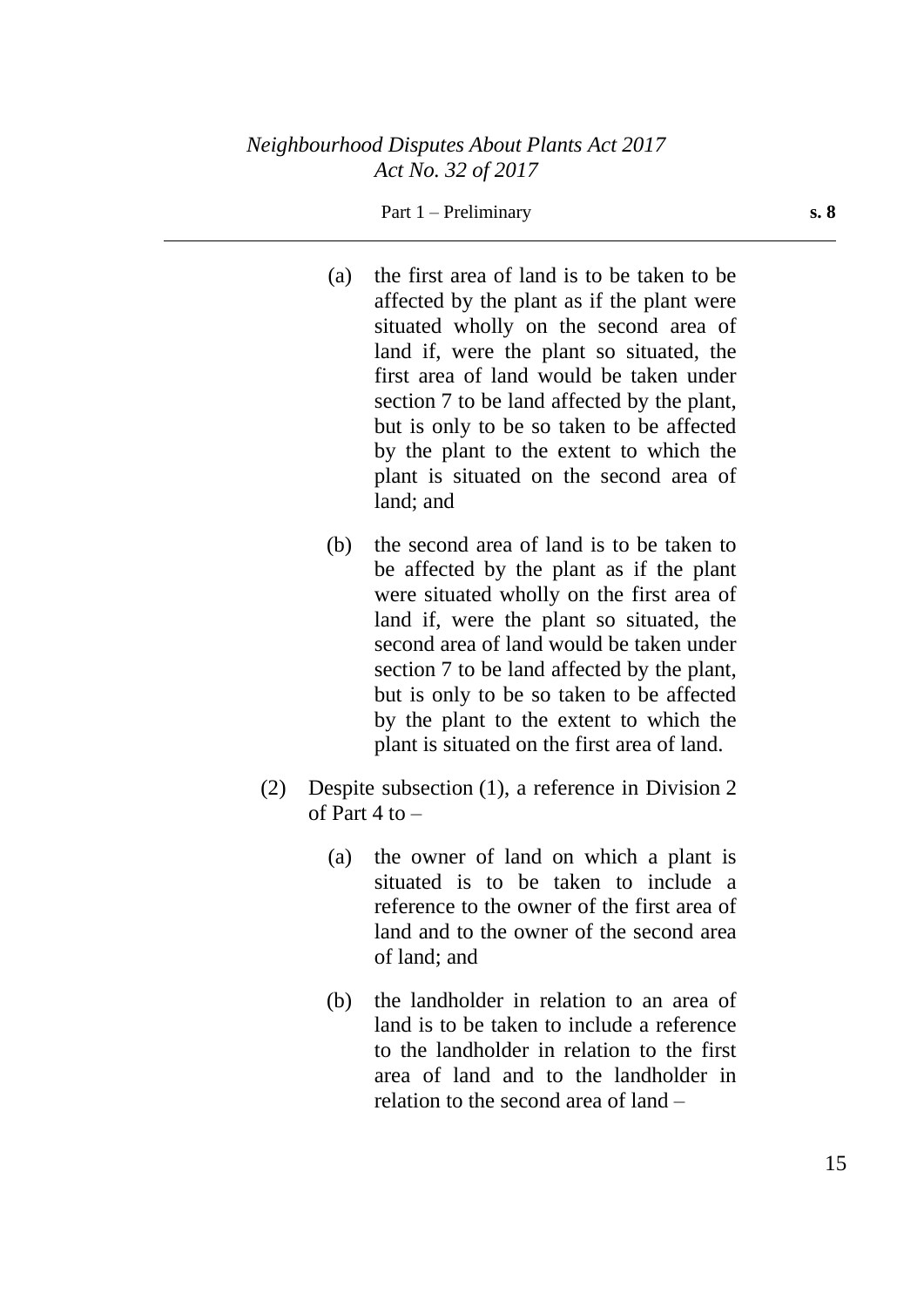#### **s. 9** Part 1 – Preliminary

and an order under that Division may be issued to both an owner of the first area of land and an owner of the second area of land, as if they were the joint owners of both areas of land, or to either an owner of the first area of land or an owner of the second area of land.

### **9. Meaning of** *excluded land*

In this Act, excluded land is land –

- (a) that is owned or managed by a council and is used as a public park or garden, a reserve or a public open space or for the purposes of conservation; or
- (b) on which is situated the rail network, within the meaning of the *Rail Infrastructure Act 2007*; or
- (c) that is within a corridor, within the meaning of the *Strategic Infrastructure Corridors (Strategic and Recreational Use) Act 2016*; or
- (d) that is within Wellington Park, within the meaning of the *Wellington Park Act 1993*; or
- (e) on which is situated a State highway, or a local highway, within the meaning of the *Local Government (Highways) Act 1982*; or
- (f) that is unalienated Crown land; or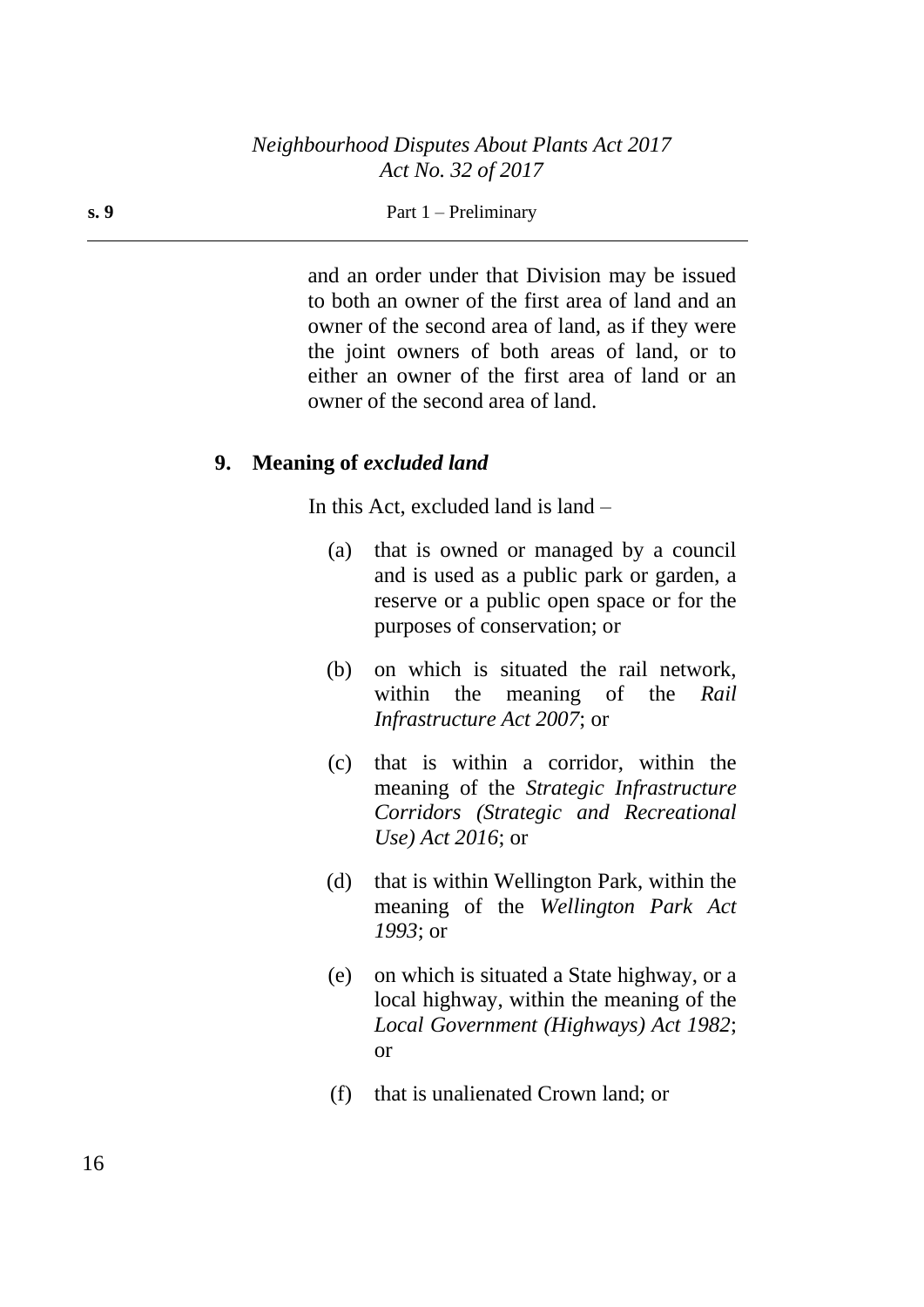|     | Part $1$ – Preliminary                                                                                                                                                                                          | s. 9 |  |  |  |  |
|-----|-----------------------------------------------------------------------------------------------------------------------------------------------------------------------------------------------------------------|------|--|--|--|--|
| (g) | that is reserved land under the <i>Nature</i><br><i>Conservation Act 2002; or</i>                                                                                                                               |      |  |  |  |  |
| (h) | that is reserved under the <i>Crown Lands</i><br>Act 1976 or reserved for a public purpose<br>under any other Act; or                                                                                           |      |  |  |  |  |
| (i) | that is owned by the Forestry<br>corporation; or                                                                                                                                                                |      |  |  |  |  |
| (i) | that is permanent timber production zone<br>land within the meaning of the Forest<br><i>Management Act 2013</i> or land, on which<br>timber production occurs, that is a type<br>of land that is prescribed; or |      |  |  |  |  |

(k) that is prescribed land.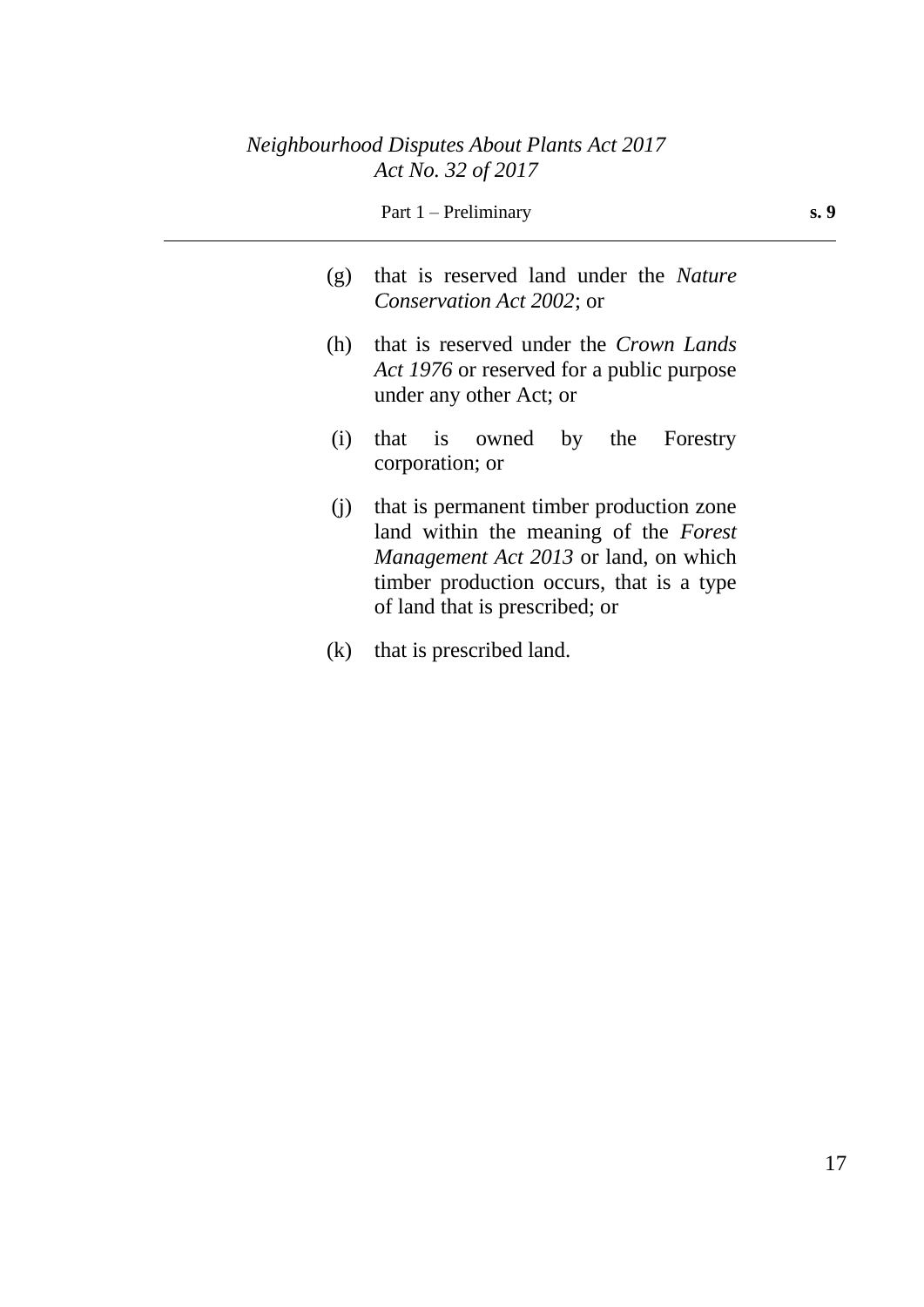## **PART 2 – RIGHTS AND RESPONSIBILITIES IN RELATION TO PLANTS**

### *Division 1 – Responsibilities generally*

#### **10. Responsibilities in relation to plants**

- (1) An owner of land on which a plant is situated is responsible for severing and removing any branches of the plant that overhang another area of land.
- (2) An owner of land on which a plant is situated is responsible for ensuring that the plant does not cause –
	- (a) serious injury to a person on another area of land; or
	- (b) serious damage to another area of land or any property on another area of land; or
	- (c) substantial, ongoing and unreasonable interference with the use and enjoyment of another area of land.
- (3) This section does not create a civil cause of action based on breach of a responsibility referred to in this section.

## **11. Joint liability of landholders for plants situated on their land**

If there is more than one owner of land on which a plant is situated –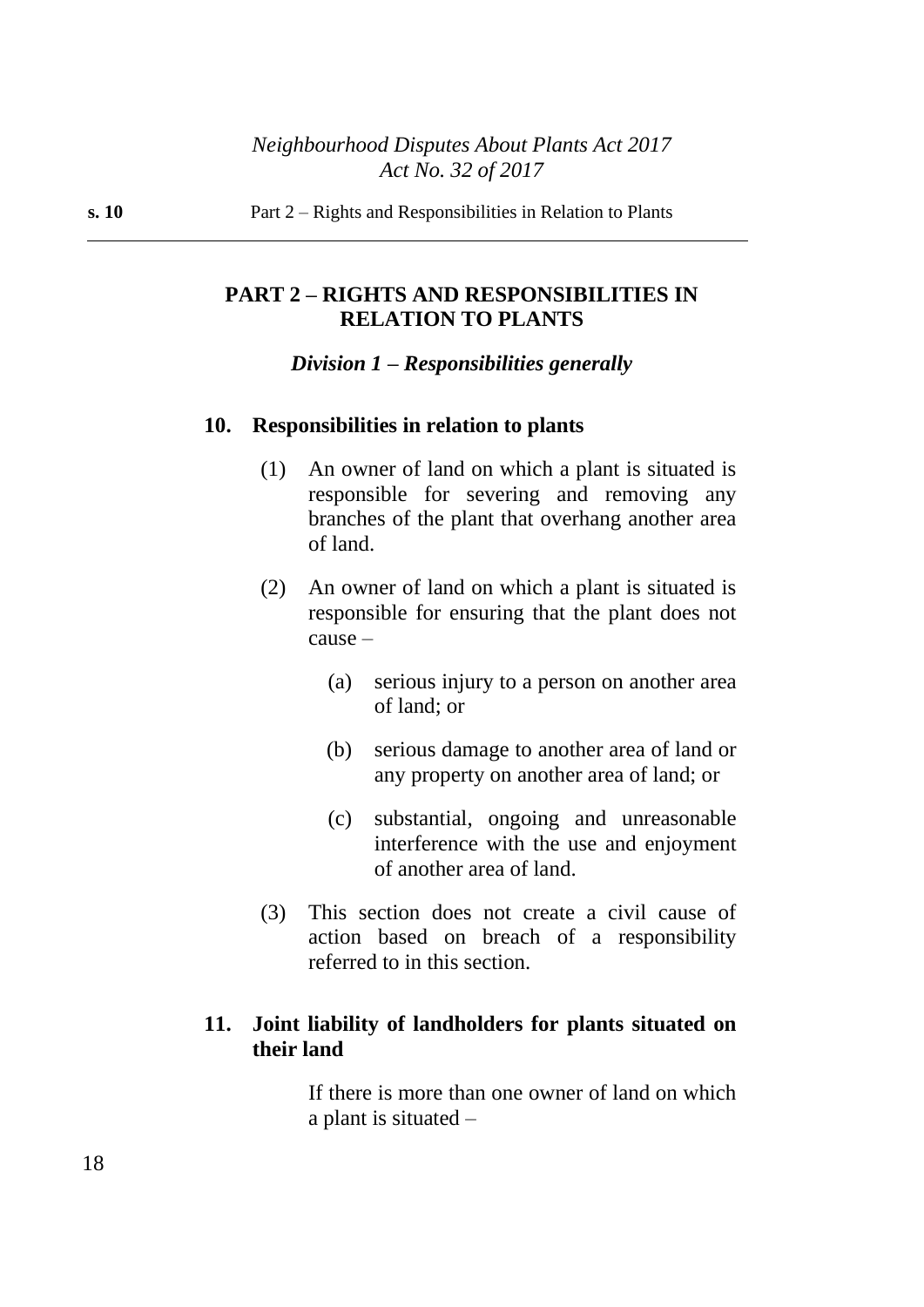- (a) each of the owners of the land is jointly and severally responsible and liable for and in relation to the plant; and
- (b) a notice that may or must be given under this Act to an owner of the land may be given to any of the owners of the land.

## **12. Common law right of abatement**

- (1) This Act does not affect the common law right of abatement in relation to a plant other than as provided under subsection (2).
- (2) A person who exercises the common law right of abatement by removing a part of a plant may, but is not required to, return the part of the plant to the landholder of the land on which the plant is situated.

## **13. Right to enter land**

- (1) A person may enter land owned by another person if –
	- (a) the person is authorised under subsection (3) to enter the land; and
	- (b) the person has, at least 7 days before the  $entry -$ 
		- (i) given notice in writing to the other person; and
		- (ii) if the person believes there is a lessee in relation to the land,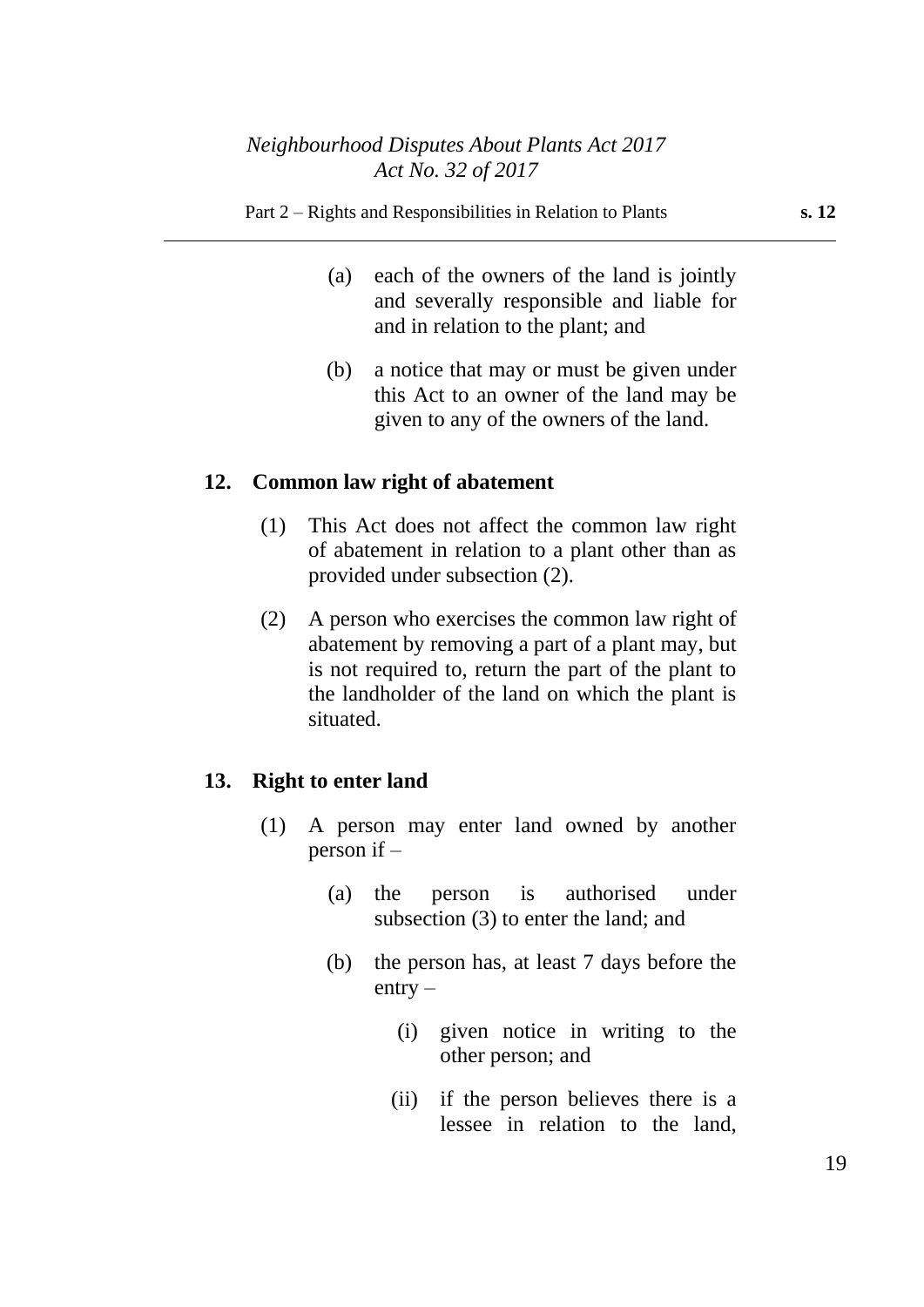**s. 13** Part 2 – Rights and Responsibilities in Relation to Plants

given notice in writing to the lessee –

that the person is intending to enter the land on a day specified in the notice.

- (2) Subsection (1)(b) does not apply in relation to an entry in accordance with –
	- (a) a notice given for the purposes of section  $20(2)(b)$ ; or
	- (b) an interim order made under section 33(4).
- (3) A person is authorised to enter land owned by another person if –
	- (a) the entry is pursuant to a permission given, pursuant to section  $20(2)(c)$ , in a branch removal notice under section  $20(1)$ ; or
	- (b) the person has agreed with the other person to carry out work relating to plants or is acting on behalf of a person who has entered into such an agreement; or
	- (c) the Appeal Tribunal has ordered that work be carried out by the person or a person acting on behalf of the person.
- (4) A person may only enter land under this section if the entry is made at a reasonable time and is made only to the extent necessary to carry out

20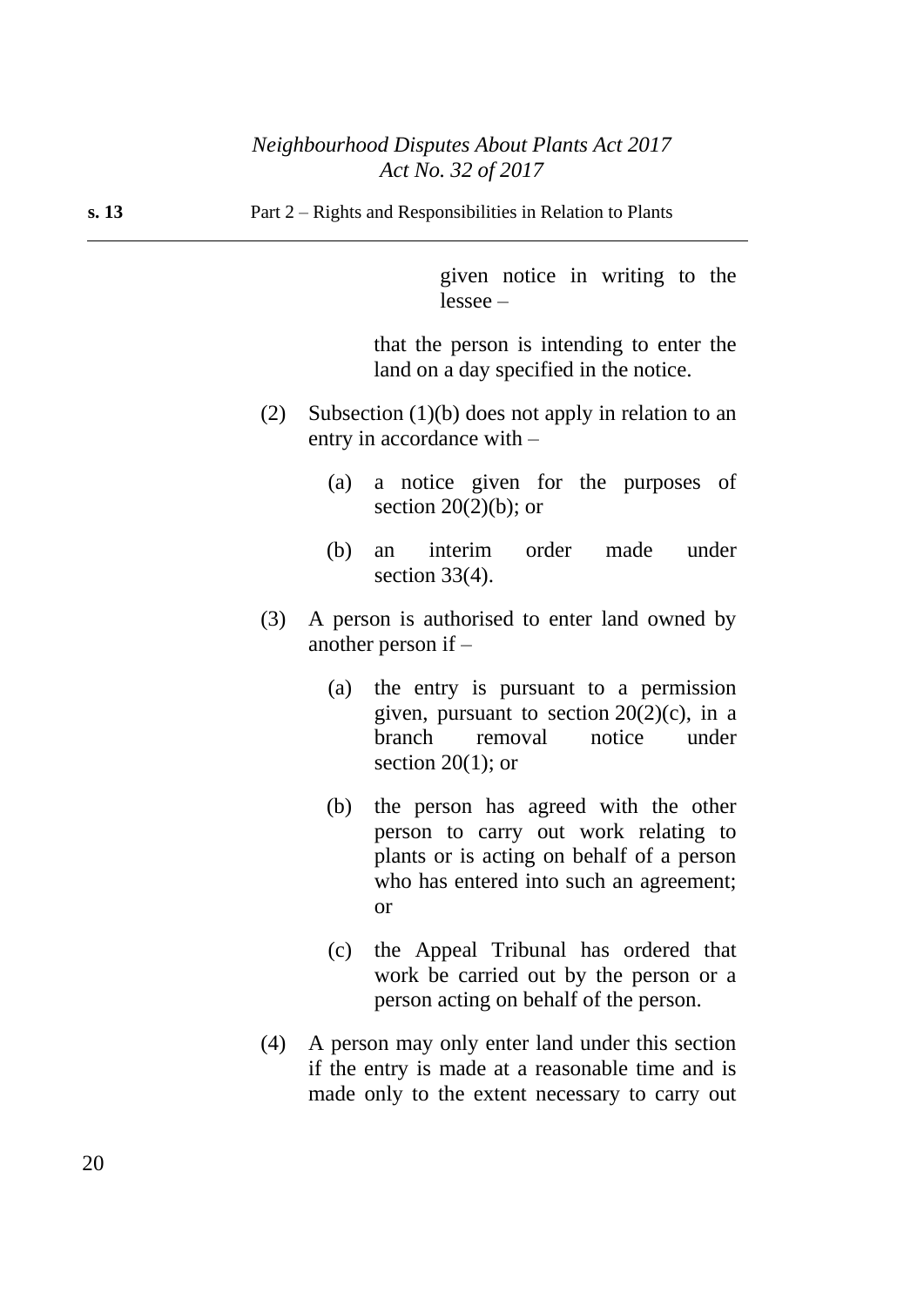Part 2 – Rights and Responsibilities in Relation to Plants **s. 14**

the work for which the entry on the land is required.

- (5) A person is not authorised under this section to enter a dwelling on any land.
- (6) If a person is authorised to enter land under this section, the owner of the land must take reasonable steps to ensure that it is safe for the person to enter the land, including by ensuring, if necessary to ensure such safety, that any animal on the land is restrained.

### **14. Requirements under other laws not affected**

This Act does not –

- (a) authorise work to be carried out that would otherwise be unlawful under another Act; or
- (b) otherwise limit the operation of another law requiring a consent or authorisation to be obtained before work may be carried out.

## *Division 2 – Responsibilities where sale or proposed sale of land*

### **15. Interpretation of Division 2**

In this Division –

*application* means an application that has not been decided, dismissed, struck out or withdrawn;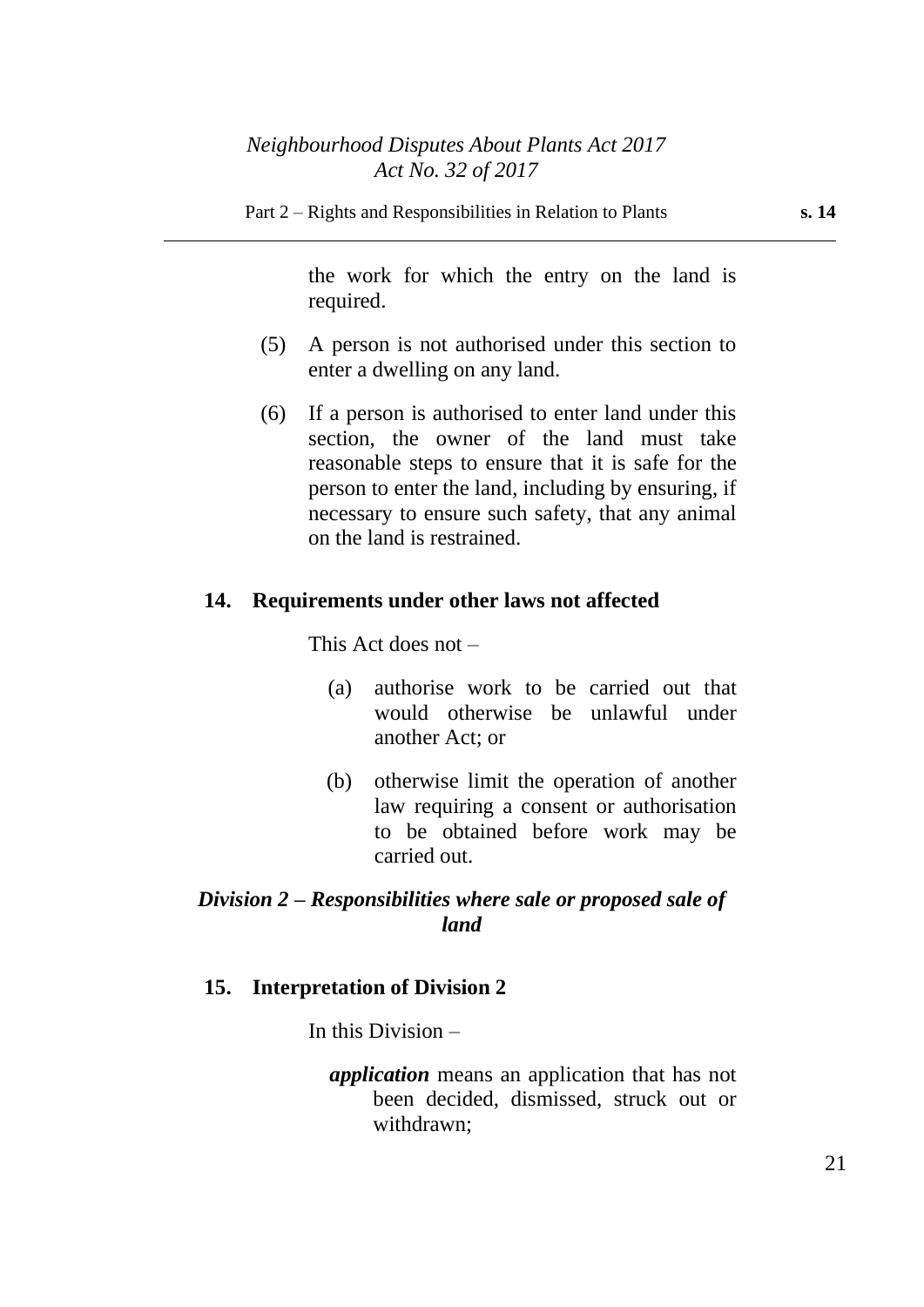**s. 16** Part 2 – Rights and Responsibilities in Relation to Plants

*order* means an order, that is in force, requiring work to be carried out in relation to a plant.

## **16. Person selling land to give buyer copy of application or order, &c.**

- (1) An owner of land to which an application or an order relates must not, before the owner enters into a contract of sale of the land with a person, fail, without reasonable excuse, to give to the person a copy of –
	- (a) the application and any additional information filed with the Appeal Tribunal in relation to the application; or
	- (b) the order.

Penalty: Fine not exceeding 200 penalty units.

(2) An owner of land to which an application relates must, as soon as practicable after a person who intends to purchase the land to which the application relates enters into a contract of sale in relation to the land, notify the Appeal Tribunal that the person is joined under section 29(2) as a party to the application.

Penalty: Fine not exceeding 200 penalty units.

## **17. Consequences before transfer of failure to give copy of application or order to prospective purchaser**

(1) This section applies in relation to a proposed sale of land if, before a person who proposed to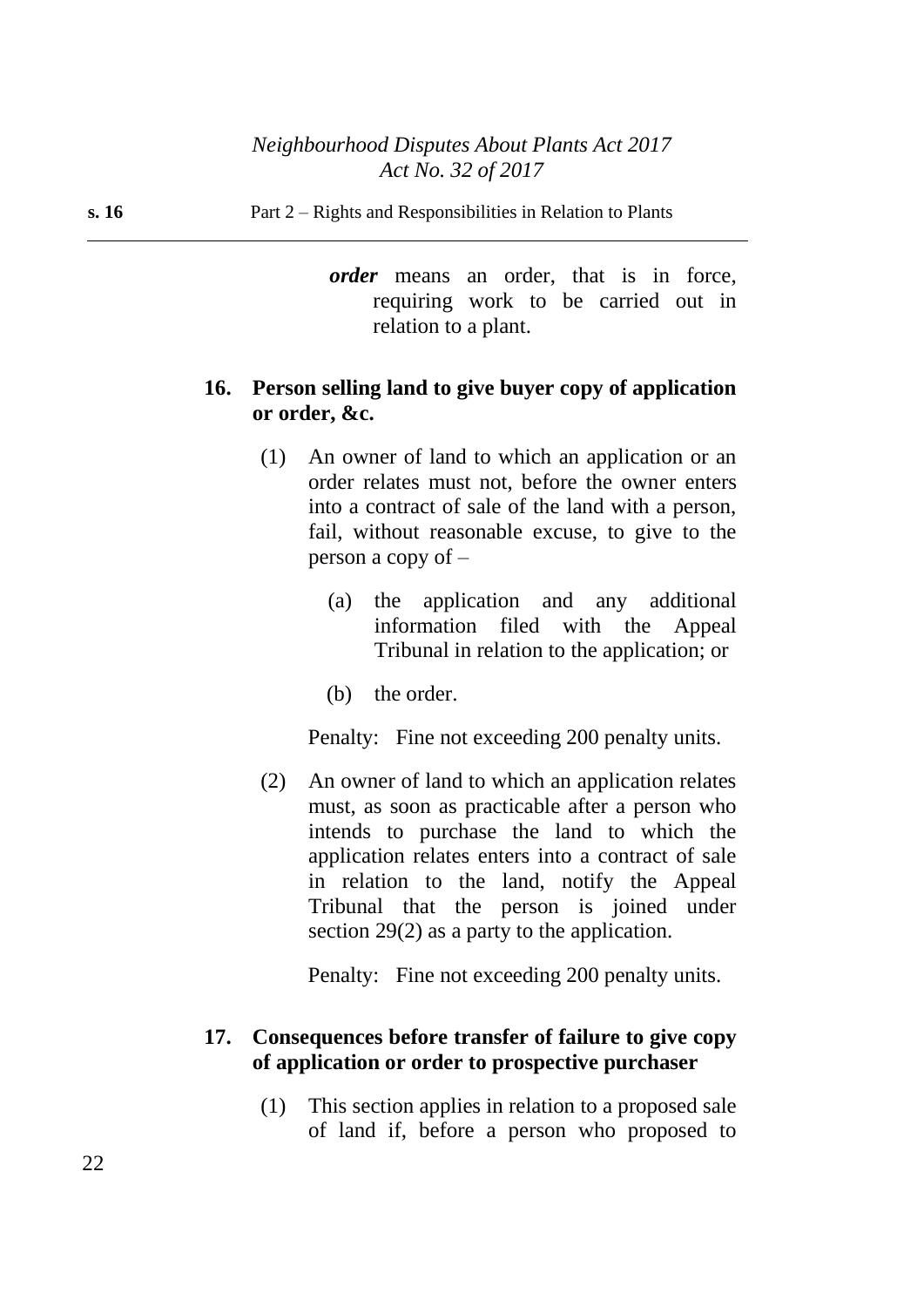#### Part 2 – Rights and Responsibilities in Relation to Plants **s. 17**

purchase land enters into a contract of sale of the land –

- (a) the owner of the land is given a copy of an application or an order; and
- (b) the owner of the land does not give a copy of the application or order to the person.
- (2) If this section applies in relation to a proposed sale of land, the person who has entered into a contract of sale in relation to the land may, at any time before the settlement of the sale occurs, terminate the contract of sale by giving, to the owner of the land or the owner's agent, a signed and dated notice of termination specifying that the sale is terminated under this section.
- (3) If a contract of sale of land is terminated under subsection (2) by a person, the owner of the land to which the contract related must, within 14 days, refund to the person any deposit paid under the contract by the person.

Penalty: Fine not exceeding 150 penalty units.

(4) If an owner of land, in pursuance of subsection (3), instructs a person who holds the deposit paid under a contract of sale to refund the deposit to the other person who entered into the contract, the person holding the deposit must immediately refund the deposit to the other person.

Penalty: Fine not exceeding 150 penalty units.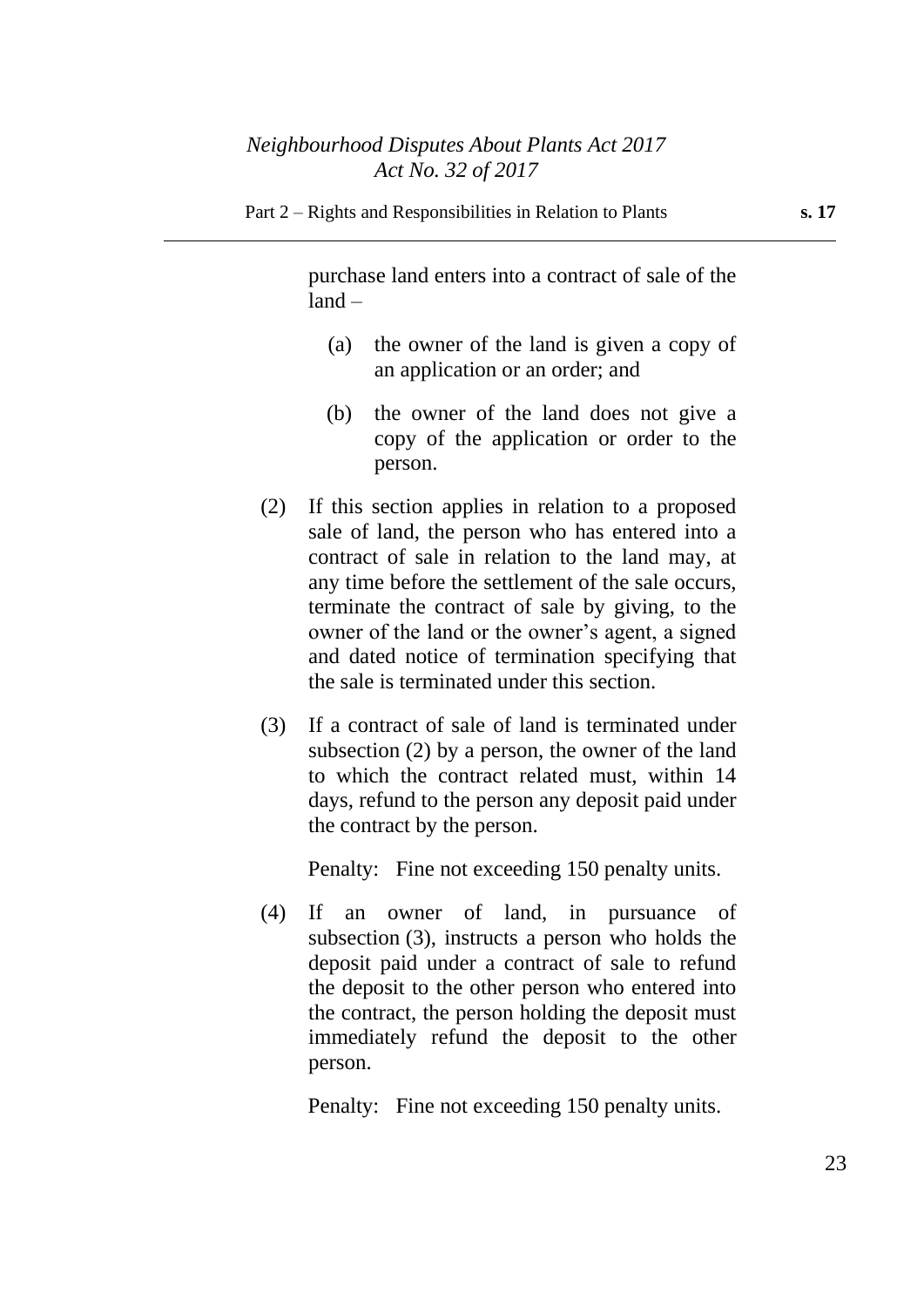- (5) If this section applies in relation to a proposed sale of land and the contract of sale in relation to the land is terminated under subsection (2) by a person –
	- (a) the owner of the land; and
	- (b) the person, if any, who was acting for the owner of the land and who prepared the contract of sale in relation to the land –

are jointly and severally liable to the person who terminated the contract of sale for the reasonable legal and other expenses incurred, by that person in relation to the contract of sale, after that person signed the contract of sale.

- (6) Subsection (5) does not apply in relation to  $-$ 
	- (a) an owner of land, if the owner of land did not know, or ought not reasonably be expected to know, that he or she had been given a copy of an application or order; or
	- (b) a person who was acting for the owner of the land and who prepared the contract of sale in relation to the land, if the person did not know, or ought not reasonably be expected to know, that the owner had been given a copy of an application or order.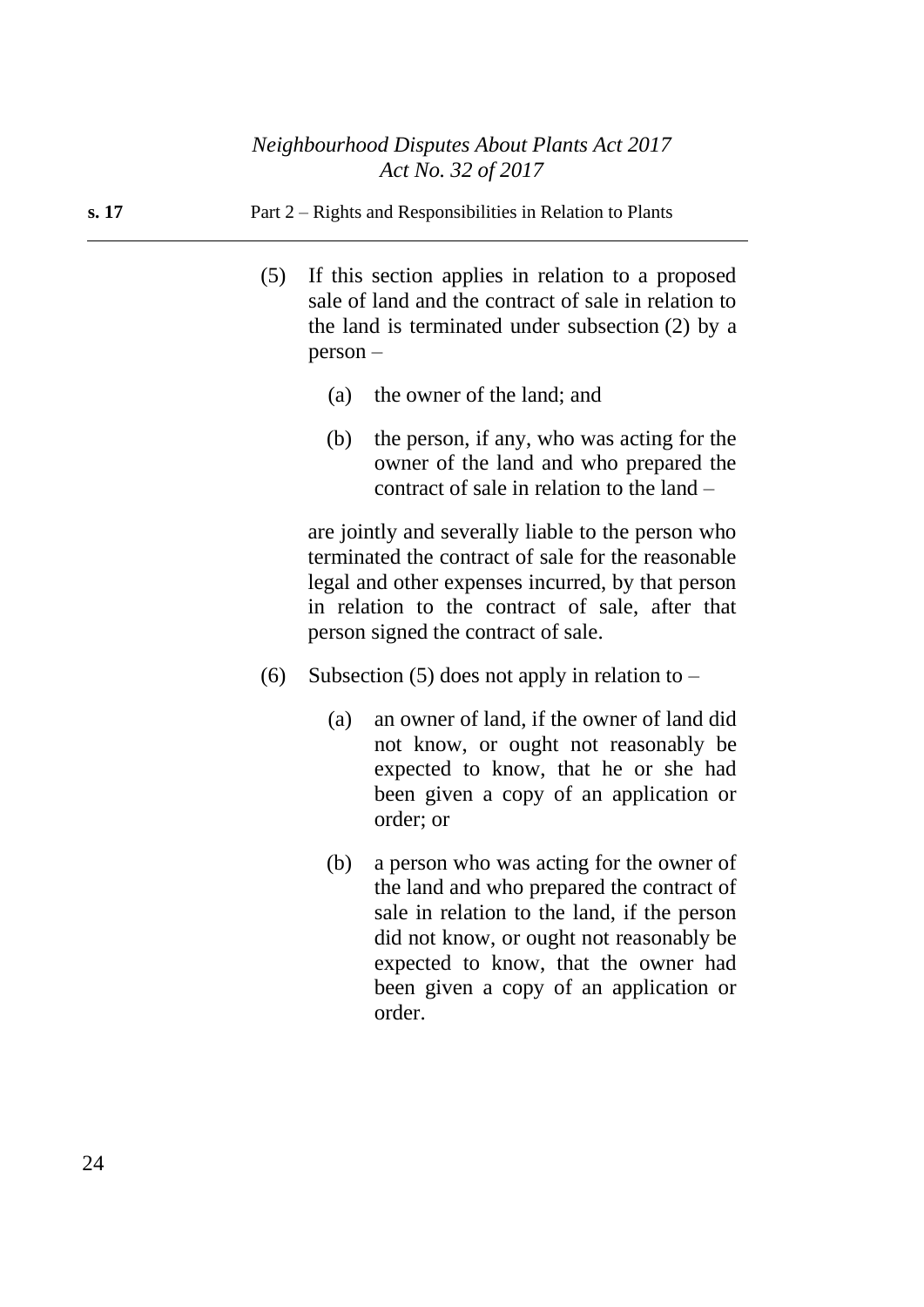## **18. Consequences after transfer of failure to give copy of order to prospective purchaser**

- $(1)$  If
	- (a) an order is made in relation to land before a person who is the owner of the land enters into a contract of sale for the land; and
	- (b) the person fails to give the prospective purchaser of the land a copy of the order before the prospective purchaser enters into a contract of sale in relation to the land; and
	- (c) the person has not, before the day on which the settlement of the sale occurs, carried out the work required under the order –

the person remains liable to ensure that work required under the order to be carried out is carried out.

- (2) Subsection (1) applies in relation to a person even though the person has ceased to be the owner of the land.
- (3) If subsection (1) applies to a person in relation to an area of land, the owner of the area of land must not unreasonably restrict the person from ensuring that the work is carried out on the land.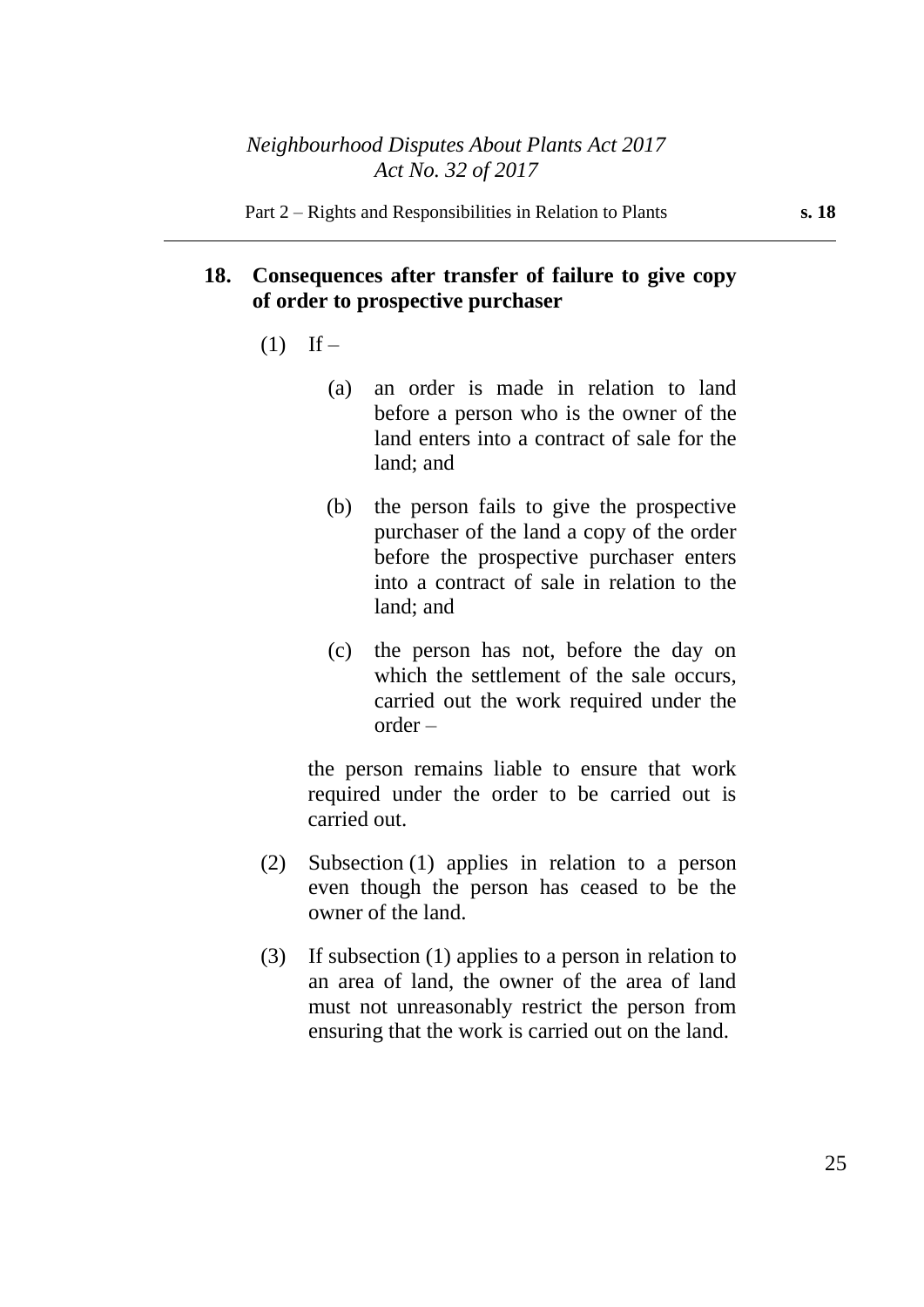### **PART 3 – INFORMAL DISPUTE RESOLUTION**

### **19. Neighbours to attempt to resolve dispute**

- (1) A landholder of land that is affected by a plant situated on another area of land may request the owner of the other land, verbally or in writing, to take action to ensure that the affected land ceases to be affected by the plant.
- $(2)$  Both
	- (a) a landholder of land that is affected by a plant; and
	- (b) the owner of the land on which the plant is situated –

are to make reasonable attempts to prevent the affected land being affected by the plant, or to minimise the degree to which the affected land is being, or will be, affected by the plant.

### **20. Branch removal notice may be given**

- (1) A landholder of affected land over which extends, from other land, a branch, from a plant,  $that -$ 
	- (a) is 2.5 metres or less above the ground level of the affected land; and
	- (b) extends at least 50 centimetres from the boundary of the affected land with the other land –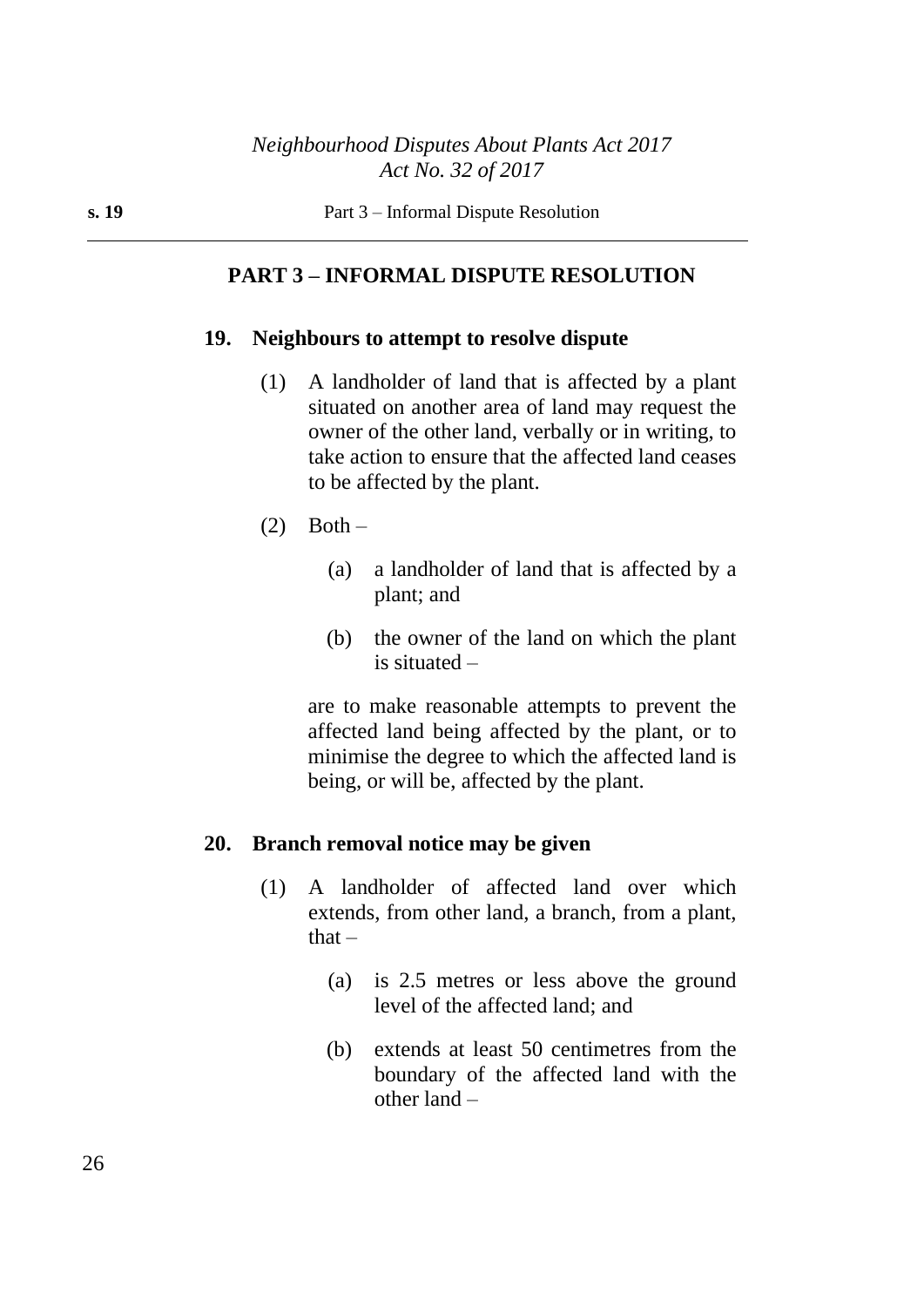may give to the owner of the other land a notice in writing (a *branch removal notice*).

- (2) A branch removal notice from an affected landholder to an owner of other land on which a plant with overhanging branches is situated  $must -$ 
	- (a) specify a day by which the owner is required to ensure that the overhanging branches are removed from the affected land; and
	- (b) ask the owner to give to the affected landholder a notice for the purposes of this paragraph; and
	- (c) give the owner, and any person, acting on the owner's behalf, who is specified in a notice given under paragraph (b), permission to enter the affected land between 8 a.m. and 5 p.m. on the day, specified in that notice in accordance with subsection (4)(b), to sever and remove the branches.
- (3) The day specified, in accordance with subsection  $(2)(a)$ , in a notice under subsection (1) is not to be less than 30 days after the day on which the notice is given.
- (4) A person may, for the purposes of subsection  $(2)(b)$ , give a notice in writing specifying  $-$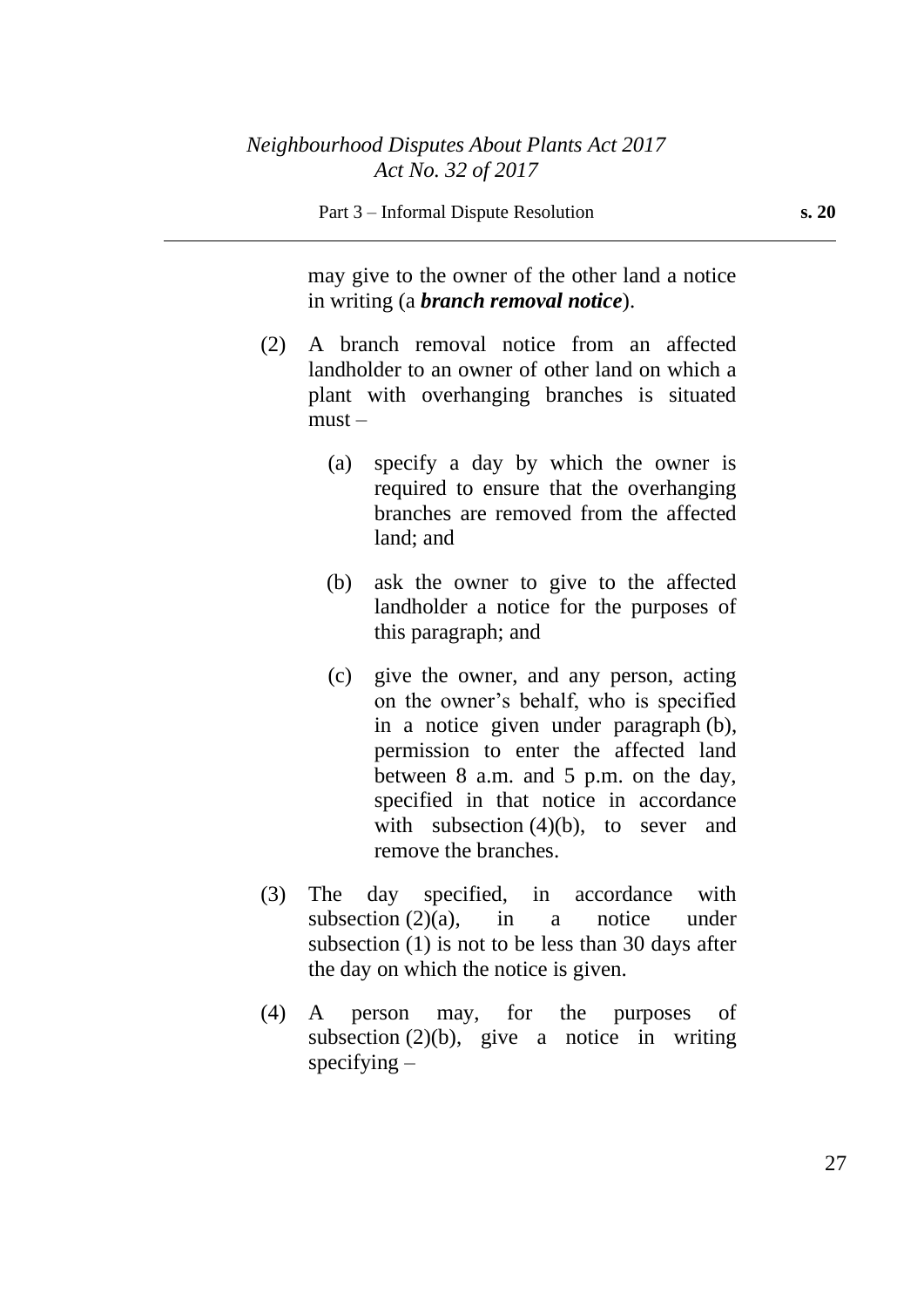| s. 20 |     | Part 3 – Informal Dispute Resolution                                                                                                                                                                                               |
|-------|-----|------------------------------------------------------------------------------------------------------------------------------------------------------------------------------------------------------------------------------------|
|       |     | the name of the person who will enter the<br>(a)<br>affected land and sever and remove the<br>branches; and                                                                                                                        |
|       |     | the day on which the person will enter<br>(b)<br>the affected land and sever and remove<br>the branches.                                                                                                                           |
|       | (5) | The notice to be given for the purposes of<br>subsection $(2)(b)$ is to be given no later than 24<br>hours before the overhanging branches are to be<br>removed from the affected land.                                            |
|       | (6) | A notice given under subsection $(1)$ is to be<br>accompanied by –                                                                                                                                                                 |
|       |     | at least one written quotation stating the<br>(a)<br>estimated cost of entering, severing and<br>removing the branches; and                                                                                                        |
|       |     | a copy of this Part.<br>(b)                                                                                                                                                                                                        |
|       | (7) | Subsection $(6)(a)$ does not apply if the affected<br>landholder and the owner of the other land have<br>agreed that the branches are to be severed and<br>removed without payment being required to be<br>made to another person. |
|       | (8) | A permission, given in accordance<br>with<br>subsection $(2)(c)$ in a<br>notice under<br>subsection (1), to enter affected land does not<br>$include -$                                                                            |
|       |     | permission to enter any dwelling situated<br>(a)<br>on the affected land; or                                                                                                                                                       |
|       |     |                                                                                                                                                                                                                                    |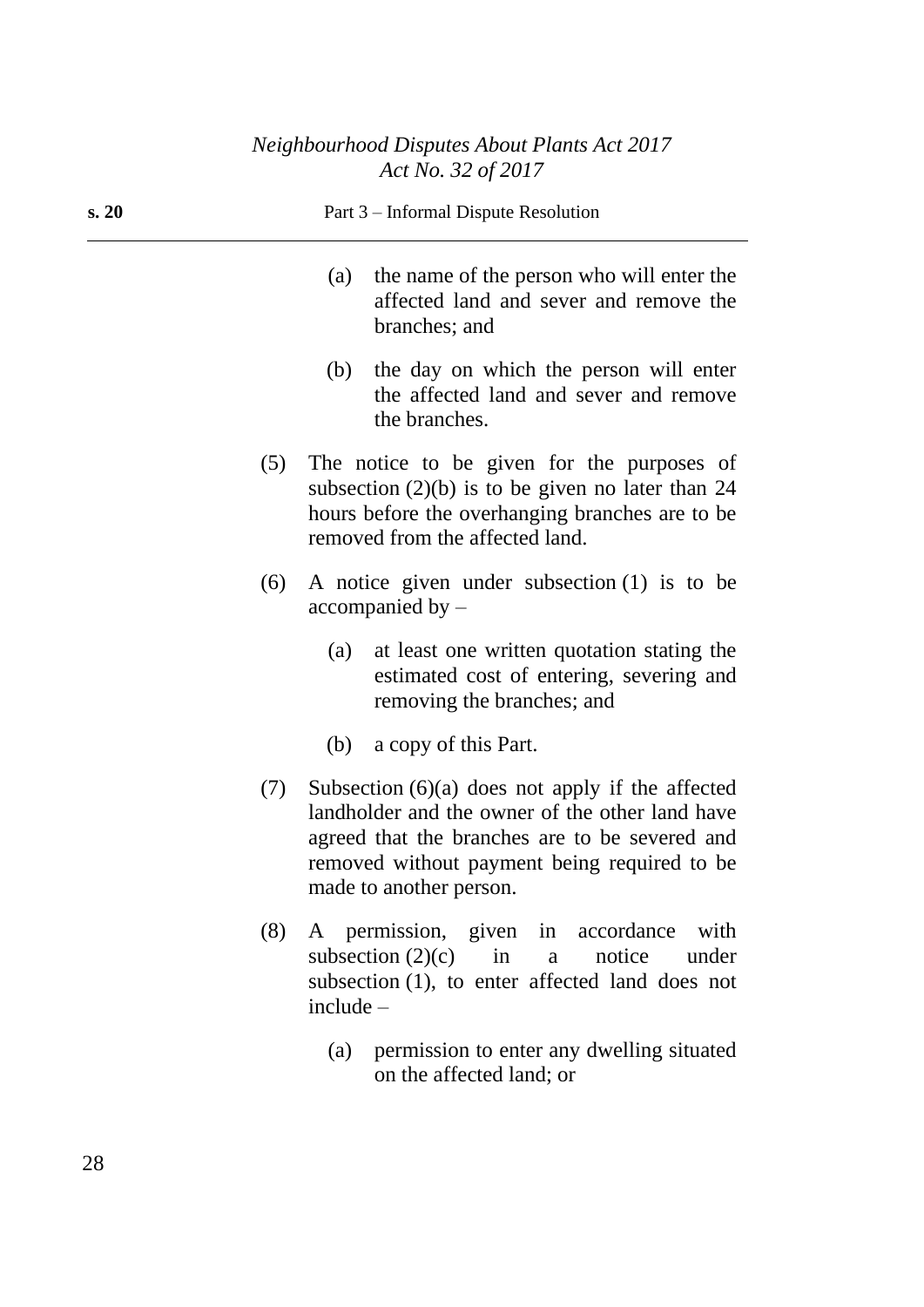- (b) permission for a person who is not suitably qualified to carry out work on the land, unless the person giving the permission agrees.
- (9) A notice may not be given by an affected landholder under subsection (1) to an owner of land within the 12-month period after a day on which a previous notice was given by the affected landholder, under that subsection, to an owner of the land, in relation to overhanging branches of the same plant.
- (10) Subsection (9) does not apply in relation to a notice to a person if the person was not the owner of the land when the previous notice, referred to in that subsection, was given in relation to the land.

## **21. Action that may be taken if branch removal notice not complied with**

- (1) If overhanging branches to which a branch removal notice under section 20(1) relates are not removed by the day specified, in accordance with section  $20(2)(a)$ , in the notice, the affected landholder who gave the notice –
	- (a) may, but is not required to, sever and remove the overhanging branches or arrange for another person to sever and remove them; and
	- (b) may, but is not required to, return the branches to the owner of the land on which the plant is situated.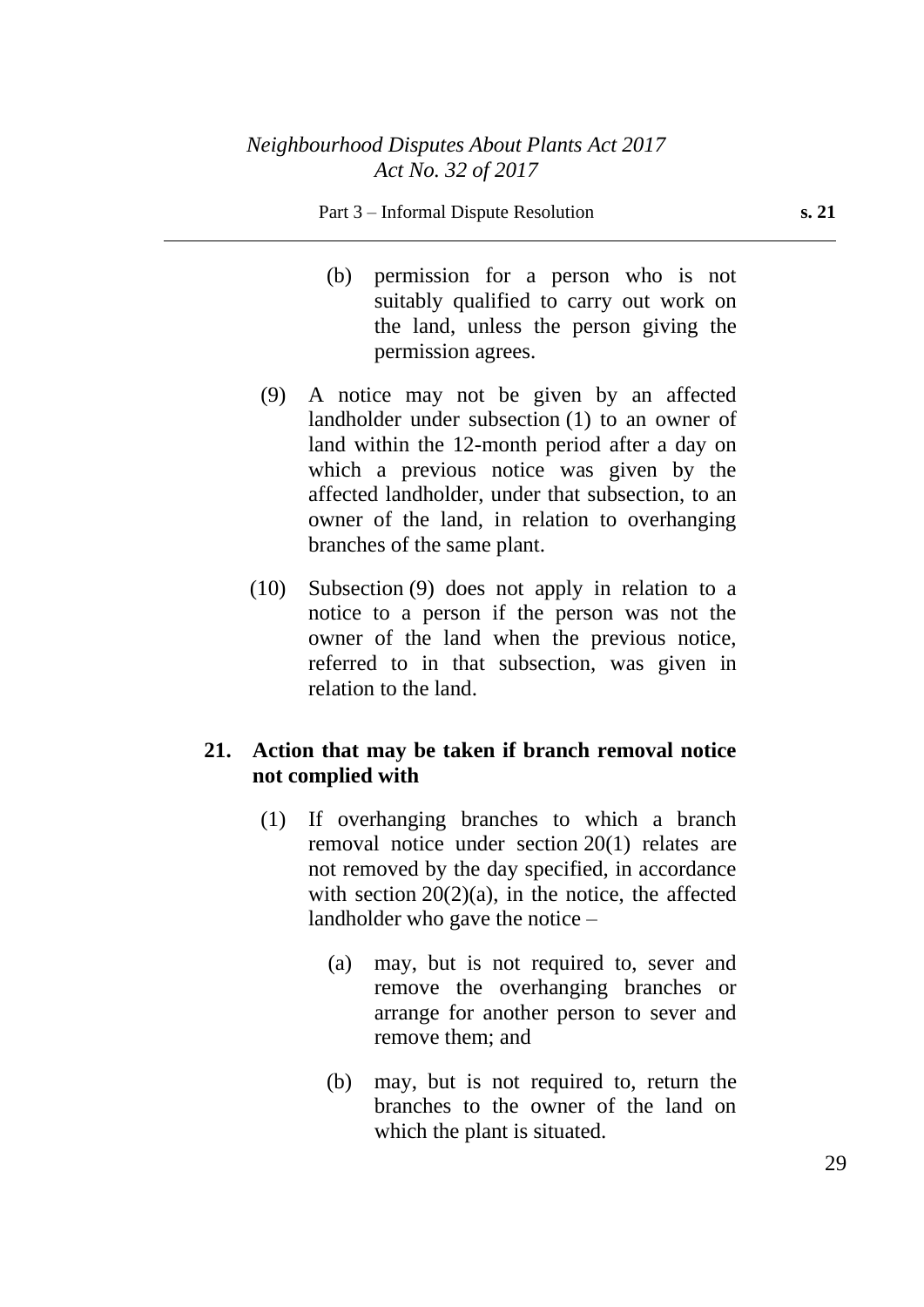| s. 21 |     | Part 3 – Informal Dispute Resolution                                                                                                                                                                                                                                   |  |  |  |
|-------|-----|------------------------------------------------------------------------------------------------------------------------------------------------------------------------------------------------------------------------------------------------------------------------|--|--|--|
|       | (2) | Subsection $(1)$ does not authorise a person to<br>enter the land on which is situated the plant to<br>which the overhanging branches are attached.                                                                                                                    |  |  |  |
|       | (3) | The owner of the land to whom a branch<br>removal notice is given under section $20(1)$ is<br>liable for the reasonable expenses incurred by<br>the affected landholder under subsection $(1)$ in –                                                                    |  |  |  |
|       |     | severing and removing the overhanging<br>(a)<br>branches; or                                                                                                                                                                                                           |  |  |  |
|       |     | arranging for another person to sever and<br>(b)<br>remove them $-$                                                                                                                                                                                                    |  |  |  |
|       |     | but only to an amount that is not more than the<br>prescribed maximum amount.                                                                                                                                                                                          |  |  |  |
|       | (4) | The affected landholder may recover from the<br>owner of the land to whom a branch removal<br>notice is given under section $20(1)$ , as a debt due<br>and payable to the affected landholder, the<br>amount for which the owner is liable under<br>subsection $(3)$ . |  |  |  |
|       | (5) | An owner of land to whom a branch removal<br>notice is given under section $20(1)$ may apply to<br>a magistrate to determine whether an amount for<br>which the owner is liable under subsection $(3)$ is<br>fair and reasonable.                                      |  |  |  |
|       | (6) | A magistrate to whom an application is made<br>subsection $(5)$ may, if he<br>under<br>she<br><b>or</b>                                                                                                                                                                |  |  |  |

determines that the amount to which the application relates is not fair and reasonable, determine another amount to be the amount for

30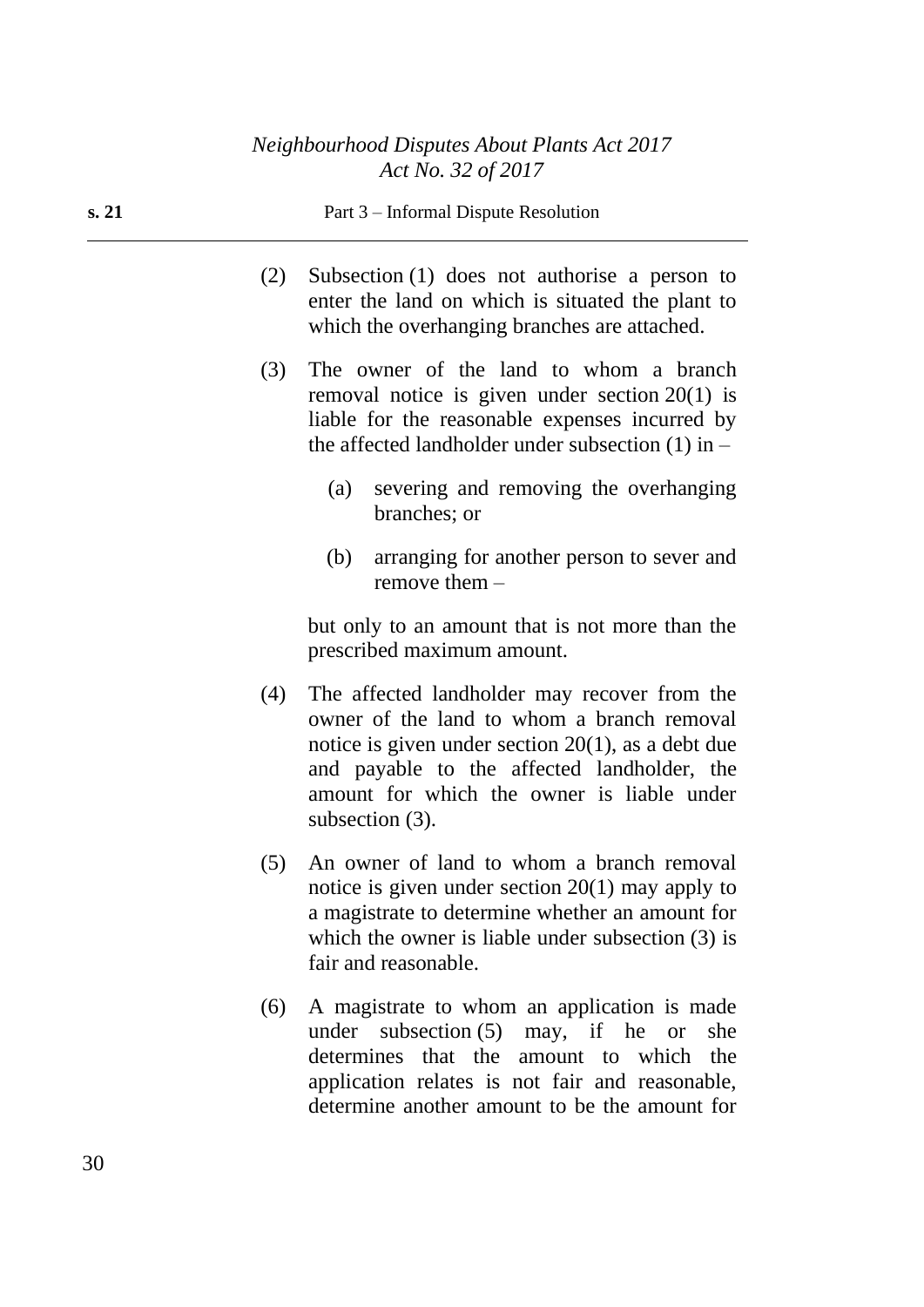which the owner of land is liable under subsection (3).

(7) If a magistrate determines another amount under subsection (6) in relation to an owner of land, the amount determined is taken to be the amount for which the owner is liable under subsection (3).

## **22. Notice about land affected by plant**

- (1) A landholder of land that is affected by a plant situated on another area of land may give notice in writing to an owner of the other land.
- (2) A notice under subsection (1), from a landholder of land that is affected by a plant situated on another area of land is to –
	- (a) specify the grounds on which the affected landholder believes the land is being affected by the plant; and
	- (b) specify the action that the affected landholder considers the owner of the land should take, or ensure is taken, so that the affected land will cease to be affected by the plant; and
	- (c) request the owner of the land to respond in writing to the notice within a period, of not less than 14 days, specified in the notice.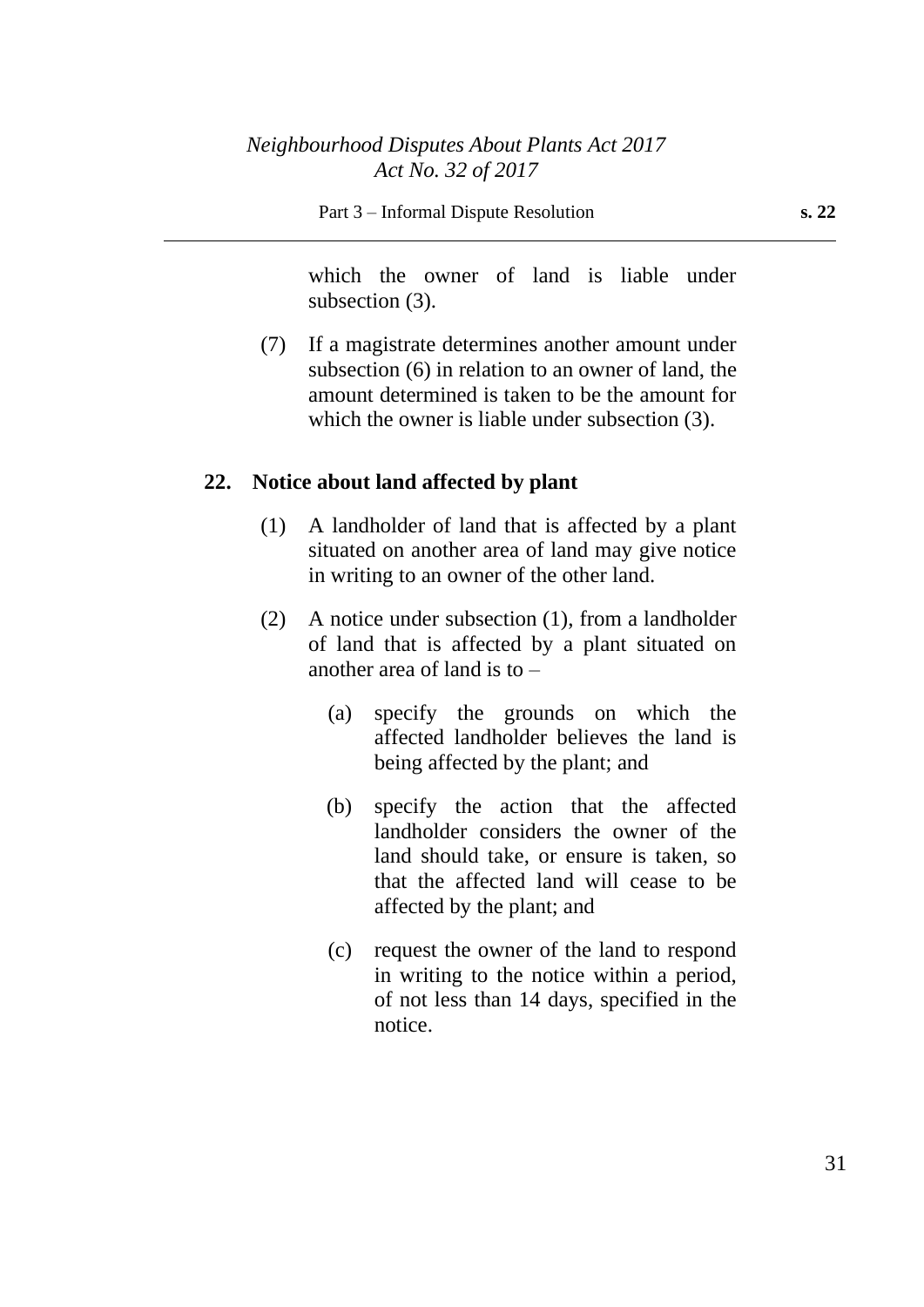### **PART 4 – APPLICATIONS TO APPEAL TRIBUNAL**

### *Division 1 – Applications*

### **23. Application to Appeal Tribunal**

- (1) A person who is a landholder of affected land may apply to the Appeal Tribunal for an order under this Part.
- (2) An application is to be accompanied by the prescribed fee, if any.
- (3) The chairperson of the Appeal Tribunal may waive, reduce or refund all or part of the fee payable under subsection (2) by a person if the chairperson is satisfied that paying all or part of the fee may cause financial hardship to the person.
- (4) An application may only be made in relation to affected land by a landholder who is not an owner of the land if –
	- (a) the person has, in writing to the owner, requested the owner of the land to make an application; and
	- (b) the owner has refused to comply with the request within 42 days after the request was made.
- (5) An application  $-$ 
	- (a) must be made in writing to the Appeal Tribunal; and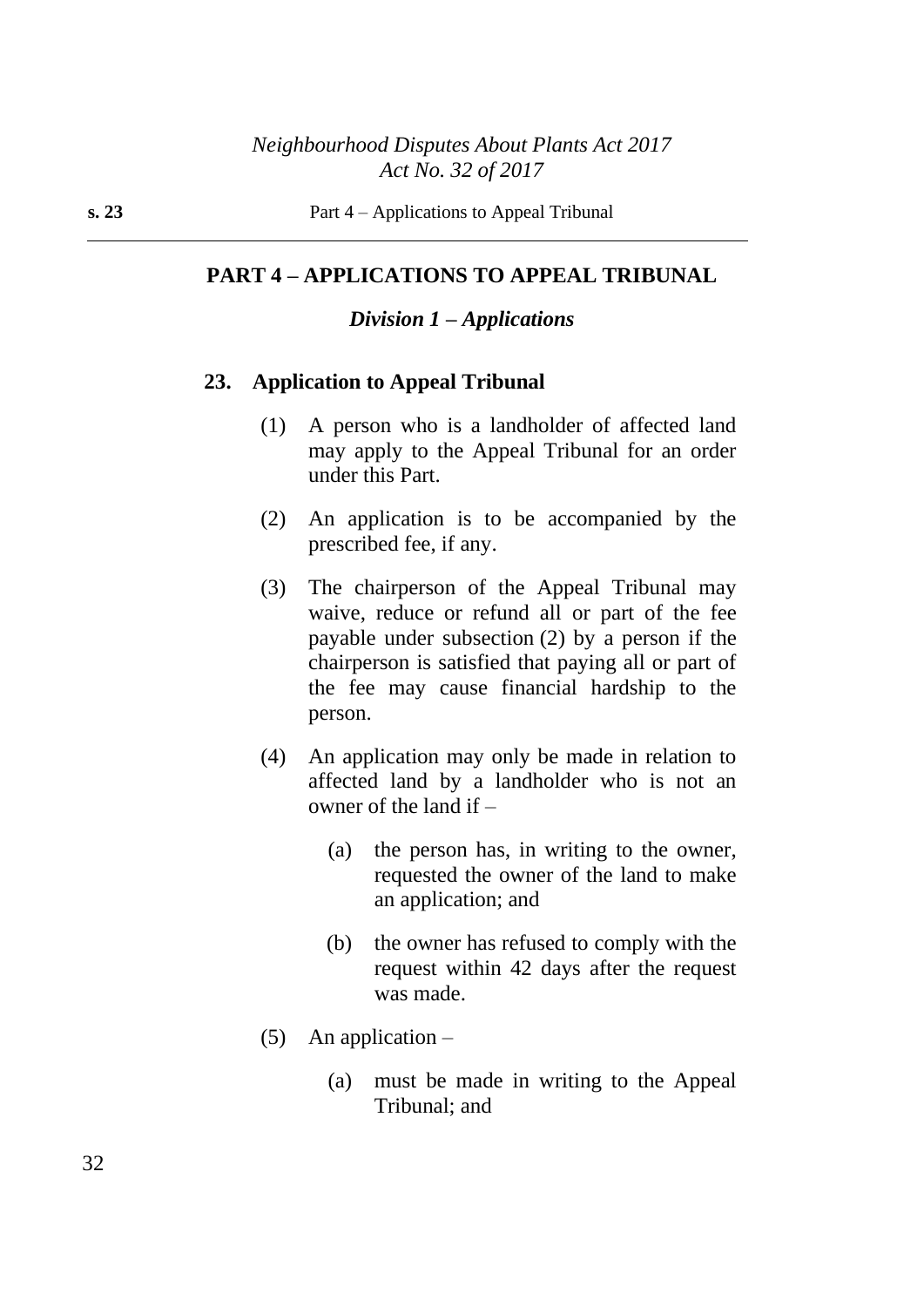- (b) must include information or evidence (which may be photographic evidence) sufficient to identify the affected land, the type, scale and height of the plant and the precise location on the affected land of the plant to which the application relates and a copy of the folio of the Register, under the *Land Titles Act 1980*, for the affected land; and
- (c) must set out in detail the grounds on which the applicant has made the application; and
- (d) must state the general nature of the relief that the applicant seeks; and
- (e) must set out the details of the persons or bodies whom the applicant intends to notify, under section 24(1), in relation to the application; and
- (f) where the relief sought, if granted, would be of a kind the carrying out of which would require the consent or approval of a government body, is to set out details of the type of consent or approval that would be required.
- (6) The Appeal Tribunal may allow the amendment of an application on the conditions the Appeal Tribunal thinks fit.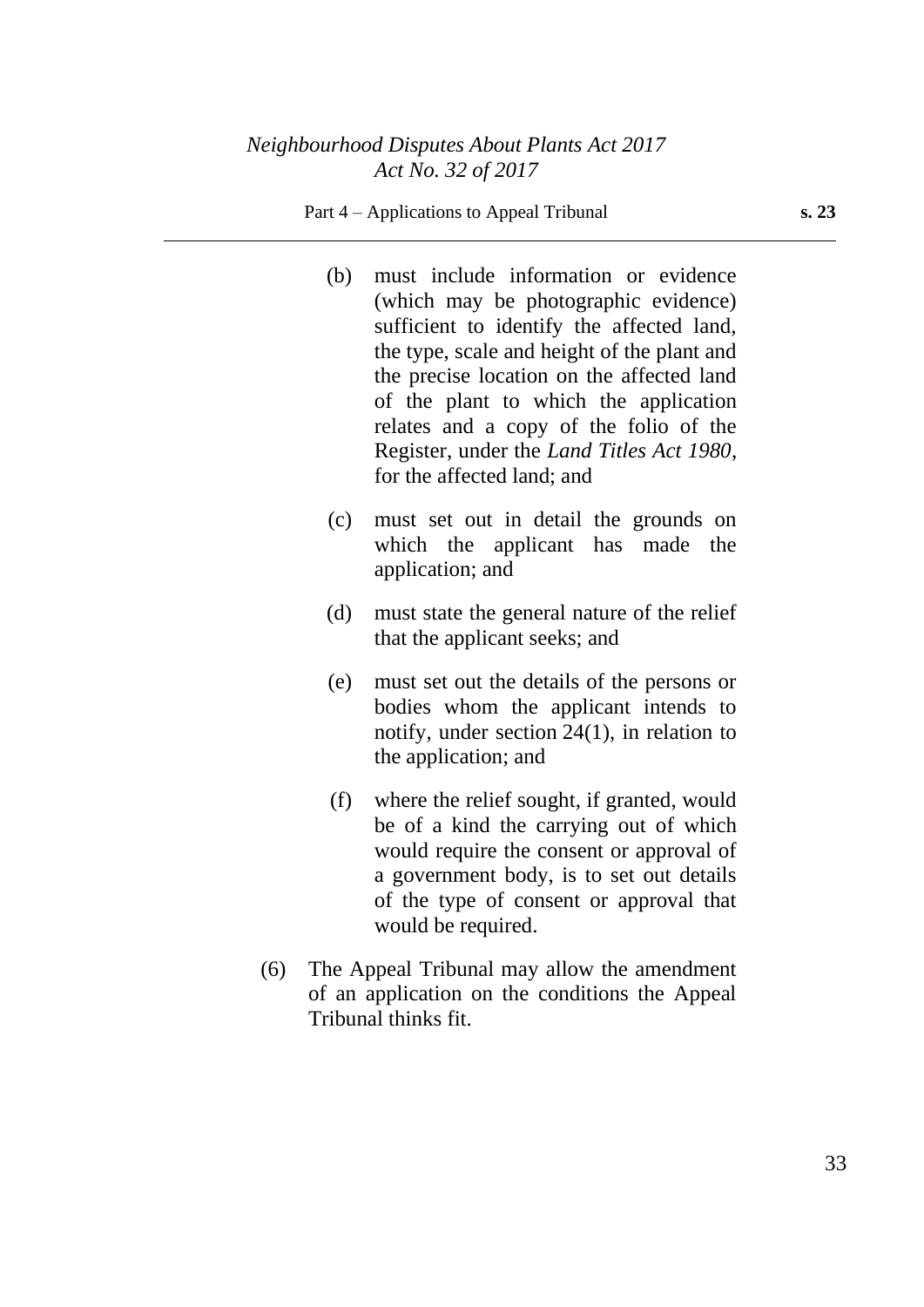### **24. Notice of application to be given**

- (1) The applicant must give notice in writing of an application, the grounds of the application and the nature of the relief sought, to  $-$ 
	- (a) a person who is the owner of the land on which is situated the plant to which the application relates; and
	- (b) any interested government body that is entitled under section 27 to appear in proceedings in relation to the application; and
	- (c) any other person who would be affected if the relief sought in the application were granted.
- (2) The Appeal Tribunal may, if it thinks fit, give notice, of an application, to a person or body referred to in subsection (1) and, if it gives such a notice, the notice is to be taken to have been given by the applicant under subsection (1).

### **25. Appeal Tribunal may require further information**

- (1) The Appeal Tribunal may require an applicant
	- (a) to provide further information, or materials, that the Appeal Tribunal requires for determination of the application; or
	- (b) to provide a more formal application that $-$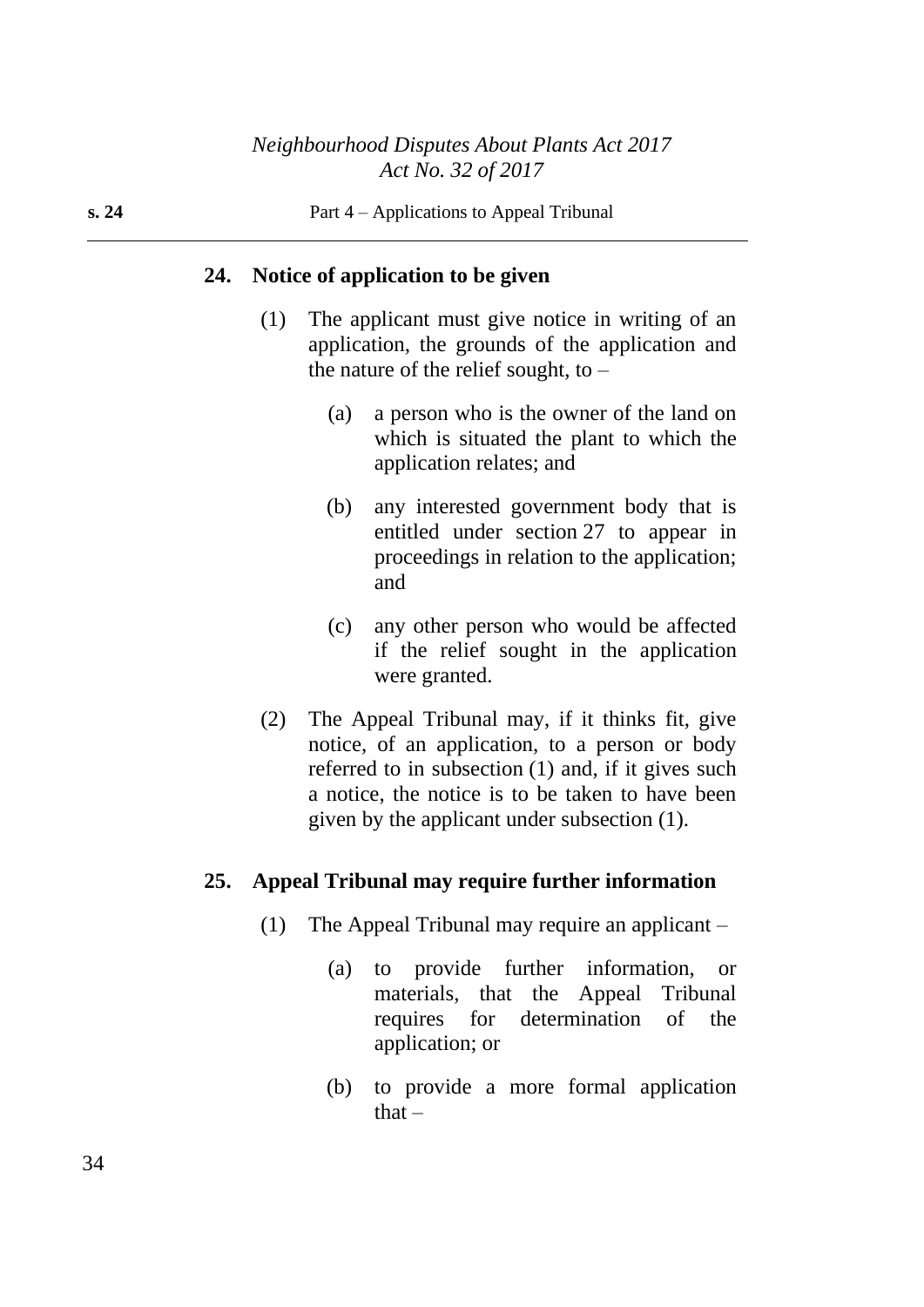#### Part 4 – Applications to Appeal Tribunal **s. 26**

- (i) identifies with greater particularity the grounds on which the application is founded and the nature of the relief sought; and
- (ii) complies with any other requirements imposed by the Appeal Tribunal.
- (2) The Appeal Tribunal may decline to proceed with an application until the applicant has complied with a requirement under subsection  $(1)$ .

## **26. Attempts to resolve dispute to be made before hearing of application**

- (1) Before hearing an application, the Appeal Tribunal –
	- (a) must consider whether reasonable attempts to resolve the matter to which the application relates have been made by the parties; and
	- (b) if the Appeal Tribunal is not satisfied that reasonable attempts to resolve the matter to which the application relates have been made by the parties, may direct the parties to an application to attempt to resolve the matter to which the application relates.
- (2) For the purposes of determining whether reasonable attempts to resolve a matter have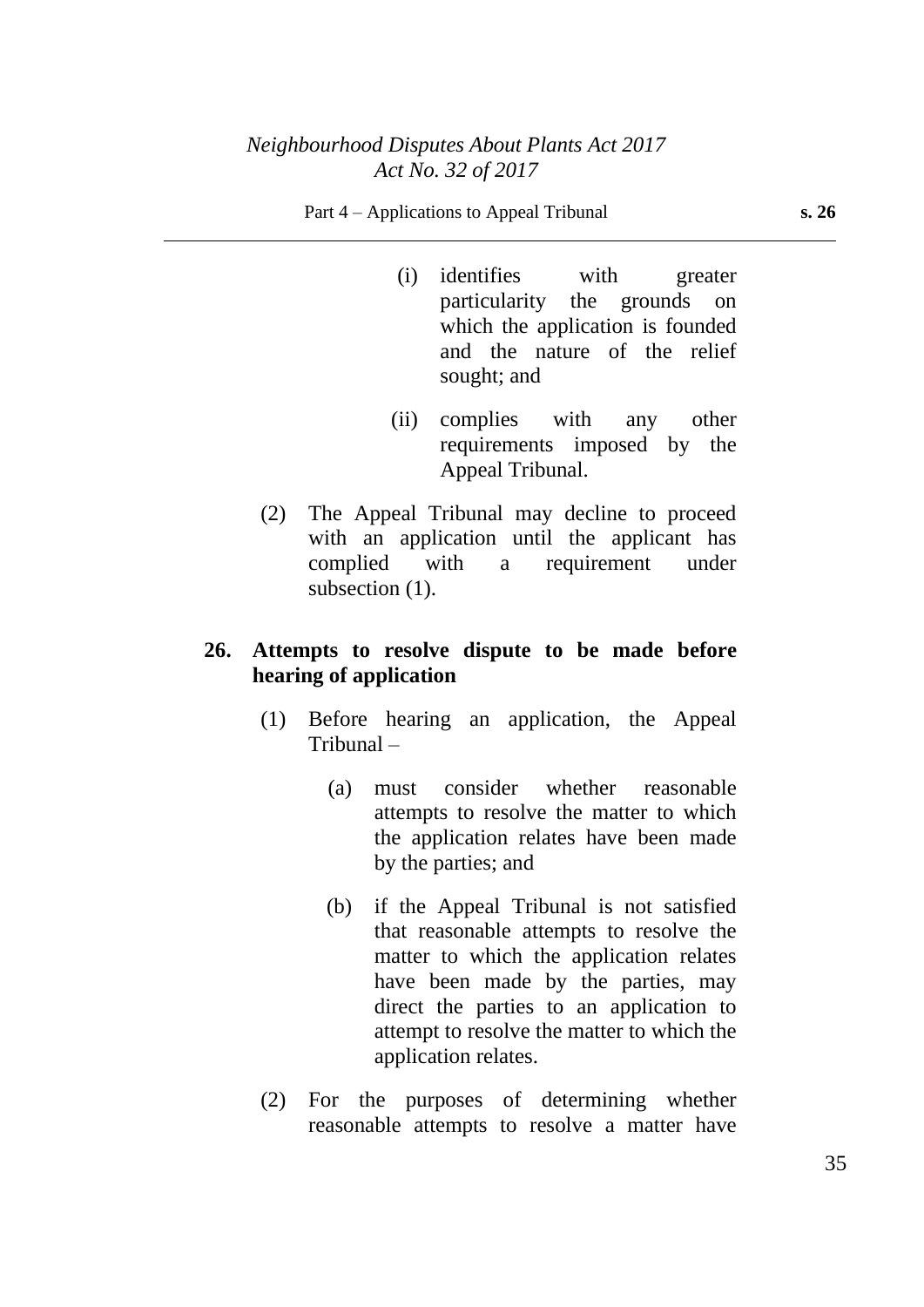been made, the Appeal Tribunal may take into account –

- (a) whether a request under section 19(1) has been made, or a branch removal notice under section 20(1) or a notice under section 22(1) has been given, in relation to the matter; and
- (b) whether the owner of the land on which a plant is situated has refused to carry out work in relation to the plant because the owner reasonably believes that the work may affect –
	- (i) the health or structural stability of the plant; and
	- (ii) the safety of land or persons and property on the land; and
- (c) any other matter that the Appeal Tribunal considers relevant.
- (3) In considering whether to issue a direction under subsection (1)(b) or Division 7 of Part 8 of the *Tasmanian Civil and Administrative Tribunal Act 2020*, the Appeal Tribunal may take into account whether –
	- (a) there have been any threats of violence made by any of the parties to the application to any other party; and
	- (b) there are any orders of a court or tribunal in relation to a party for the purpose of restraining any behaviour of the party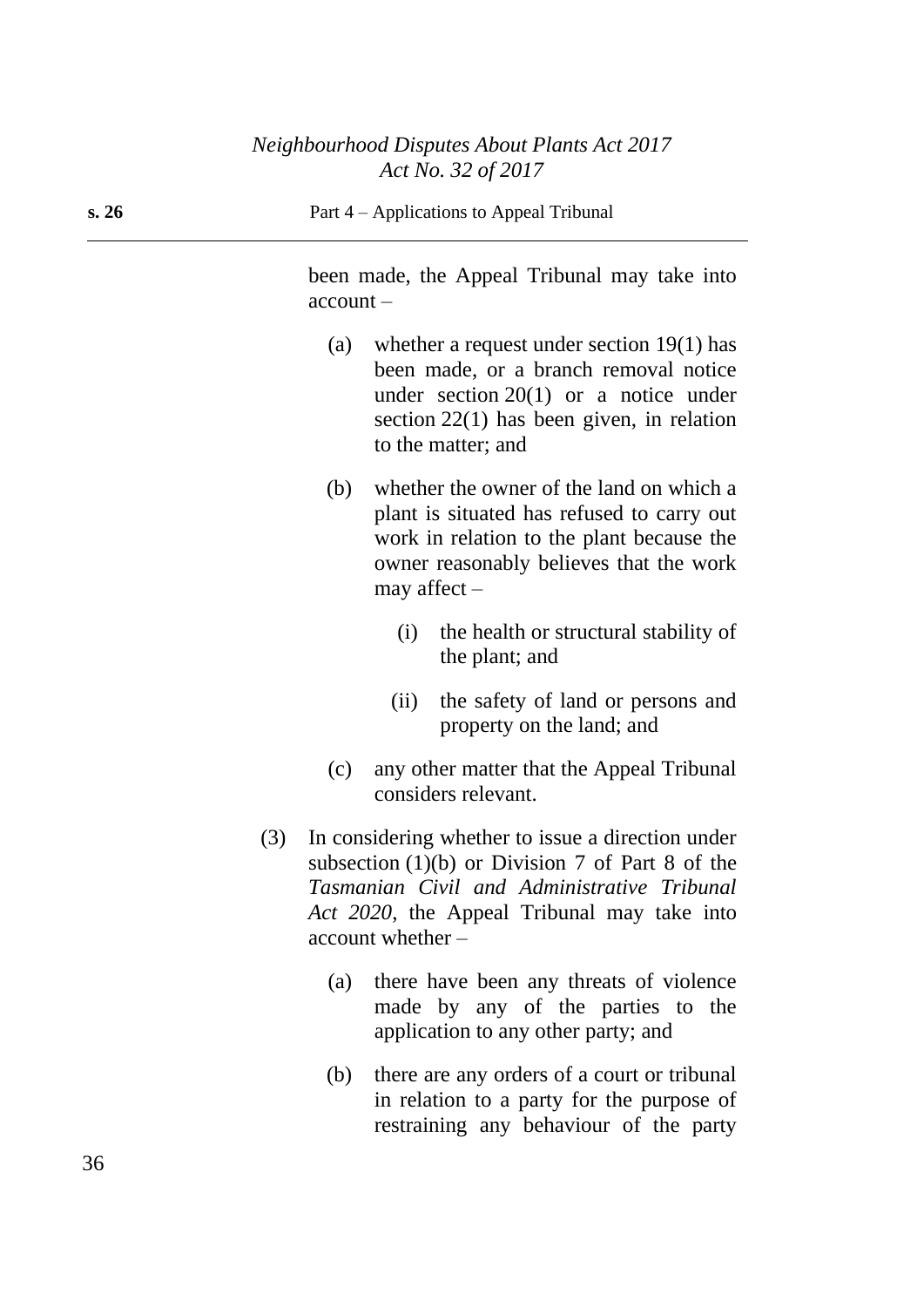that may affect another party to the application or a person who is acting on behalf of another party to the application; and

- (c) the parties have participated in any form of alternative dispute resolution in relation to the matter.
- (4) This section does not limit the application of Division 7 of Part 8 of the *Tasmanian Civil and Administrative Tribunal Act 2020*.

## **27. Interested government bodies may appear in proceedings**

A government body may appear in proceedings in relation to an application if the carrying out of work on the plant to which the application relates may require the consent of, or other authorisation by, the government body.

## **28. Application of** *Tasmanian Civil and Administrative Tribunal Act 2020*

- (1) A reference in the *Tasmanian Civil and Administrative Tribunal Act 2020* to a party to proceedings is, in relation to an application, to be taken to be a reference to –
	- (a) the applicant; and
	- (b) the owner of land on which is situated the plant to which the application relates; and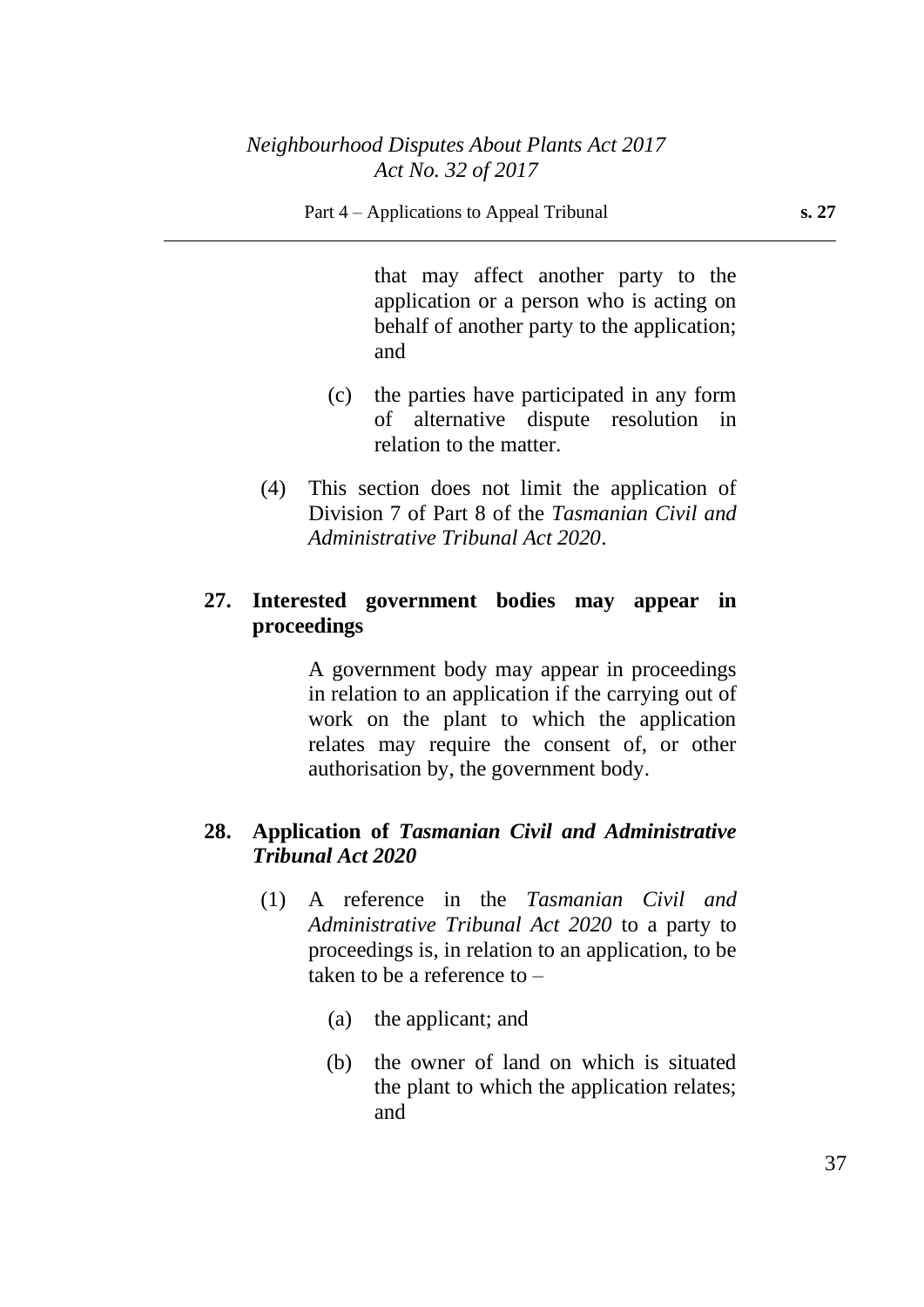| s. 29 | Part 4 – Applications to Appeal Tribunal                                                                                                                                                                                                                                                                                                          |
|-------|---------------------------------------------------------------------------------------------------------------------------------------------------------------------------------------------------------------------------------------------------------------------------------------------------------------------------------------------------|
|       | any other person joined as a party under<br>(c)<br>section 29 or under the Tasmanian Civil<br>and Administrative Tribunal Act 2020.                                                                                                                                                                                                               |
|       | (2) A reference in clause $9(5)$ of Part 8 of Schedule<br>2 to the Tasmanian Civil and Administrative<br><i>Tribunal Act 2020</i> to the person who made the<br>decision is to be taken, in relation to an<br>application, to include a reference to the owner<br>of the land on which is situated the plant to<br>which the application relates. |
| (3)   | .                                                                                                                                                                                                                                                                                                                                                 |
| (4)   | The powers of the Appeal Tribunal under this<br>Part are in addition to any powers that the<br>Appeal Tribunal has under the Tasmanian Civil<br>and Administrative Tribunal Act 2020 in relation<br>to a decision.                                                                                                                                |

 $(5)$   $\ldots$  . . . . . .

# **29. Parties to applications**

- $(1)$   $\ldots$  . . . . . .
- (2) A person who is given a copy of an application under section 16(1) in relation to an area of land is joined as a party to the application when the person enters into a contract of sale in relation to the land.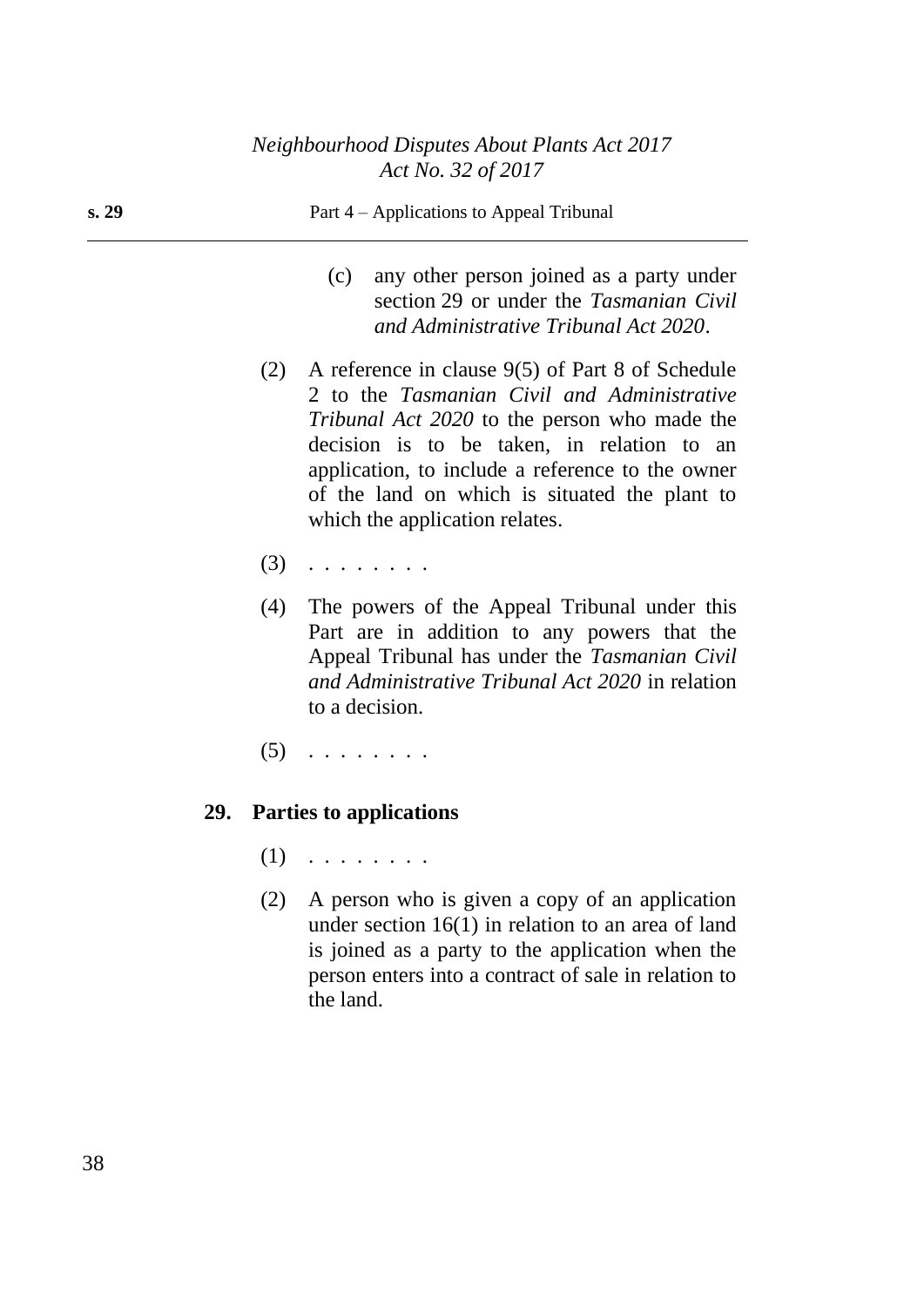### *Division 2 – Determination of applications*

### **30. Matters generally to be considered by Appeal Tribunal**

Without limiting the matters to which the Appeal Tribunal may have regard in considering an application in relation to a plant situated on an area of land, the Appeal Tribunal must, to the extent that they are relevant in relation to the application, consider the following:

- (a) the provisions of a planning scheme, within the meaning of the *Land Use Planning and Approvals Act 1993*, that applies to the land, including –
	- (i) the zone, under the *Land Use Planning and Approvals Act 1993*, of the land; and
	- (ii) any designation, and requirements, that apply in relation to plants; and
	- (iii) any height restrictions, or requirements as to set-back, that apply under that scheme in relation to the land;
- (b) the location of the plant in relation to the boundary of the land;
- (c) any risks associated with soil instability, or changes to the water table, that may be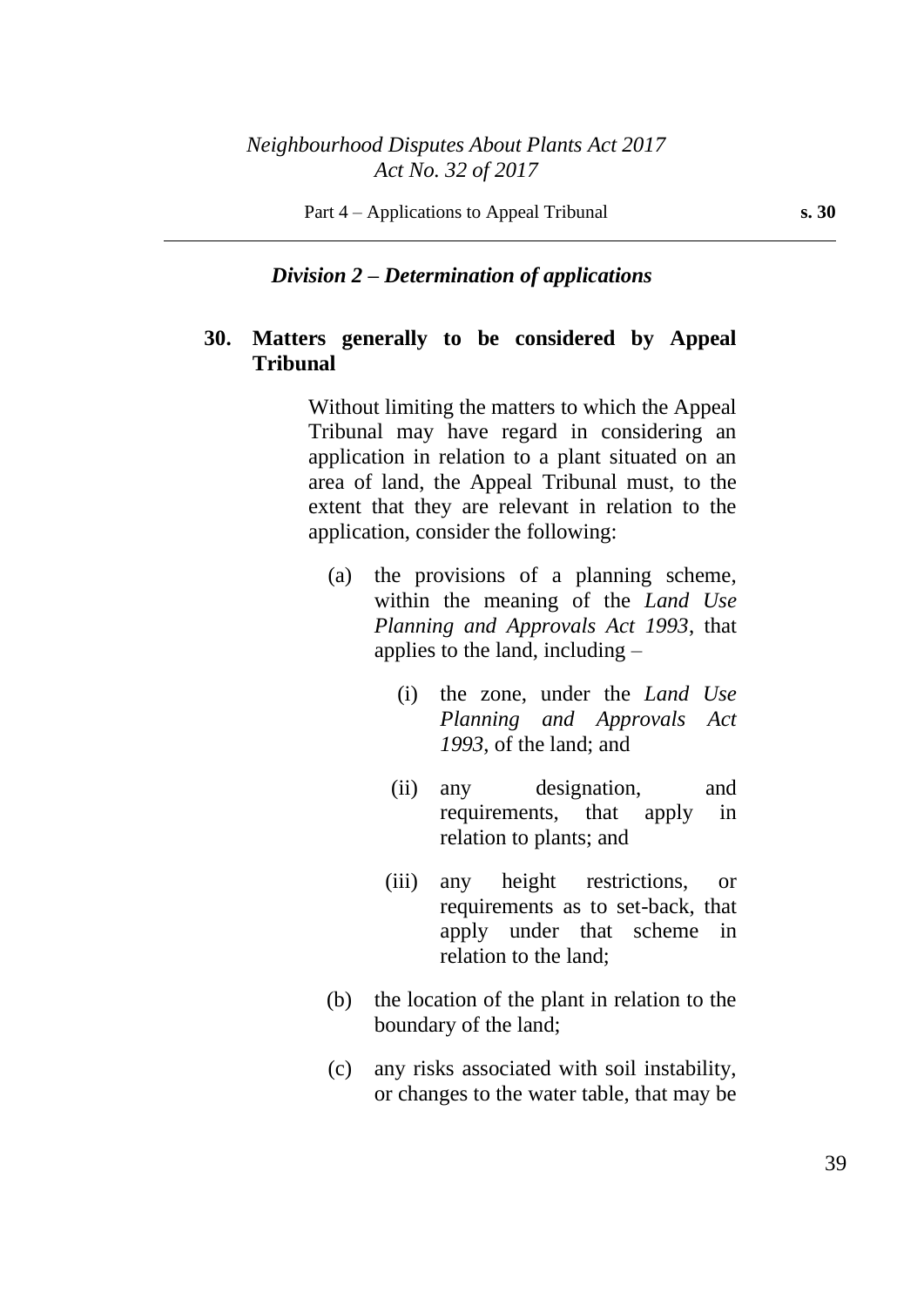| s.30 |     |       | Part 4 – Applications to Appeal Tribunal                                                                                                                                                              |
|------|-----|-------|-------------------------------------------------------------------------------------------------------------------------------------------------------------------------------------------------------|
|      |     |       | caused by the work required under a<br>proposed order;                                                                                                                                                |
|      | (d) |       | whether the plant, or any risk,<br>obstruction or interference related to the<br>plant, existed before the applicant<br>purchased or first began to occupy the<br>land that is affected by the plant; |
|      | (e) |       | if it is alleged that sunlight is severely<br>obstructed from reaching a structure<br>referred to in section $7(2)(a)$ or (b)<br>because of the plant $-$                                             |
|      |     | (i)   | amount of<br>sunlight<br>the<br>obstructed; and                                                                                                                                                       |
|      |     | (ii)  | the number of hours per day<br>during which the sunlight is<br>obstructed; and                                                                                                                        |
|      |     | (iii) | the period of the year during<br>which the sunlight is obstructed;<br>and                                                                                                                             |
|      |     |       | (iv) whether the plant loses its leaves<br>at certain times of the year and<br>the proportion of the year during<br>which leaves are lost;                                                            |
|      | (f) |       | if it is alleged that a view from a part of a<br>dwelling is obscured because of a plant $-$                                                                                                          |
|      |     | (i)   | the nature and extent of the view<br>that is obscured; and                                                                                                                                            |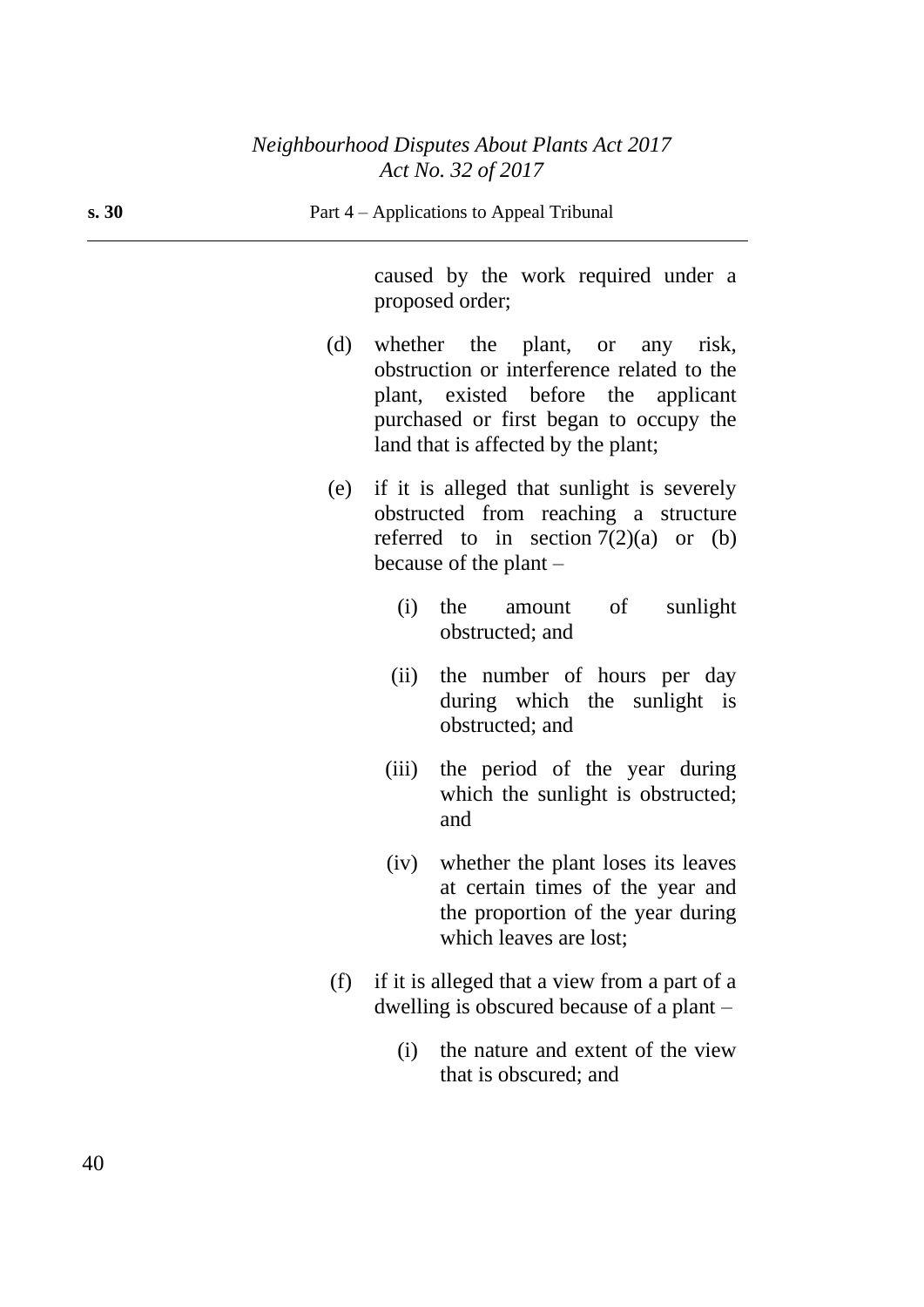- (ii) the uses to which the part of the dwelling is put;
- (g) whether any work in relation to the plant would require any consent or other authorisation under any other Act;
- (h) the type of plant, including whether it is a pest or weed under any other Act;
- (i) the extent to which the plant contributes to the amenity of the land, including by providing privacy, protection from sun, wind, noise, odour or smoke or by contributing to the landscaping or garden design on the land;
- (j) any risk associated with the plant due to weather or in the event of a storm or other extreme weather event;
- (k) the likely effect on the plant of pruning it.

## **31. Matters to be considered if threat of serious injury or serious damage**

(1) In addition to any matters that the Appeal Tribunal must consider under section 30 in relation to an application, if an affected landholder alleges that a plant situated on another area of land has caused, is causing or likely to cause serious injury to a person, or serious damage to the affected landholder's land or property on the affected landholder's land, the Appeal Tribunal may consider –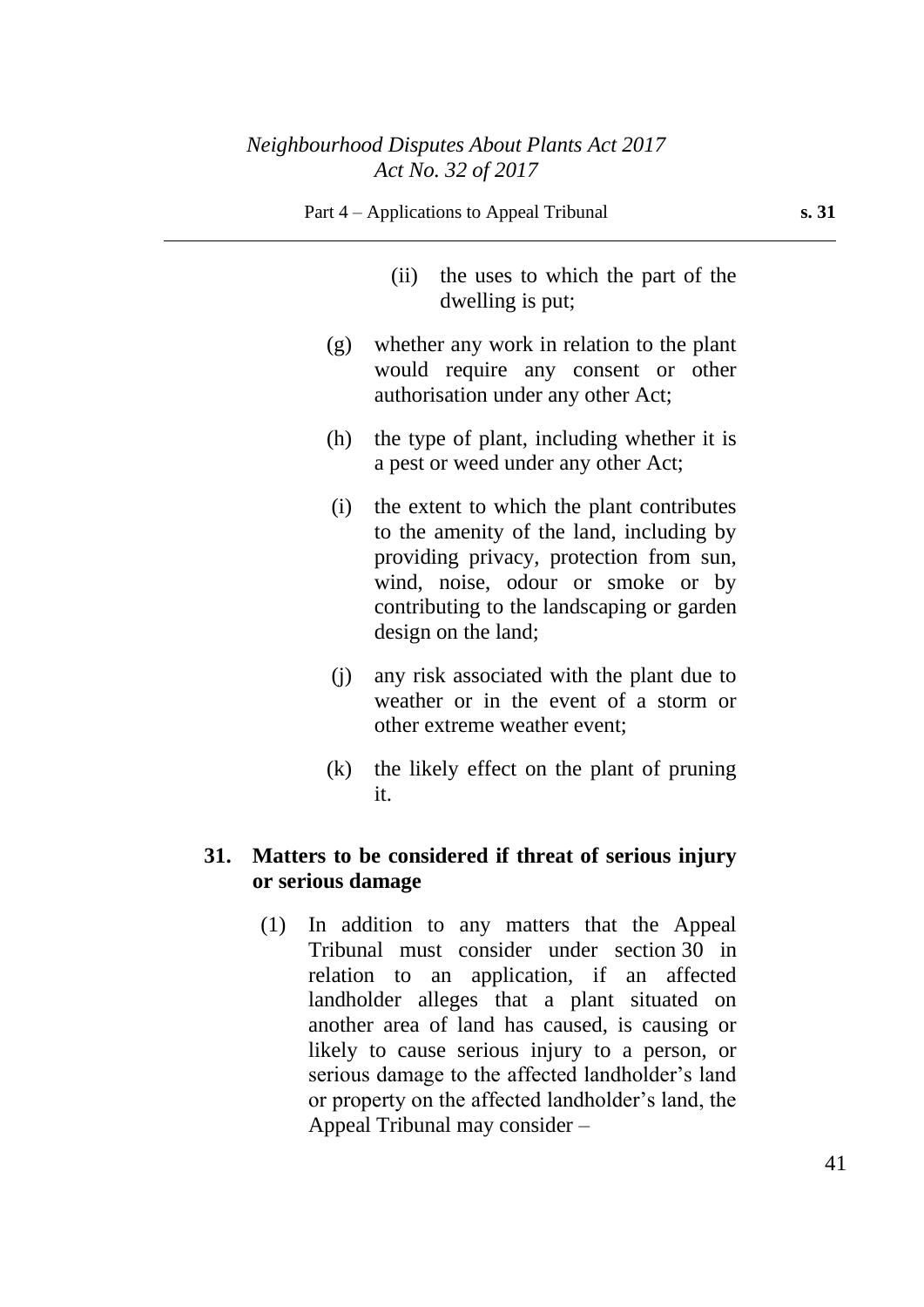|     | (a) | anything, other than the plant, that has<br>contributed, or is contributing, to the<br>injury or damage or likelihood of injury<br>or damage, including any act or omission<br>by the affected landholder and the effect<br>of any plant situated on the affected<br>landholder's land; and |
|-----|-----|---------------------------------------------------------------------------------------------------------------------------------------------------------------------------------------------------------------------------------------------------------------------------------------------|
|     | (b) | any steps taken by the affected<br>landholder, or the owner of the area of<br>land on which the plant is situated, to<br>prevent or rectify the injury or damage or<br>the likelihood of injury or damage.                                                                                  |
| (2) |     | In making an order under this Part to carry out<br>work that involves destroying a plant, the Appeal<br>Tribunal may consider -                                                                                                                                                             |
|     | (a) | how long the affected landholder has<br>known of the injury or damage; and                                                                                                                                                                                                                  |
|     | (b) | any steps that have been taken by the<br>affected landholder, or the owner of the<br>land on which the plant is situated, to<br>prevent further injury or damage; and                                                                                                                       |
|     | (c) | anything other than the plant that may<br>have caused, or contributed to, some or<br>all of the injury or damage; and                                                                                                                                                                       |
|     | (d) | any other matter the Appeal Tribunal<br>considers relevant.                                                                                                                                                                                                                                 |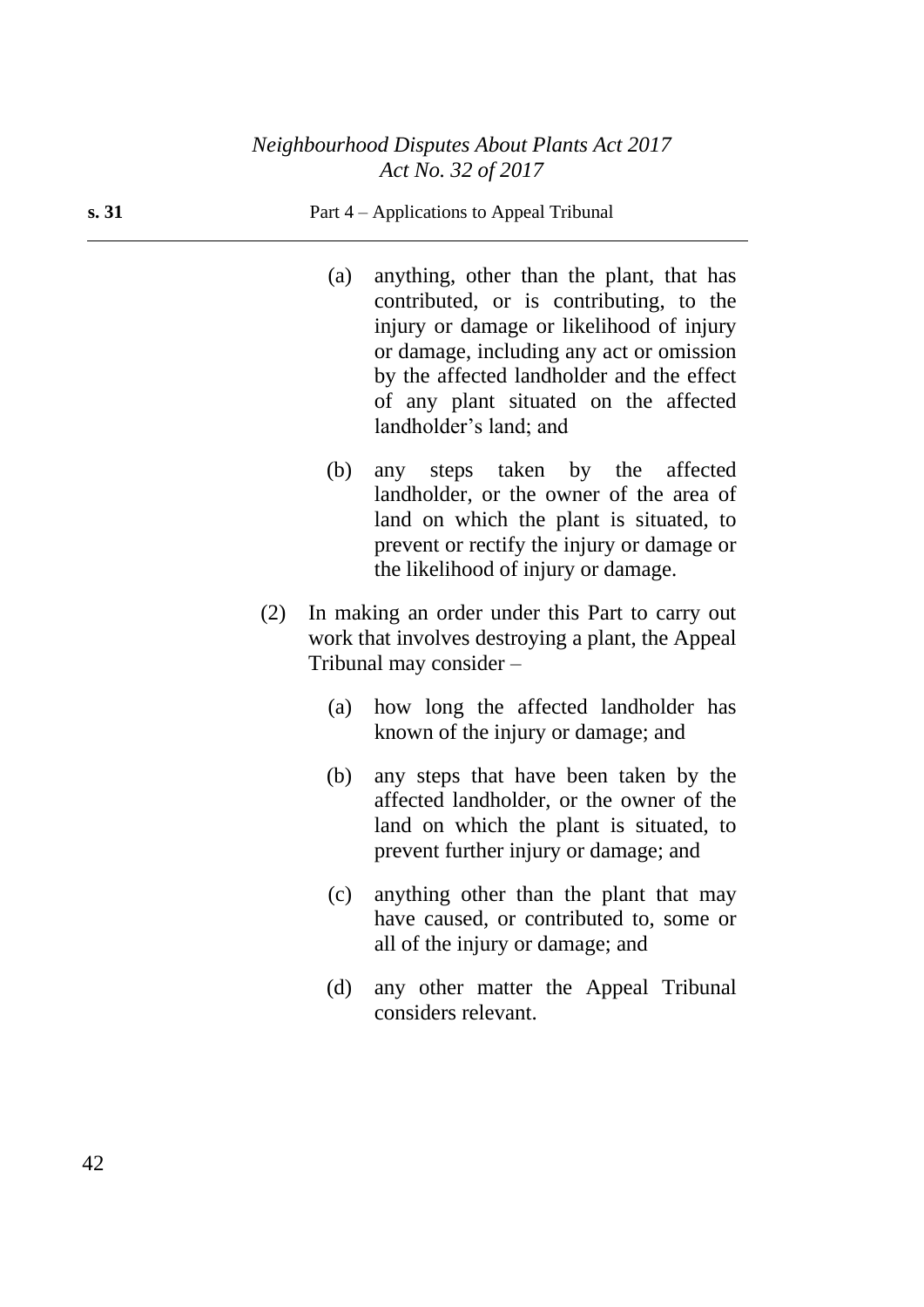## **32. Matters to be considered if unreasonable interference**

In addition to any matters that the Appeal Tribunal must consider under section 30 in relation to an application, if the applicant alleges that a plant has caused, is causing, or is likely to cause, substantial, ongoing and unreasonable interference with the applicant's use and enjoyment of the affected land, the Appeal Tribunal may consider –

- (a) anything other than the plant that has contributed, or is contributing, to the interference; and
- (b) any steps taken by the applicant, or the owner of the land on which the plant is situated, to prevent or minimise the interference; and
- (c) the size of the land on which the plant is situated; and
- (d) whether the plant existed before the applicant owned or occupied the affected land; and
- (e) for interference of a kind to which section  $7(2)$  or  $(3)$  relates – any contribution the plant makes to the protection of revegetation of a waterway or foreshore or against landslip or soil erosion; and
- (f) any other matter the Appeal Tribunal considers relevant.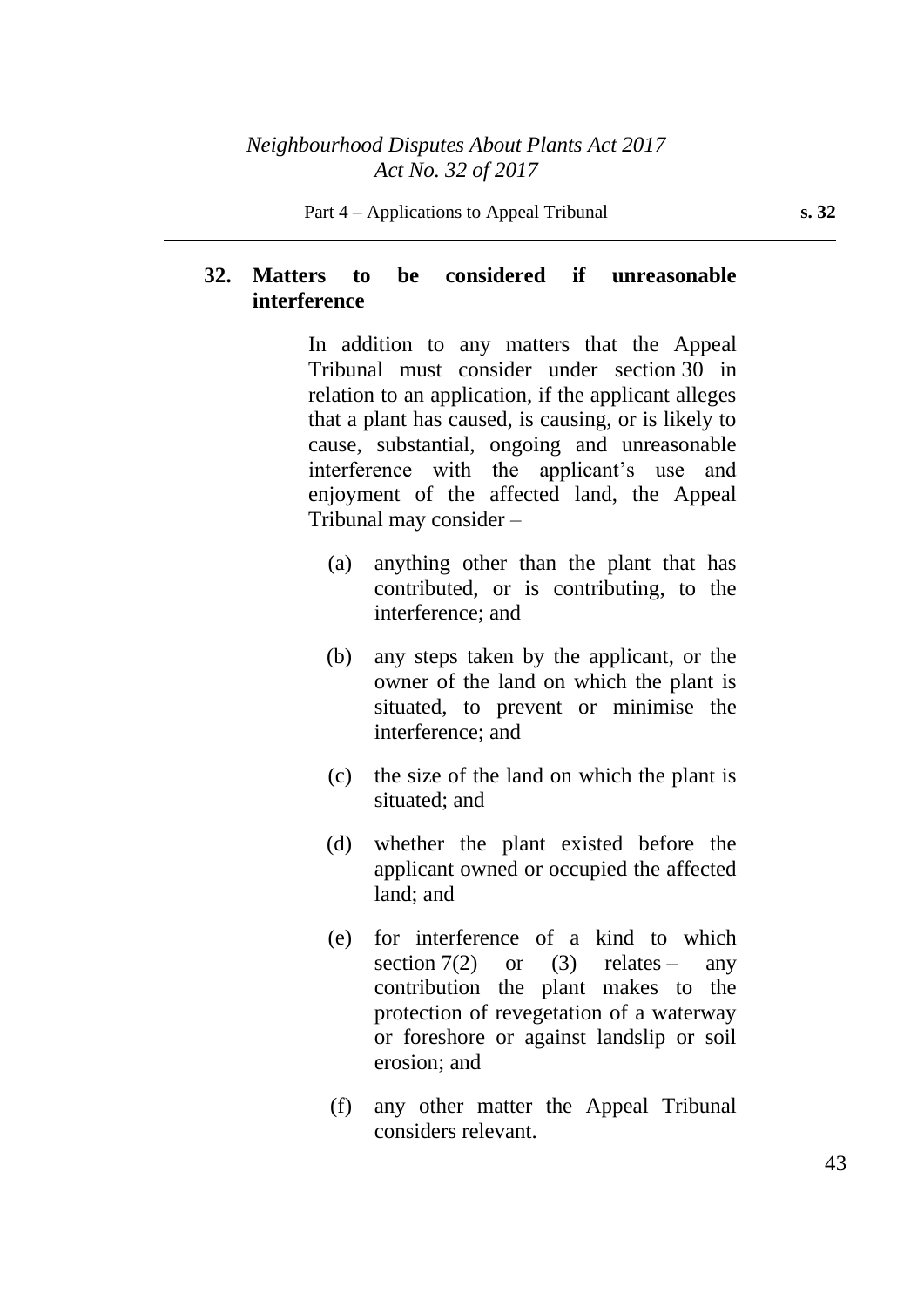### **33. Appeal Tribunal to determine application**

- (1) The Appeal Tribunal must decide an application  $by -$ 
	- (a) dismissing the application; or
	- (b) making one or more orders under this section in relation to the application.
- (2) The Appeal Tribunal may make the orders in relation to an application that it considers appropriate to  $-$ 
	- (a) ensure that a part of a plant does not overhang another person's land; or
	- (b) prevent, or reduce the likelihood of, serious injury being caused to a person by a plant; or
	- (c) prevent, restrain, or reduce the likelihood of, serious damage being caused by a plant to a person's land or any property on a person's land; or
	- (d) prevent, or reduce the likelihood of, substantial, ongoing and unreasonable interference with a person's use and enjoyment of a person's land being caused by a plant; or
	- (e) remedy damage caused to a person's land, or any property on a person's land, by a plant.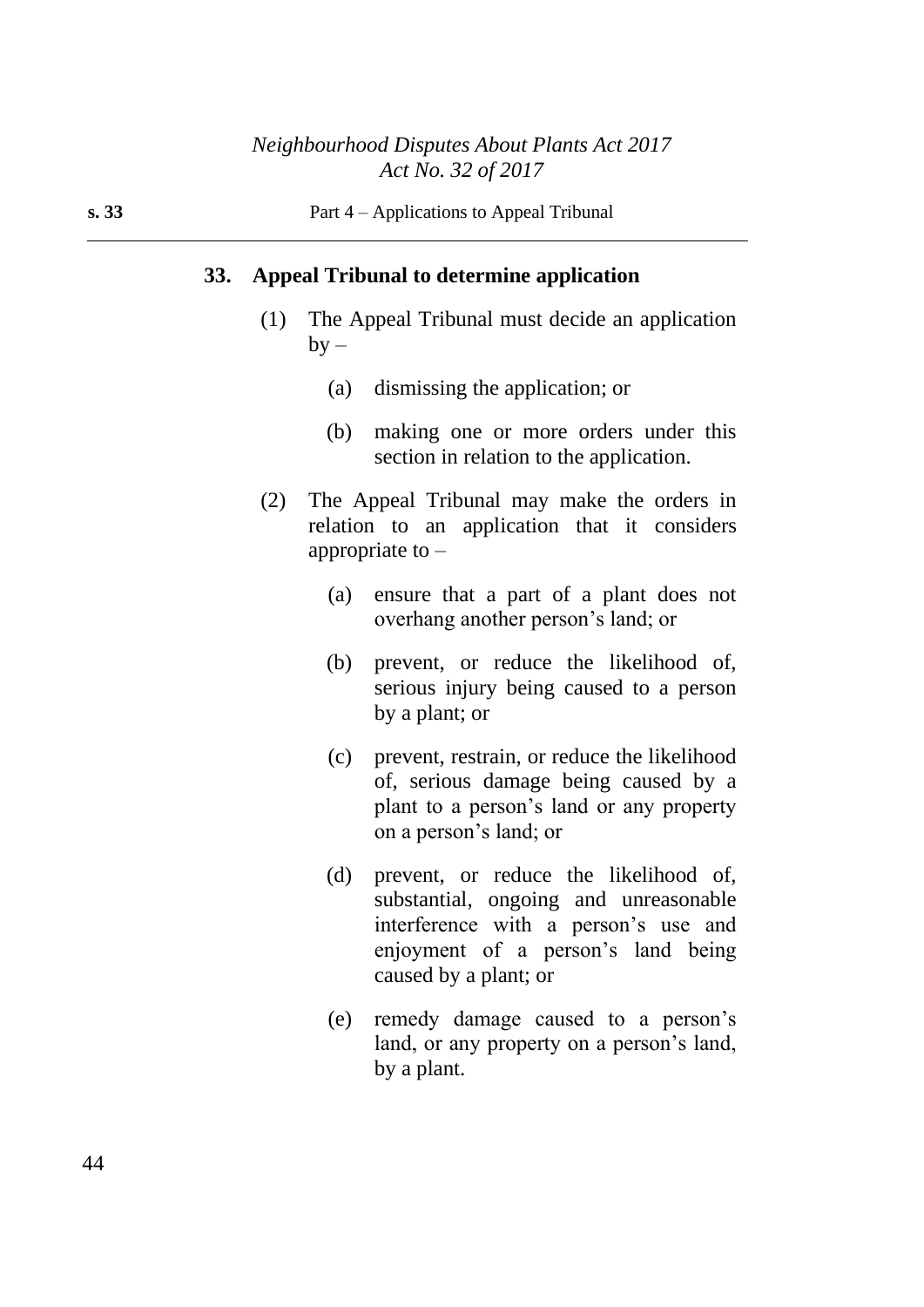- (3) The Appeal Tribunal may make any one or more of the following orders in relation to an application:
	- (a) an order that the determination of the application is to be deferred until an application for a permit under the *Land Use Planning and Approvals Act 1993* is made or determined, or both, in relation to a plant or until any appeal to the Appeal Tribunal under that Act is determined;
	- (b) an order that, despite section  $61(5)$  of the *Land Use Planning and Approvals Act 1993*, the owner of land on which a plant is situated in whole or in part may, within the period specified in the order, appeal under that section against a decision in respect of an application for a permit that relates to a plant on the land;
	- (c) an order that a permit under the *Land Use Planning and Approvals Act 1993* that relates to a plant is to be amended as specified in the order.
- (4) The Appeal Tribunal may, if it is satisfied that a plant is causing an immediate risk of injury to persons or property, make an interim order under subsection (2) or (3) in relation to the plant, pending a subsequent determination of the application under this section.
- (5) An order is not to be made requiring the removal or destruction of a living plant to which an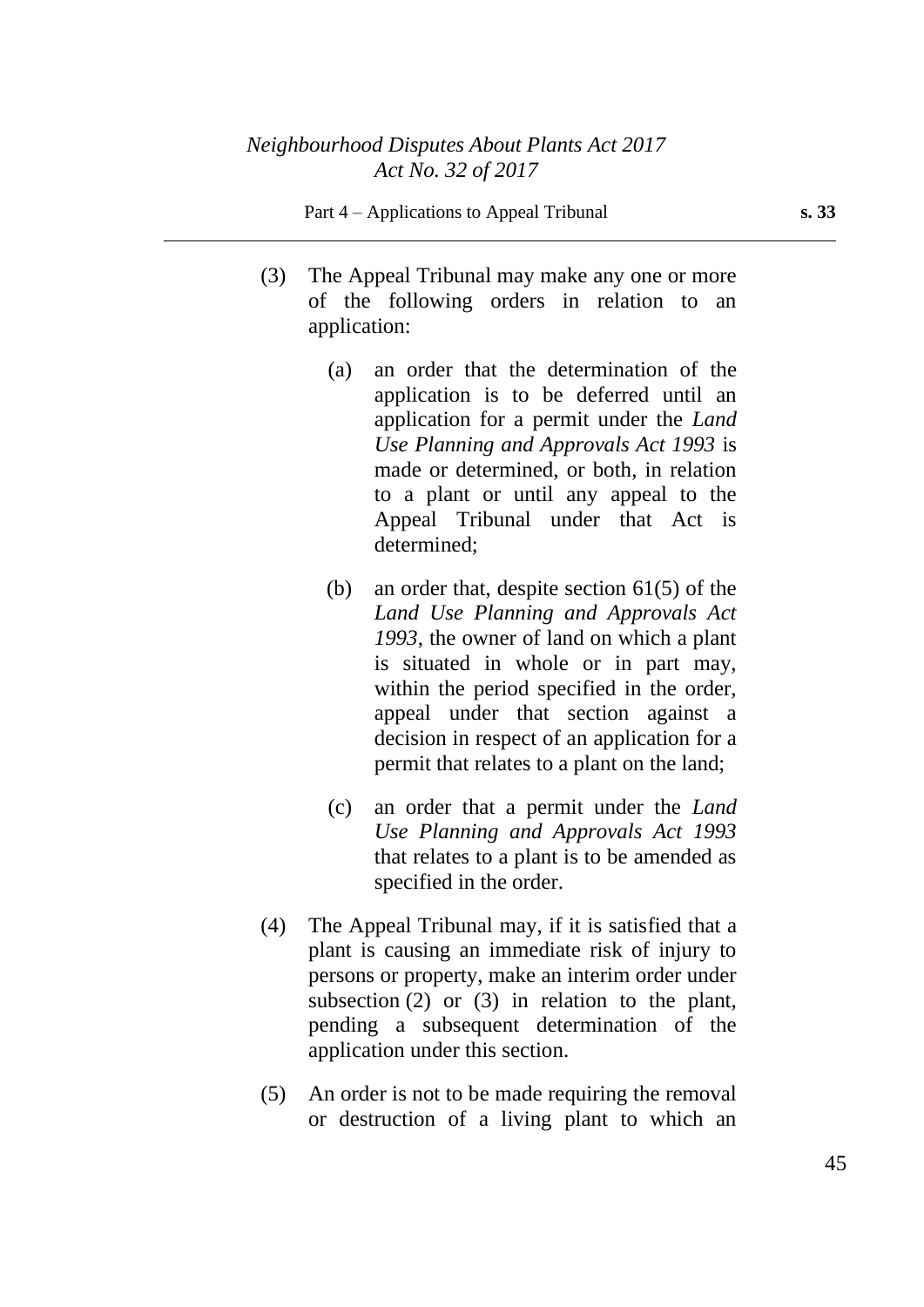application relates unless the Appeal Tribunal is satisfied that the purpose for which the application was sought could not otherwise be attained.

- (6) Without limiting the generality of subsection (2), an order under that subsection in relation to a plant may do any of the following:
	- (a) require or allow an owner of land on which a plant is situated, or an affected landholder, to carry out work on the plant on a particular occasion or on an ongoing basis;
	- (b) require a survey to be undertaken to clarify the plant's location in relation to a boundary of land;
	- (c) require a person to apply for a consent, or other authority, in relation to the plant, from a government body;
	- (d) authorise a person to enter land to carry out an order under this section, including so as to obtain a quotation in relation to work in respect of the plant;
	- (e) require the applicant or the owner of the land on which the plant is situated to pay costs associated with carrying out an order under this section;
	- (f) require the owner of land on which the plant is situated to pay compensation to an affected landholder for damage to the land or property on the land;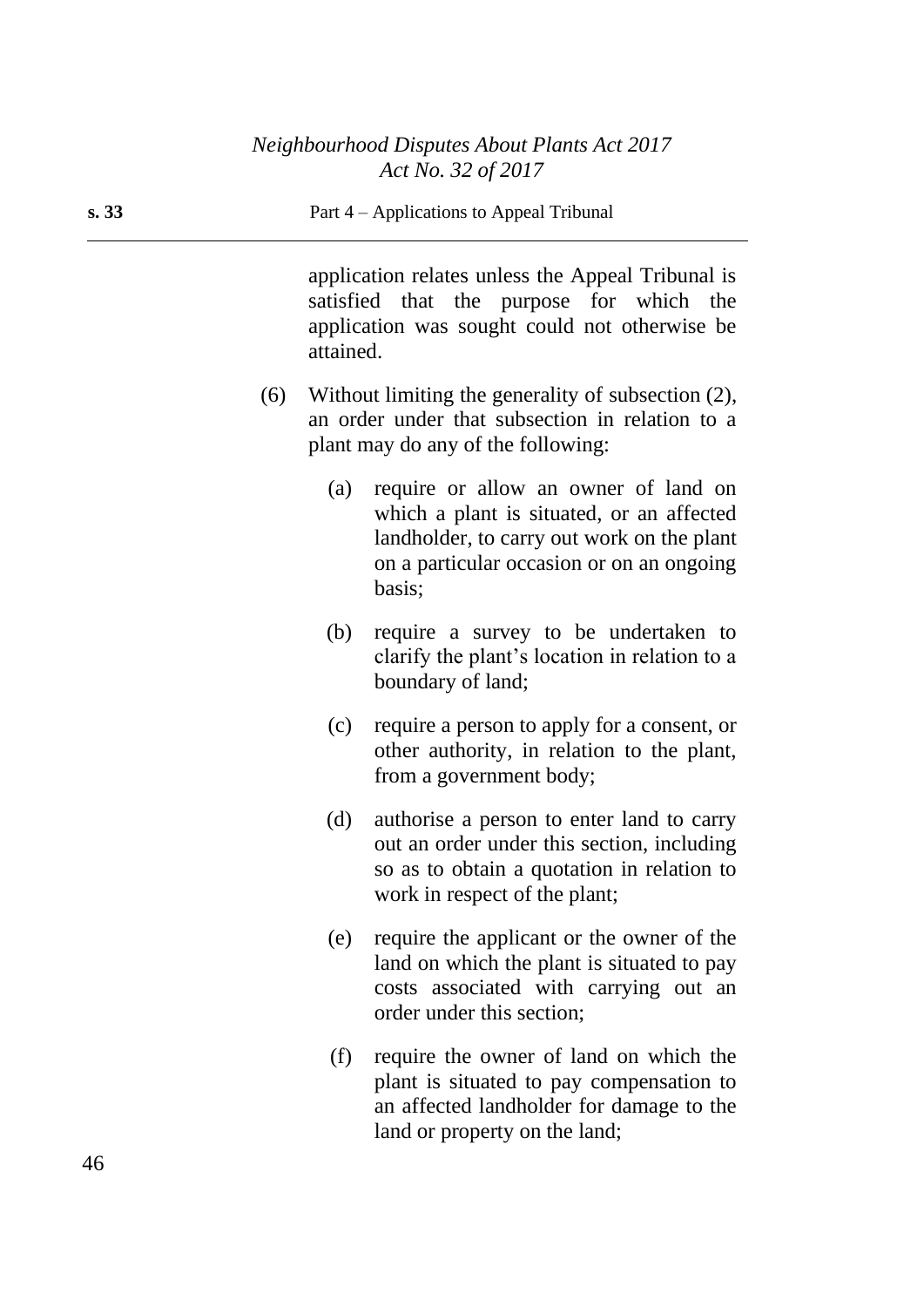(g) require a report to be obtained from an appropriately qualified arborist.

#### **33A. Completion order**

- $(1)$  If
	- (a) an order is made by the Appeal Tribunal under section 33 (the *original order*); and
	- (b) the work required by the original order has not been completed within the time specified in the order –

the affected landholder to whom the original order relates may apply to the Appeal Tribunal, not less than 14 days after the time specified in the original order for completion of the work, for an order under subsection (2).

- (2) On application under subsection (1) by an affected landholder, the Appeal Tribunal, if it is satisfied that the work required by the original order to which the application relates has not been completed within the time specified in the order, may –
	- (a) order that the affected landholder, and any employee, agent or contractor of the affected landholder, may enter onto the land on which is situated the plant to which the original order relates and carry out any work necessary to give effect to the original order; and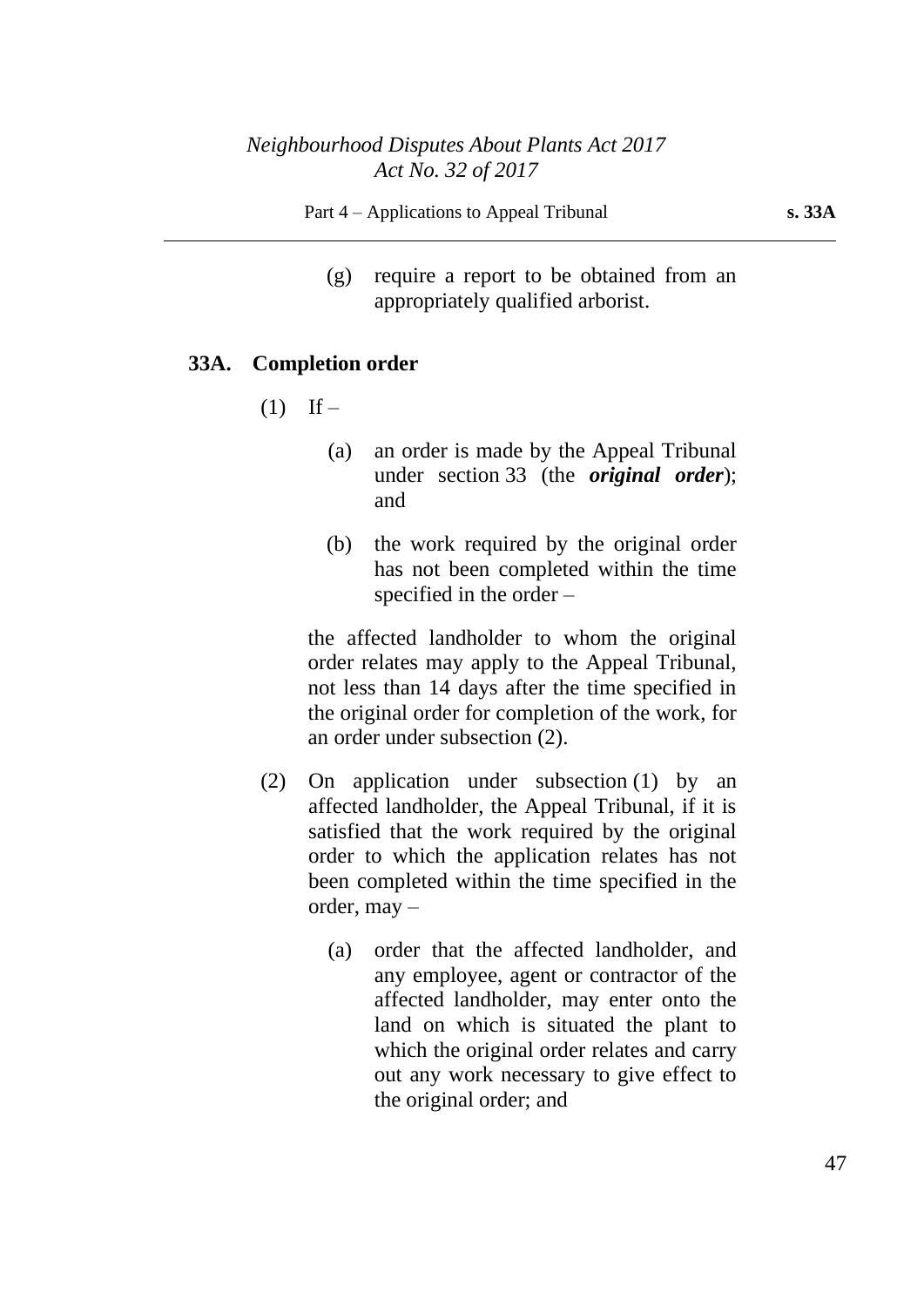| s. 34 |     | Part 4 – Applications to Appeal Tribunal                                                                                                                                                                                                                                                       |
|-------|-----|------------------------------------------------------------------------------------------------------------------------------------------------------------------------------------------------------------------------------------------------------------------------------------------------|
|       |     | order that the affected landholder may<br>(b)<br>recover as a debt, from the owner of the<br>land on which the plant to which the<br>original order relates is situated, the<br>reasonable expenses of carrying out the<br>work and the costs of making the<br>application under this section. |
|       | (3) | An application made under subsection $(2)$ is to<br>be accompanied by $-$                                                                                                                                                                                                                      |
|       |     | a copy of the original order; and<br>(a)                                                                                                                                                                                                                                                       |
|       |     | the prescribed fee, if any.<br>(b)                                                                                                                                                                                                                                                             |
|       | (4) | The chairperson of the Appeal Tribunal may<br>waive, reduce or refund all or part of the fee                                                                                                                                                                                                   |

waive, reduce or refund all or part of the fee payable under subsection (3)(b) by a person if the chairperson is satisfied that paying all or part of the fee may cause financial hardship to the person.

## **34. Effect of orders**

- (1) An order made for the purposes of this Act in relation to an application is only binding on a person who was a party to the proceedings in relation to the application.
- (2) Despite subsection (1), if a purchaser of land is, under section  $16(1)$ , given by the owner of the land a copy of an order made for the purposes of this Act, the purchaser becomes, on the day on which settlement of the sale of the land to the purchaser occurs, bound by the order as if –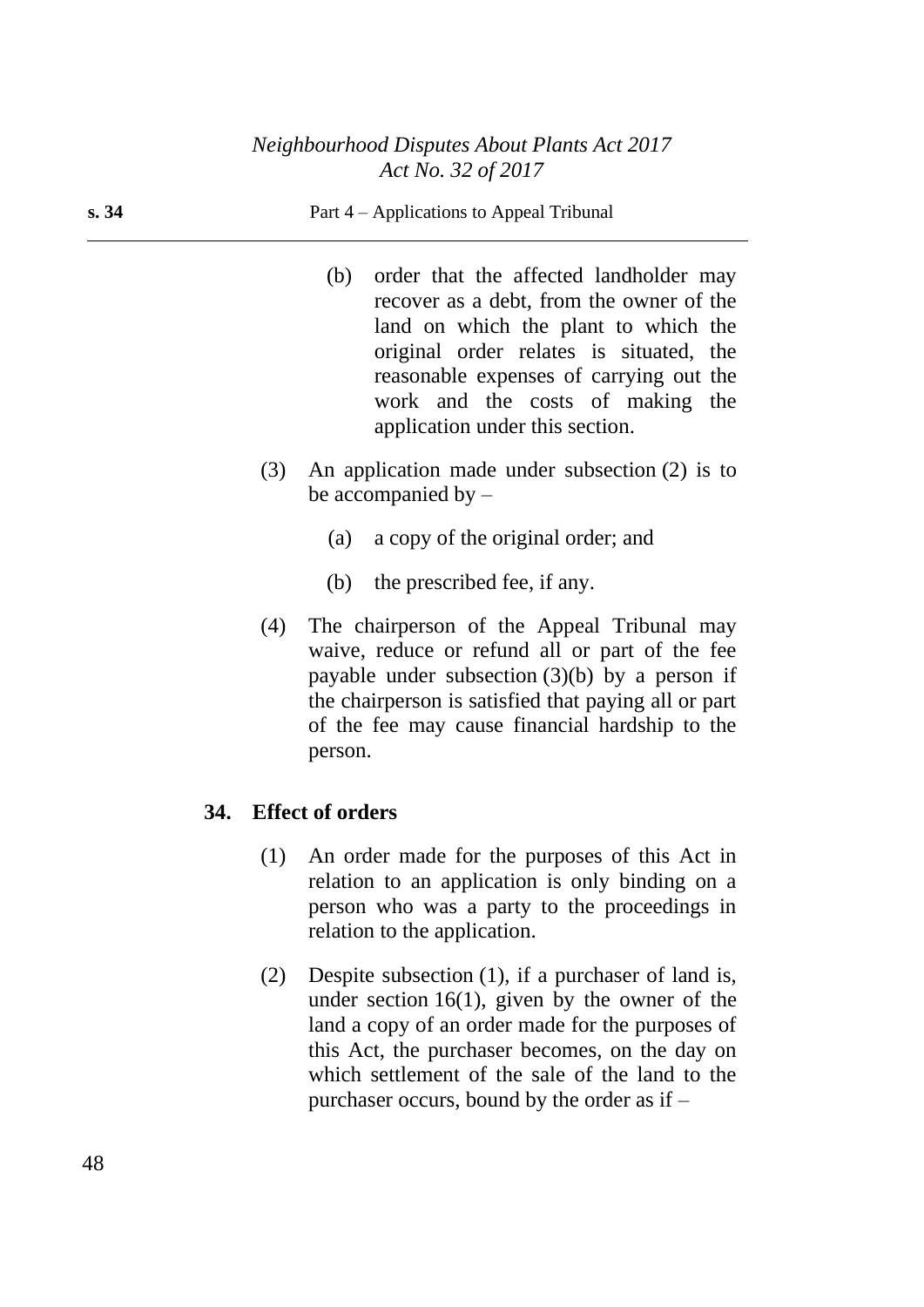- (a) the purchaser were the person to whom the order applied; and
- (b) any period, specified in the order, for carrying out the order began on that  $day -$

but only to the extent that the owner of the land has not, before that day, carried out the work to which the order relates.

- (3) The Appeal Tribunal, within 14 days after making an order for the purposes of this Act, is to give a copy of the order to  $-$ 
	- (a) the council, if any, in relation to the land on which is situated the plant to which the order relates; and
	- (b) any other government body or party who appeared in the proceedings to which the order relates.
- (4) A person must not fail to comply with an order made by the Appeal Tribunal for the purposes of this Act.

Penalty: Fine not exceeding 100 penalty units.

### **35. Duration of order**

An order for the purposes of this Act lapses after the period of 10 years from the day on which the order was made unless the order expressly states otherwise.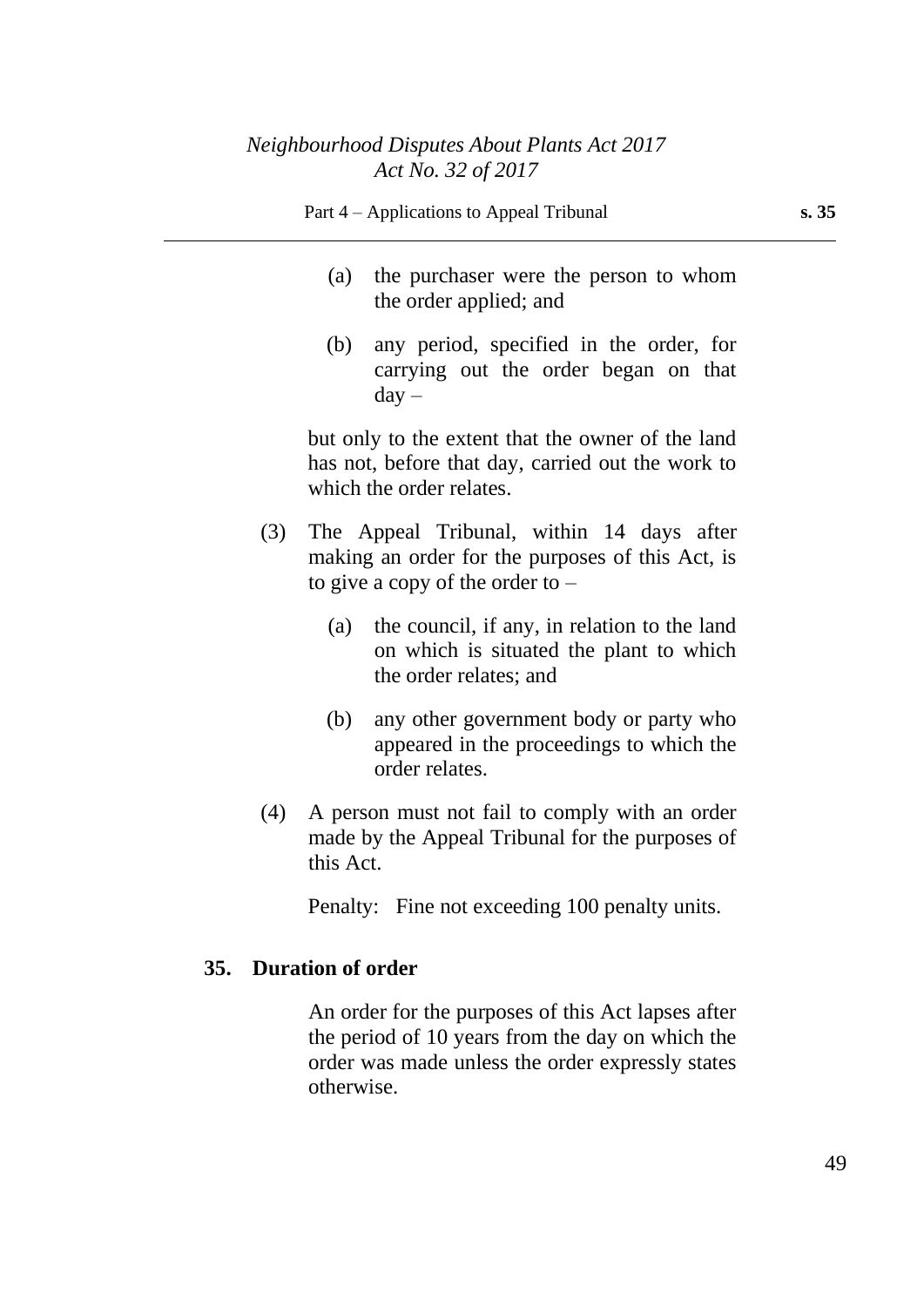#### **36. Variation or revocation of order**

- (1) A landholder of affected land to which an order for the purposes of this Act relates, or an owner of land on which is situated a plant to which such an order relates, may apply to the Appeal Tribunal for a variation of the order.
- (2) An application under subsection (1) is to be accompanied by the prescribed fee, if any.
- (3) The Appeal Tribunal may, on application under subsection (1) for a variation of an order, vary the order by altering the terms of the order or by substituting any other order that the Appeal Tribunal may make for the purposes of this Act.
- (4) The Appeal Tribunal must give notice in writing of the variation or revocation under this section of an order in relation to a plant to –
	- (a) the affected landholder to whom the original order relates; and
	- (b) each owner of the land on which the plant is situated; and
	- (c) the council, if any, in relation to the land on which is situated the plant to which the order relates; and
	- (d) any government body, or other person, that the Appeal Tribunal considers to have an interest in the matter.
- (5) A variation under this section of an order in relation to a plant is of no effect until notice of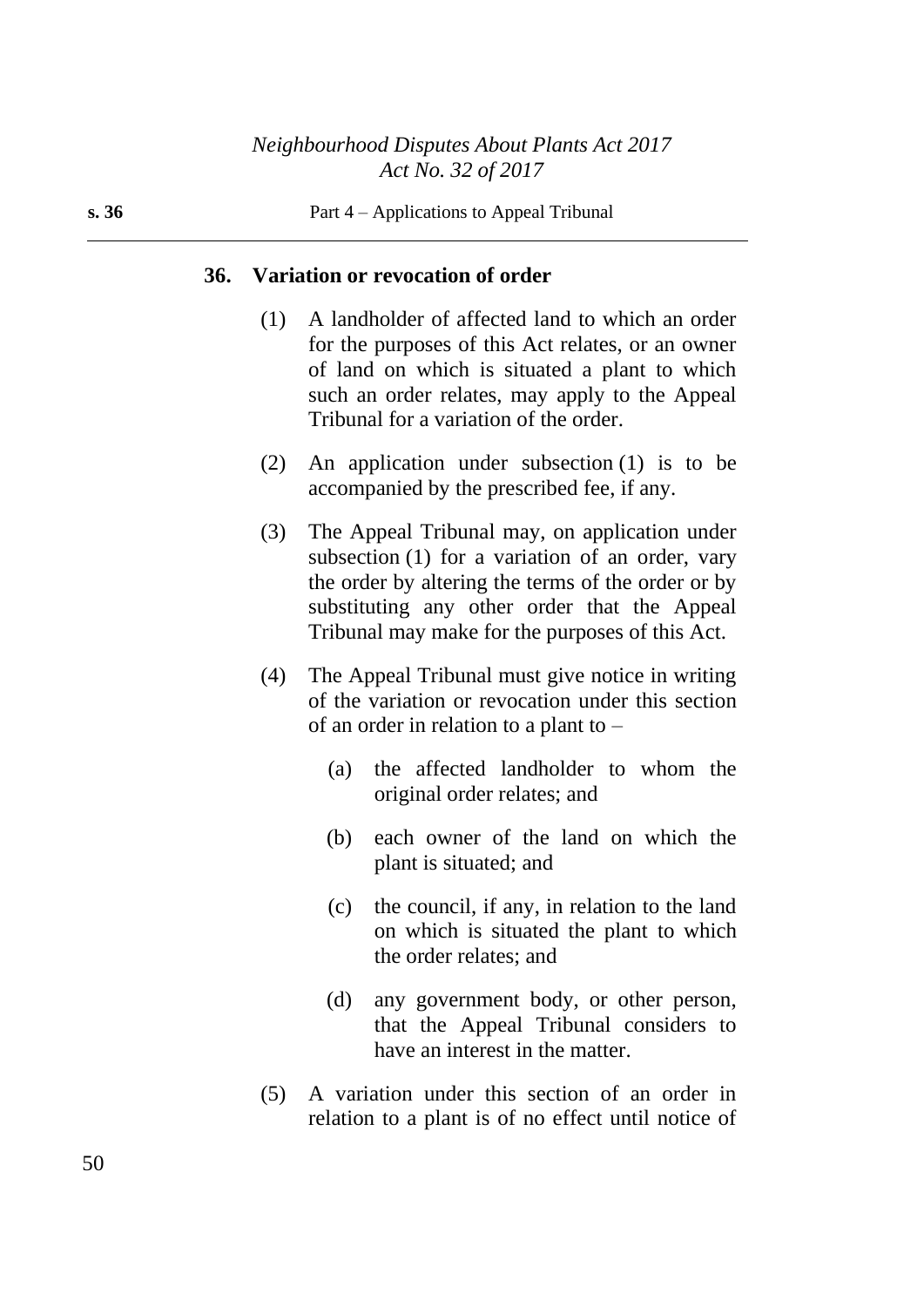the variation has been given to the affected landholder of the land that is affected by the plant and each owner of the land on which the plant is situated.

(6) Without limiting the circumstances in which the Appeal Tribunal may make an order revoking an order made under this Act, the Appeal Tribunal may, on application or on its own initiative, by order, revoke an order that it considers has been satisfied.

## **37. Database of orders to be kept**

- (1) The Appeal Tribunal is to establish and maintain, in the form (which may be an electronic form) that it thinks fit, a database of  $-$ 
	- (a) orders made for the purposes of this Act; and
	- (b) any applications made under this Act.
- (2) The database is to contain information as to  $-$ 
	- (a) whether an application, or an order for the purposes of this Act, has been made in relation to an area of land; and
	- (b) the details specified in an application; and
	- (c) if an order has been made for the purposes of this Act –
		- (i) the terms of the order; and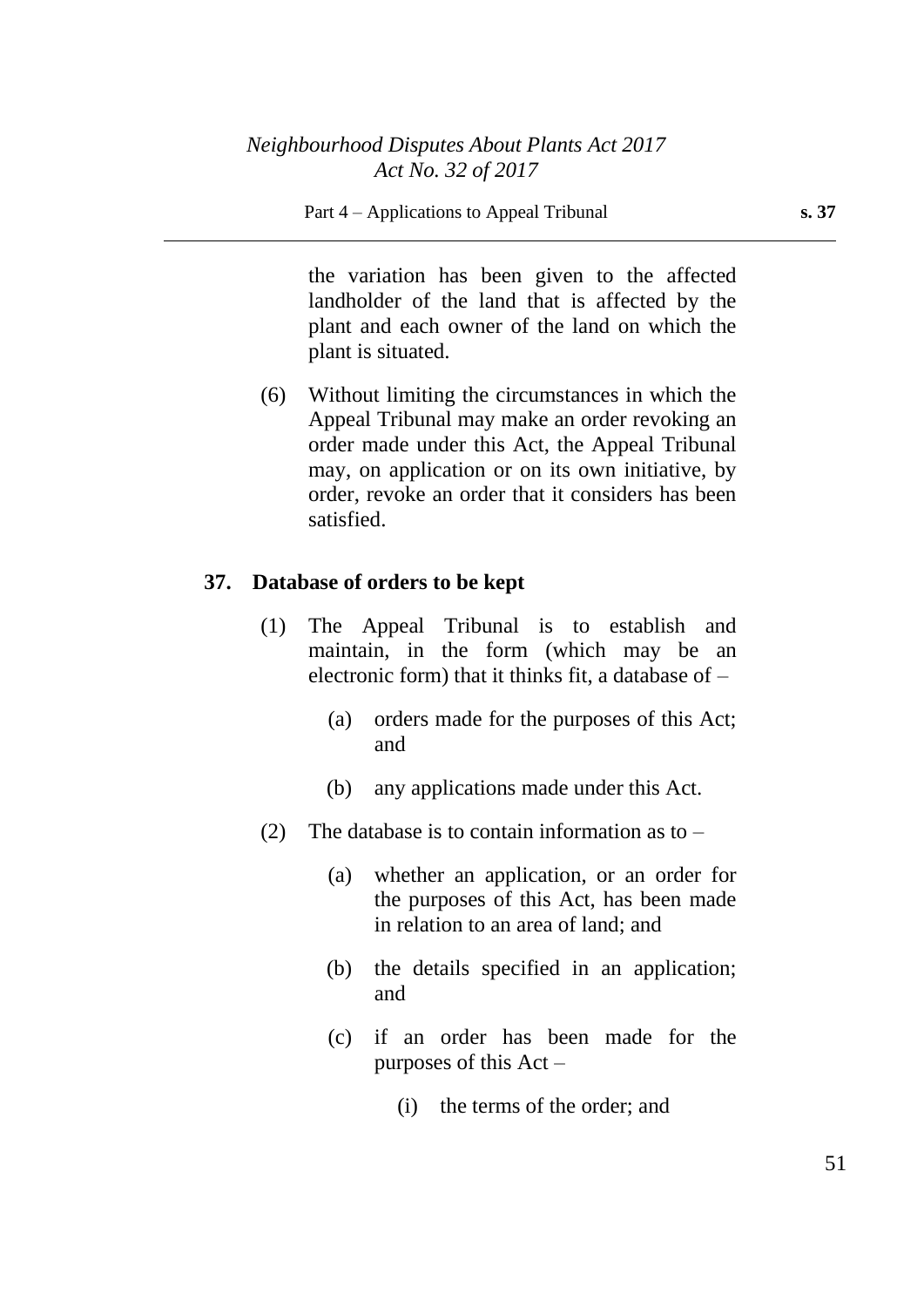| s.37 |     | Part 4 – Applications to Appeal Tribunal                                            |             |                                                                                                                                                                                                              |
|------|-----|-------------------------------------------------------------------------------------|-------------|--------------------------------------------------------------------------------------------------------------------------------------------------------------------------------------------------------------|
|      |     |                                                                                     | (ii)        | when the order takes effect; and                                                                                                                                                                             |
|      |     |                                                                                     | (iii)       | when any action required by the<br>order to be taken is required to be<br>carried out; and                                                                                                                   |
|      |     |                                                                                     | (iv)        | who is required by the order to<br>carry out action under the order.                                                                                                                                         |
|      | (3) | The database is to contain $-$                                                      |             |                                                                                                                                                                                                              |
|      | (a) | within 14 days after an order is made,<br>information in relation to the order; and |             |                                                                                                                                                                                                              |
|      |     | (b)                                                                                 | revocation. | within 14 days after a variation or<br>revocation of<br>order is<br>an<br>made,<br>information as to the variation<br><b>or</b>                                                                              |
|      | (4) | order.                                                                              |             | A person may, on payment of the prescribed fee,<br>if any, search the database and obtain a certified<br>copy of any information set out on the database<br>in relation to an order or an application for an |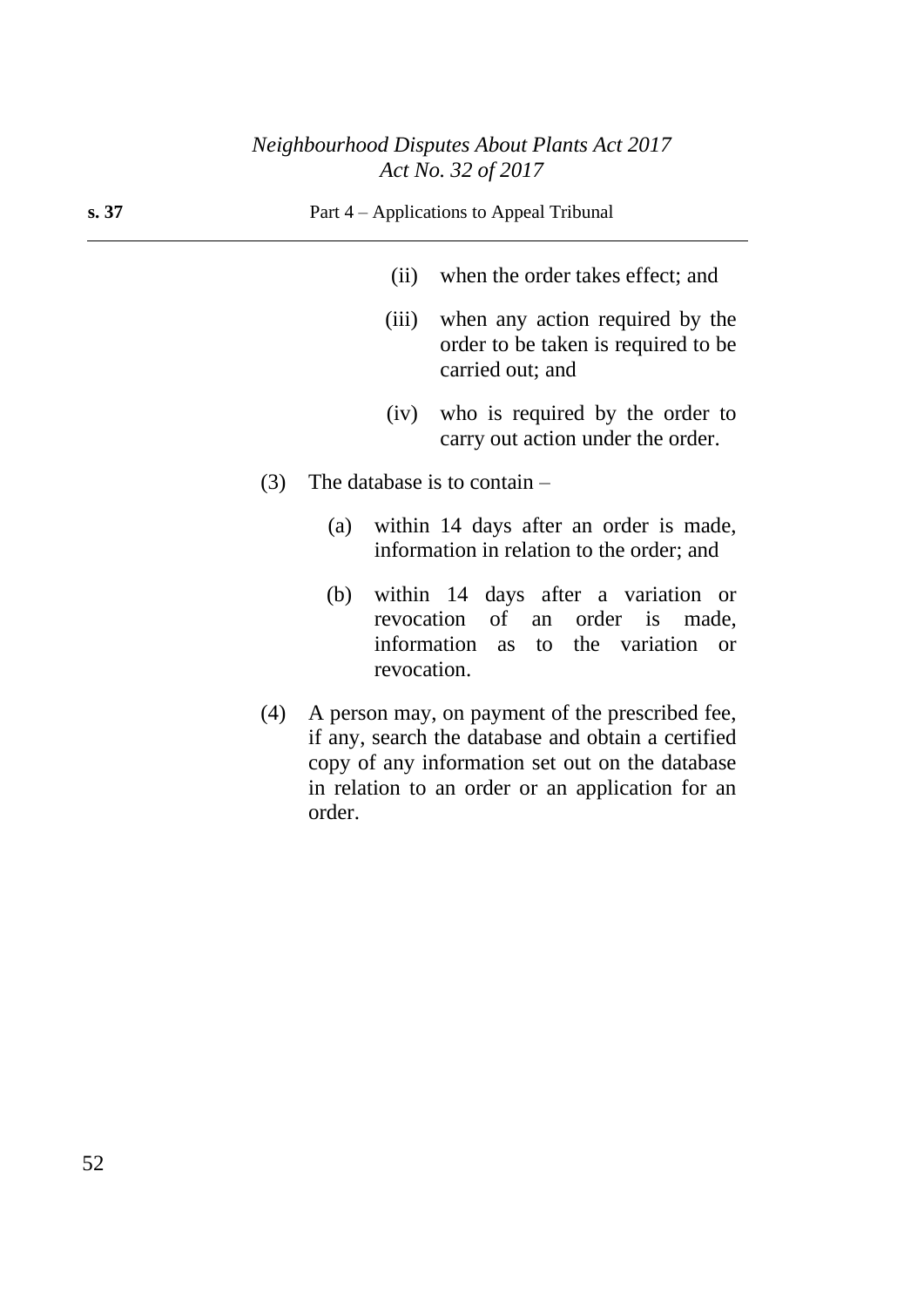## **PART 5 – MISCELLANEOUS**

### **38. Regulations**

- (1) The Governor may make regulations for the purpose of this Act.
- (2) The regulations may be made so as to apply differently according to matters, limitations or restrictions, whether as to time, circumstance or otherwise, specified in the regulations.
- (3) The regulations may  $-$ 
	- (a) provide that a contravention of any of the regulations is an offence; and
	- (b) in respect of such an offence, provide for the imposition of a fine not exceeding 50 penalty units; and
	- (c) prescribe the form of a notice for the purposes of this Act or that a notice for the purposes of this Act is to be in a form approved by a person specified in the regulations.

### **39. Review of Act**

- (1) The Minister is to cause an independent review of the operation of this Act to be carried out as soon as practicable after the fourth anniversary of the commencement of this section.
- (2) The persons who carry out the review are to give the Minister a written report on its outcome.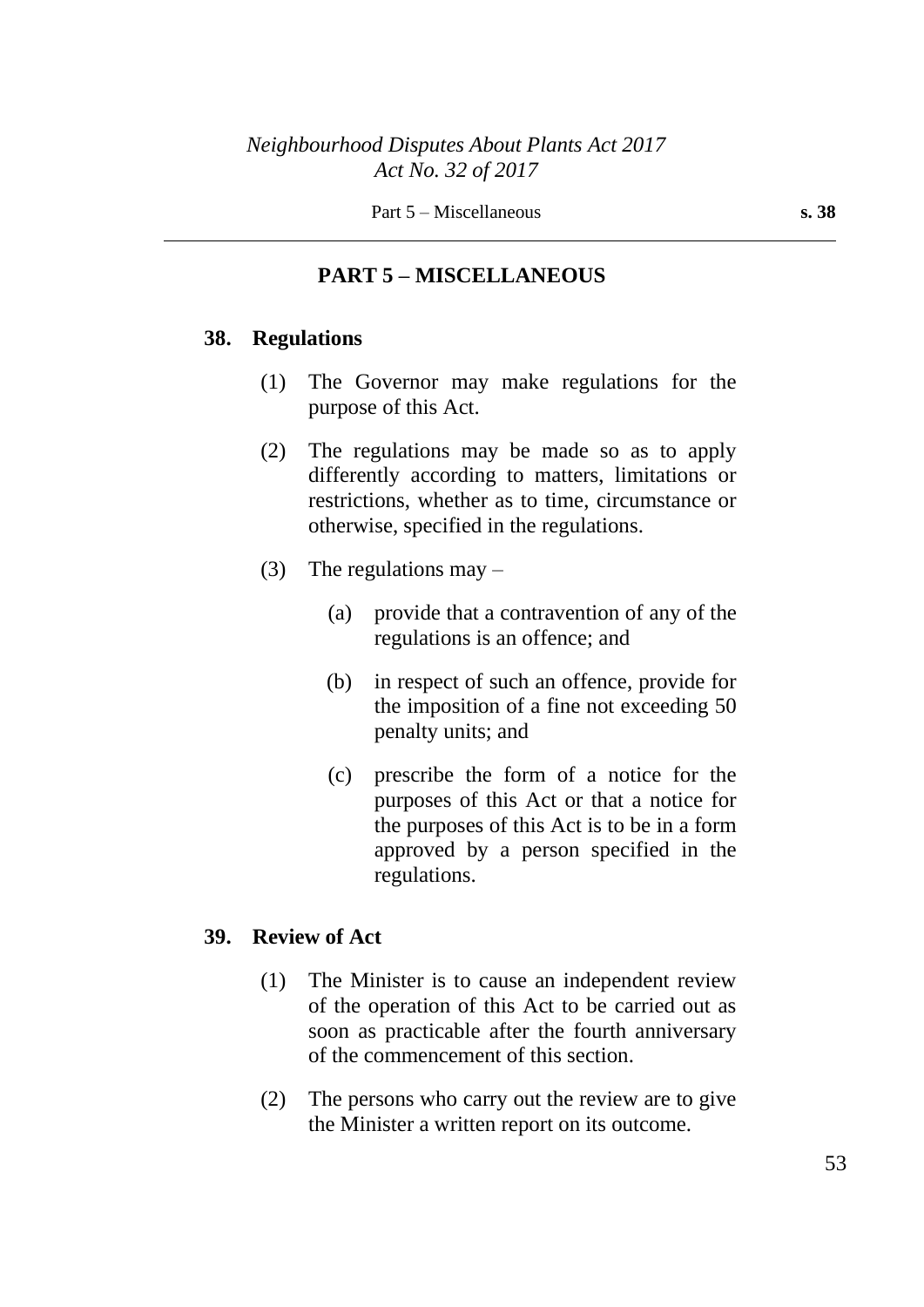#### Part 5 – Miscellaneous

- (3) The Minister is to cause a copy of the report to be tabled in each House of Parliament within 10 sitting-days of the House after it is given to the Minister.
- $(4)$  In this section –

*independent review* means a review carried out by persons who –

- (a) in the Minister's opinion, are appropriately qualified for that task; and
- (b) include one or more persons who are not State Service employees or State Service officers or employees of any agency of the State.

### **40. Administration of Act**

Until provision is made in relation to this Act by order under section 4 of the *Administrative Arrangements Act 1990* –

- (a) the administration of this Act is assigned to the Minister for Justice; and
- (b) the department responsible to that Minister in relation to the administration of this Act is the Department of Justice.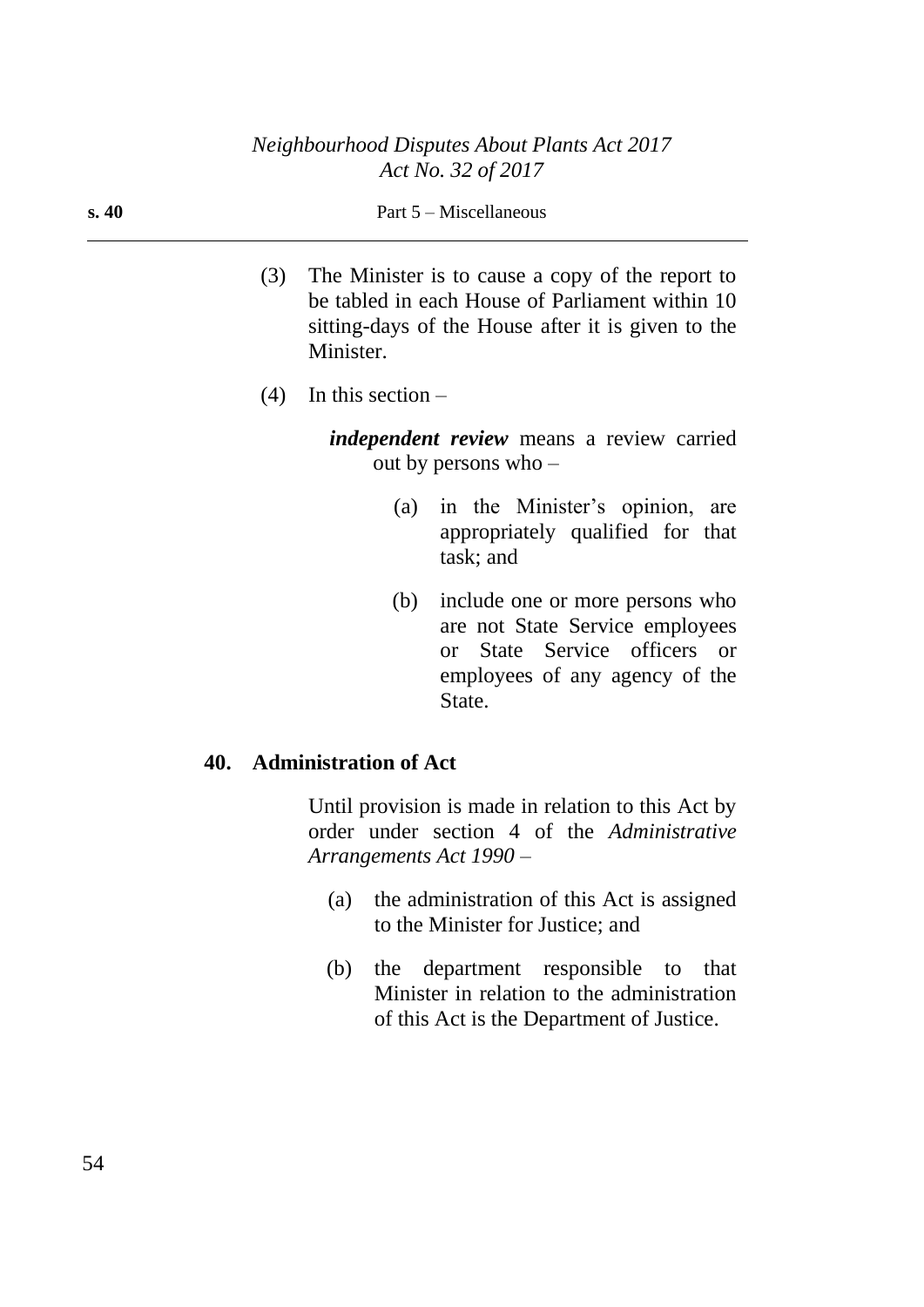Part 6 – Boundary Fences Act 1908 Amended **s. 41**

### **PART 6 – BOUNDARY FENCES ACT 1908 AMENDED**

\_\_\_\_\_\_\_\_\_\_\_\_\_\_\_\_\_\_\_\_\_\_\_\_\_\_\_\_\_\_\_\_\_\_\_\_\_\_\_\_\_\_\_\_\_\_\_\_\_\_\_\_\_\_\_\_\_\_\_\_\_\_\_

41*. The amendments effected by this Part have been incorporated into the authorised version of the Boundary Fences Act 1908\*.*

42*. The amendments effected by this Part have been incorporated into the authorised version of the Boundary Fences Act 1908.*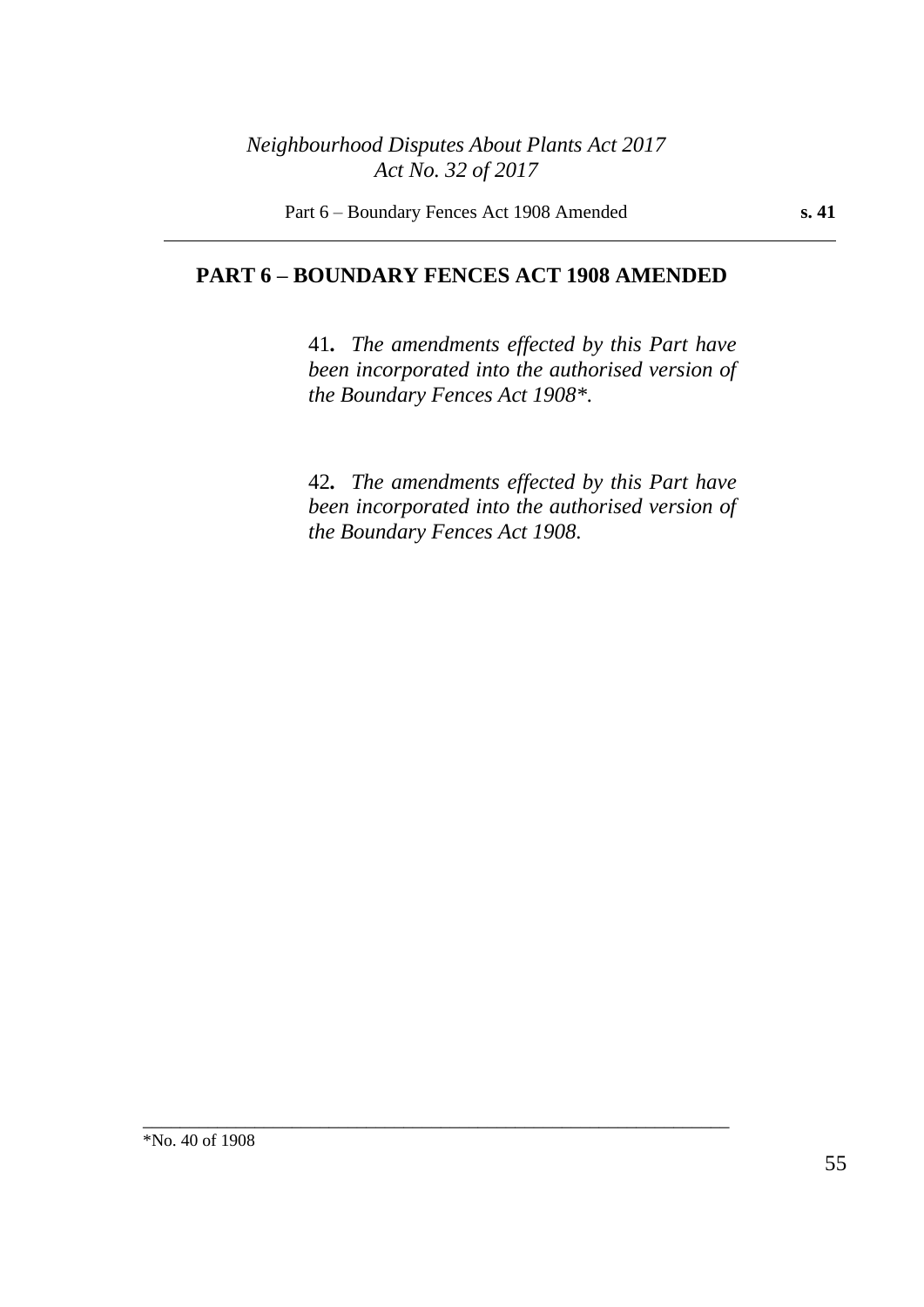Part 7 – Local Government (General) Regulations 2015 Amended

# **PART 7 – LOCAL GOVERNMENT (GENERAL) REGULATIONS 2015 AMENDED**

43 - 44*. The amendments effected by this Part have been incorporated into the authorised version of the Local Government (General) Regulations 2015.*